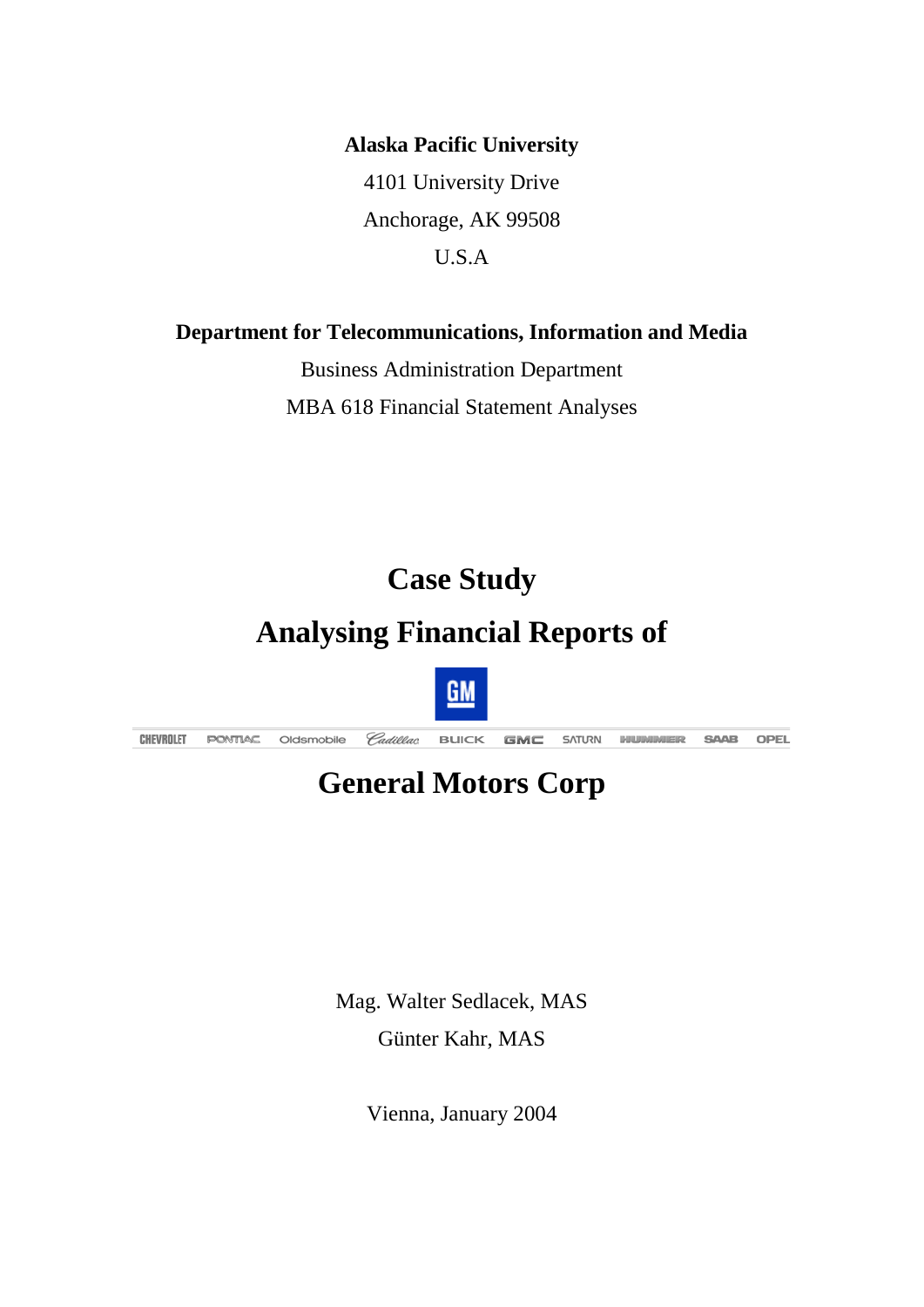# **Task**

Select a public company for study. Published financial statements must be available for the company you choose. The case analysis will culminate in a detailed report both in written and oral forms. The written report must include a brief history of the company, a detailed analysis of its capital structure, and the five core investment characteristics or CIC (a separate handout will explain the CIC model) including an industry/benchmark comparative analysis and all other pertinent information used in the analysis of the case.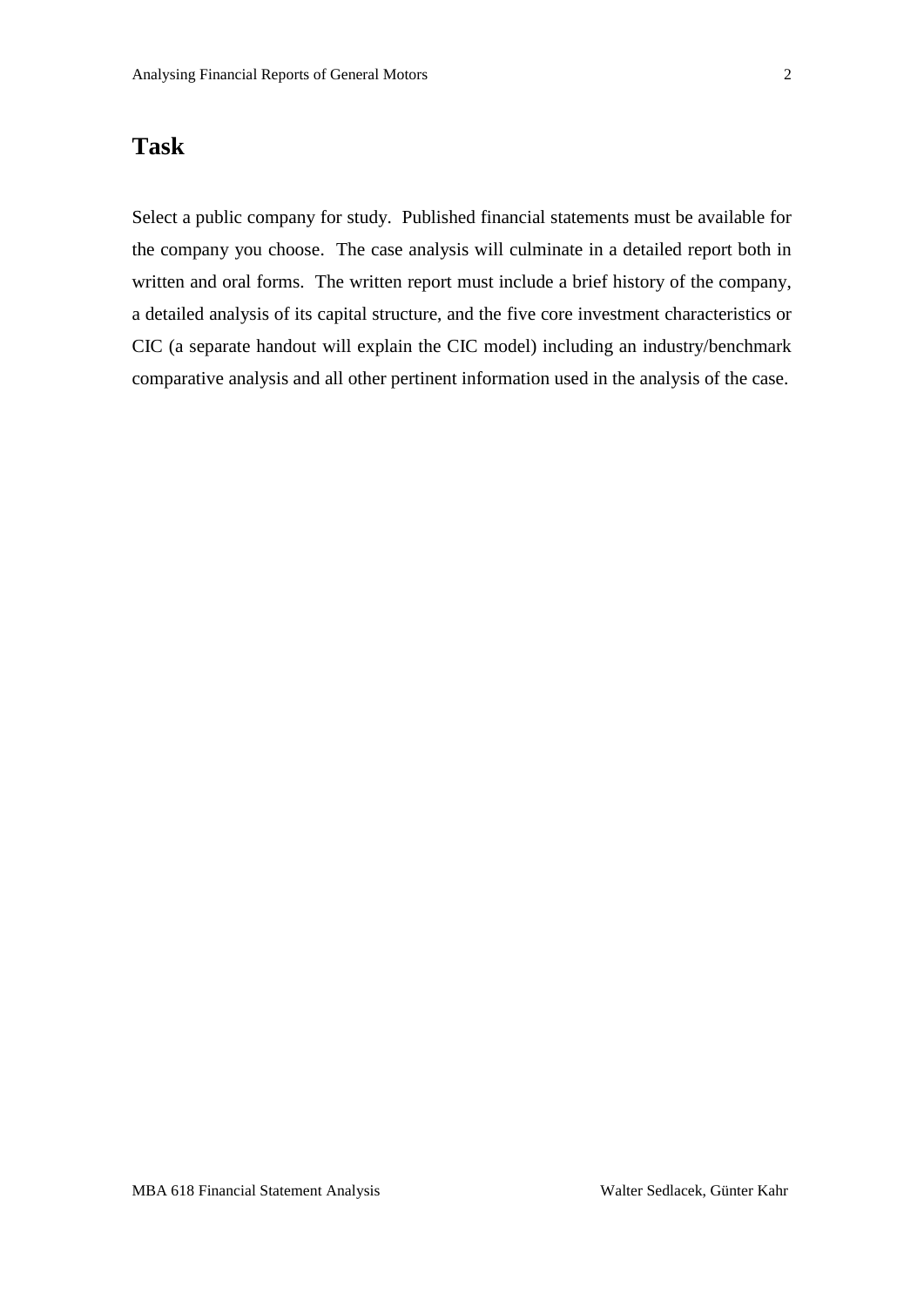# **Content Description**

This analysis contains ratios and their interpretation of values from the annual report of General Motors (GM) from the year 2002, which also includes values from 2001 and 2000. Note, that all statements are only valid for 31.12.2002, the effective day of the balance sheet 2002.

Besides an analysis regarding the capital structure of the following five core investment characteristics are outlined: Liquid ratios, borrowing capacity ratios, profitability ratios, investor's ratios and cash flow ratios.

A comparative analysis with Ford Motor Company and DaimlerChrysler completes the analysis.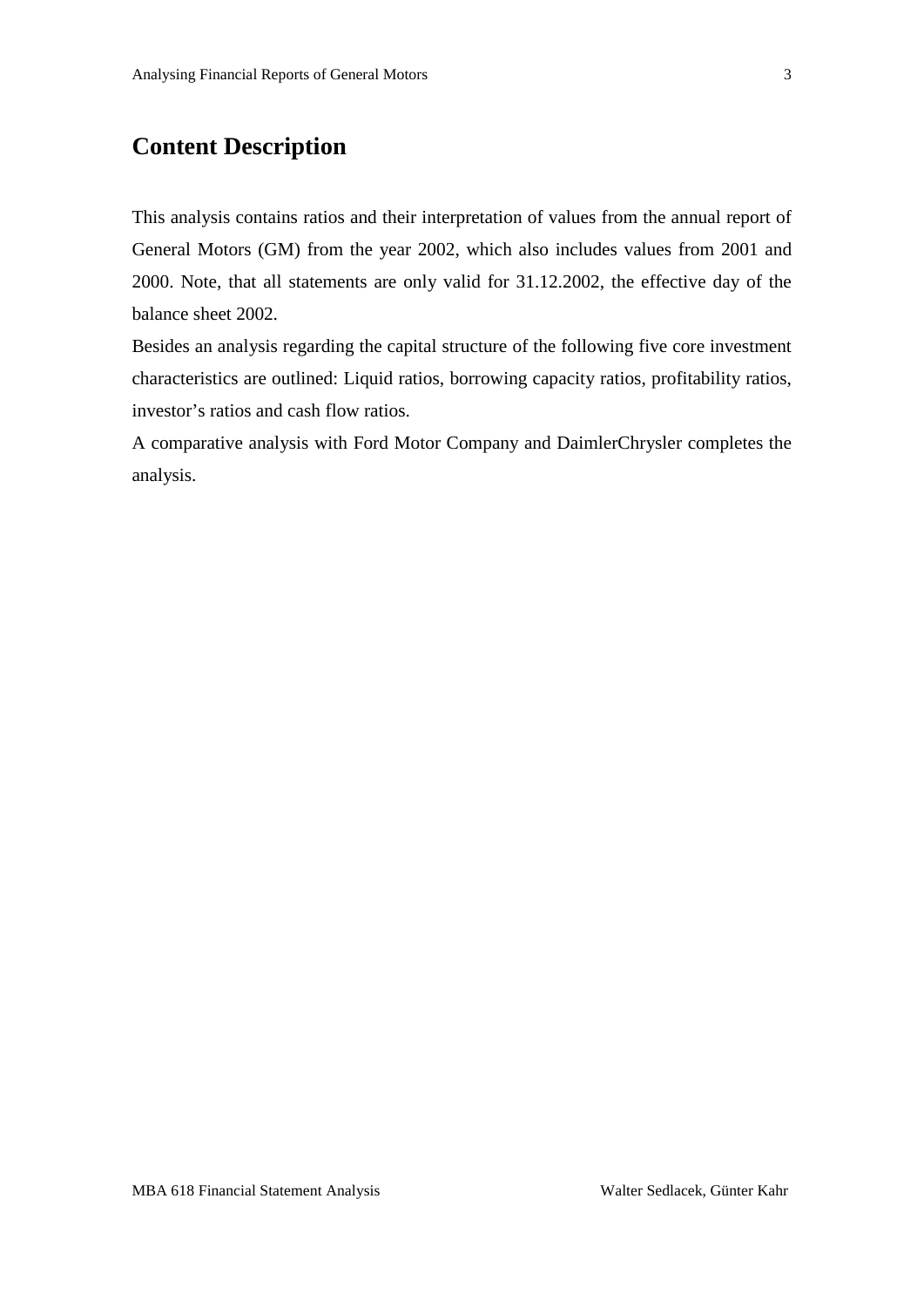# **Executive Summary**

In the recent year General Motors increased its profitability, which is indicated by several ratios. Due to outsourcing activities the capital structure was reduced to the core business of GM, producing and selling automotives.

The analysis of short-term assets related to debt paying ability shows that GM is able to pay all its current liabilities in time. In addition also the long-term dept-paying ability is satisfying. GM was always able to cover its interest expense obligations and shows good ratios in that area, which is why GM gets good interest rates. The ratios concerning the operating cash flow improved.

The return on investment and the return on equity show good values and are higher compared to those of its competitors Ford and DaimlerChrysler.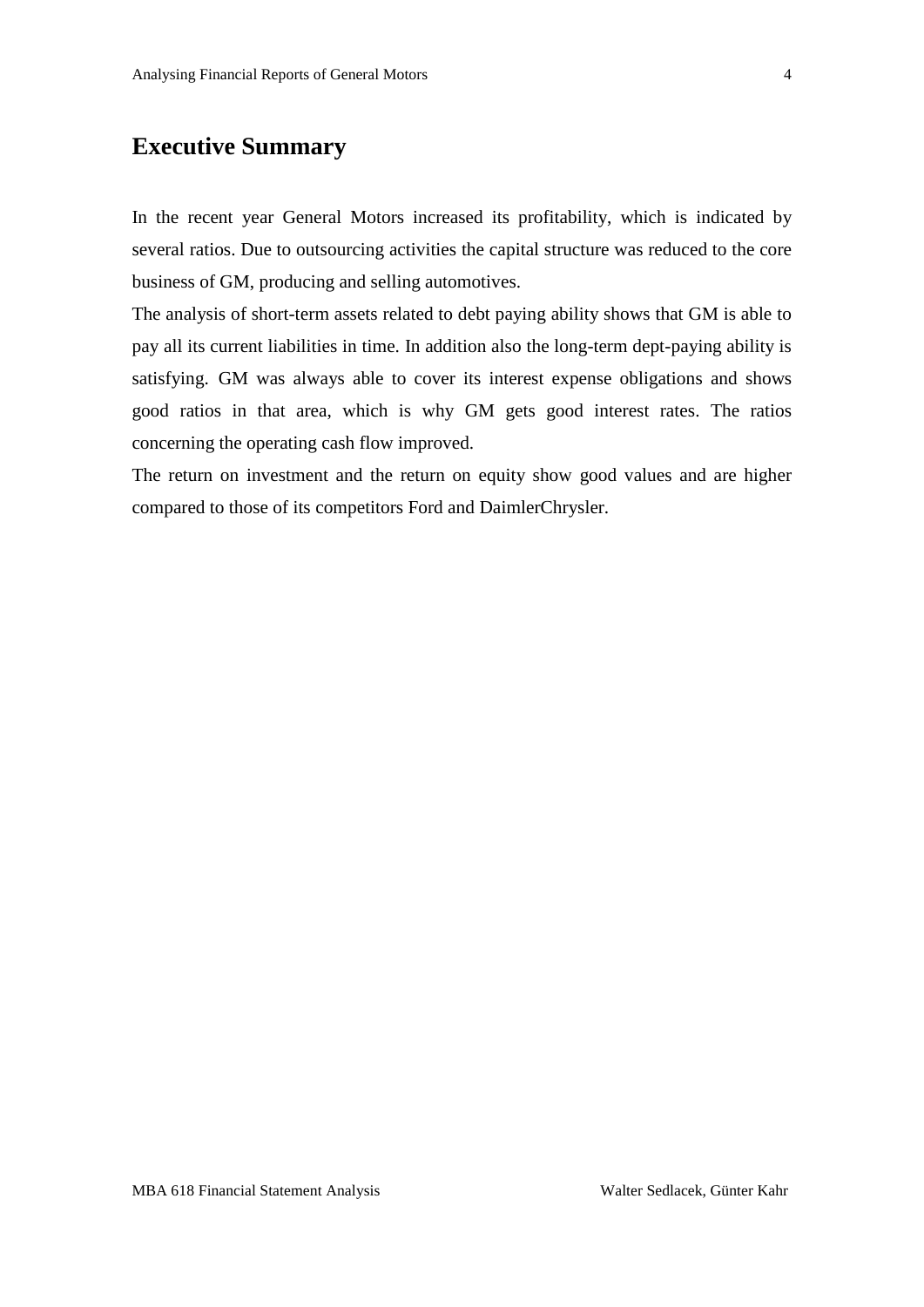# **Content**

| $\mathbf{1}$ |         |                                                                  |  |
|--------------|---------|------------------------------------------------------------------|--|
| $\mathbf 2$  |         |                                                                  |  |
|              | 2.1     |                                                                  |  |
| 3            |         |                                                                  |  |
|              | 3.1     | Liquidity of short-term assets related to debt paying ability 18 |  |
|              | 3.1.1   |                                                                  |  |
|              | 3.1.2   |                                                                  |  |
|              | 3.1.3   |                                                                  |  |
|              | 3.1.3.1 |                                                                  |  |
|              | 3.1.3.2 |                                                                  |  |
|              | 3.1.3.3 |                                                                  |  |
|              | 3.2     |                                                                  |  |
|              | 3.2.1   |                                                                  |  |
|              | 3.2.1.1 |                                                                  |  |
|              | 3.2.2   |                                                                  |  |
|              | 3.2.2.1 |                                                                  |  |
|              | 3.2.2.2 |                                                                  |  |
|              | 3.2.2.3 |                                                                  |  |
|              | 3.3     |                                                                  |  |
|              | 3.3.1   |                                                                  |  |
|              | 3.3.2   |                                                                  |  |
|              | 3.3.3   |                                                                  |  |
|              | 3.3.4   |                                                                  |  |
|              | 3.3.5   |                                                                  |  |
|              | 3.3.6   |                                                                  |  |
|              | 3.3.7   |                                                                  |  |
|              | 3.3.8   |                                                                  |  |
|              | 3.3.9   |                                                                  |  |
|              | 3.4     |                                                                  |  |
|              | 3.4.1   |                                                                  |  |
|              |         |                                                                  |  |

Walter Sedlacek, Günter Kahr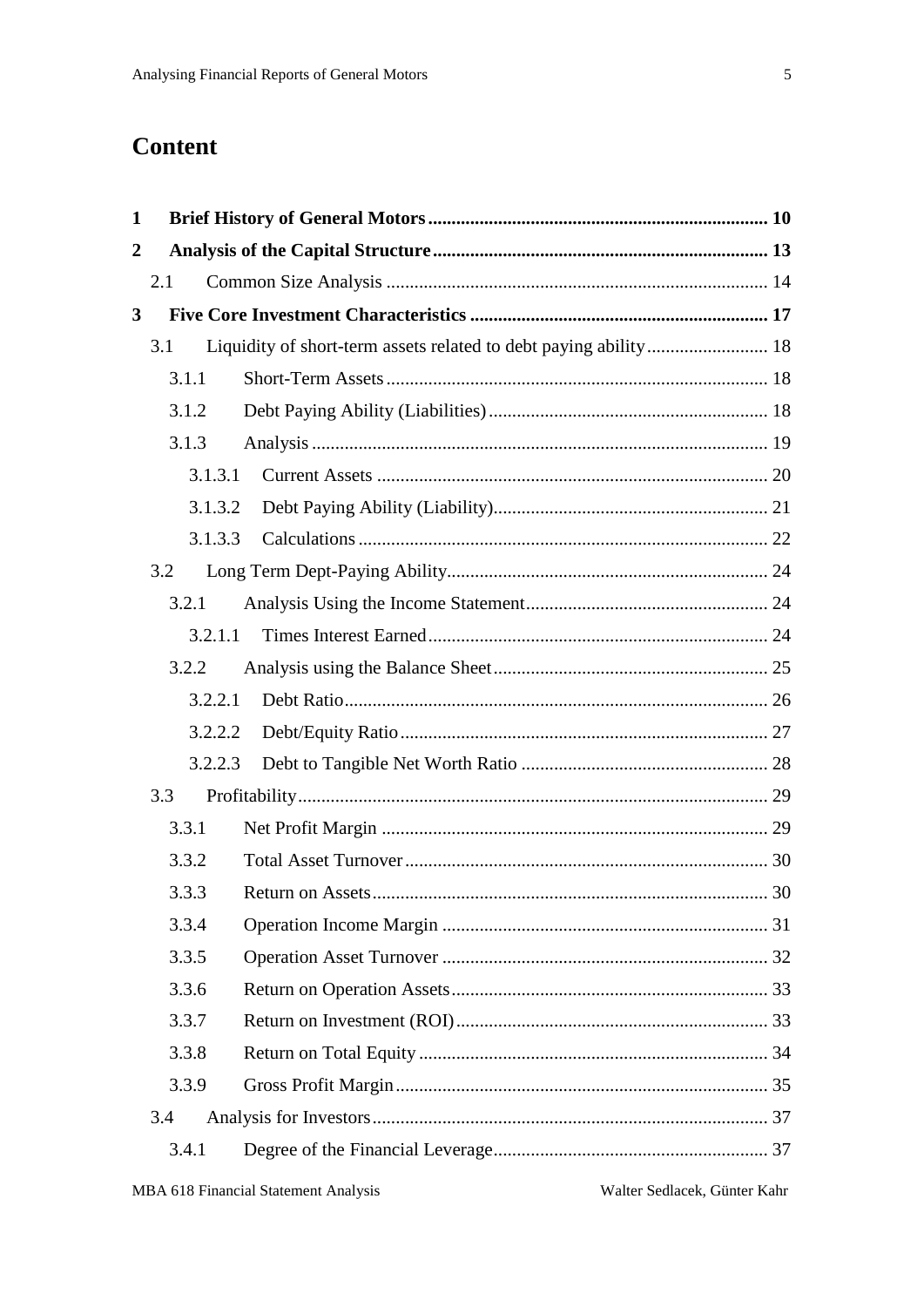|   | 3.4.2 |                                                                |  |
|---|-------|----------------------------------------------------------------|--|
|   | 3.4.3 |                                                                |  |
|   | 3.5   |                                                                |  |
|   | 3.5.1 | Operating Cash Flow / Current Maturities of Long-Term Debt and |  |
|   |       |                                                                |  |
|   | 3.5.2 |                                                                |  |
|   | 3.5.3 |                                                                |  |
|   | 3.5.4 |                                                                |  |
| 4 |       |                                                                |  |
|   | 4.1   |                                                                |  |
|   | 4.1.1 |                                                                |  |
|   | 4.2   |                                                                |  |
|   | 4.2.1 |                                                                |  |
|   | 4.3   |                                                                |  |
| 5 |       |                                                                |  |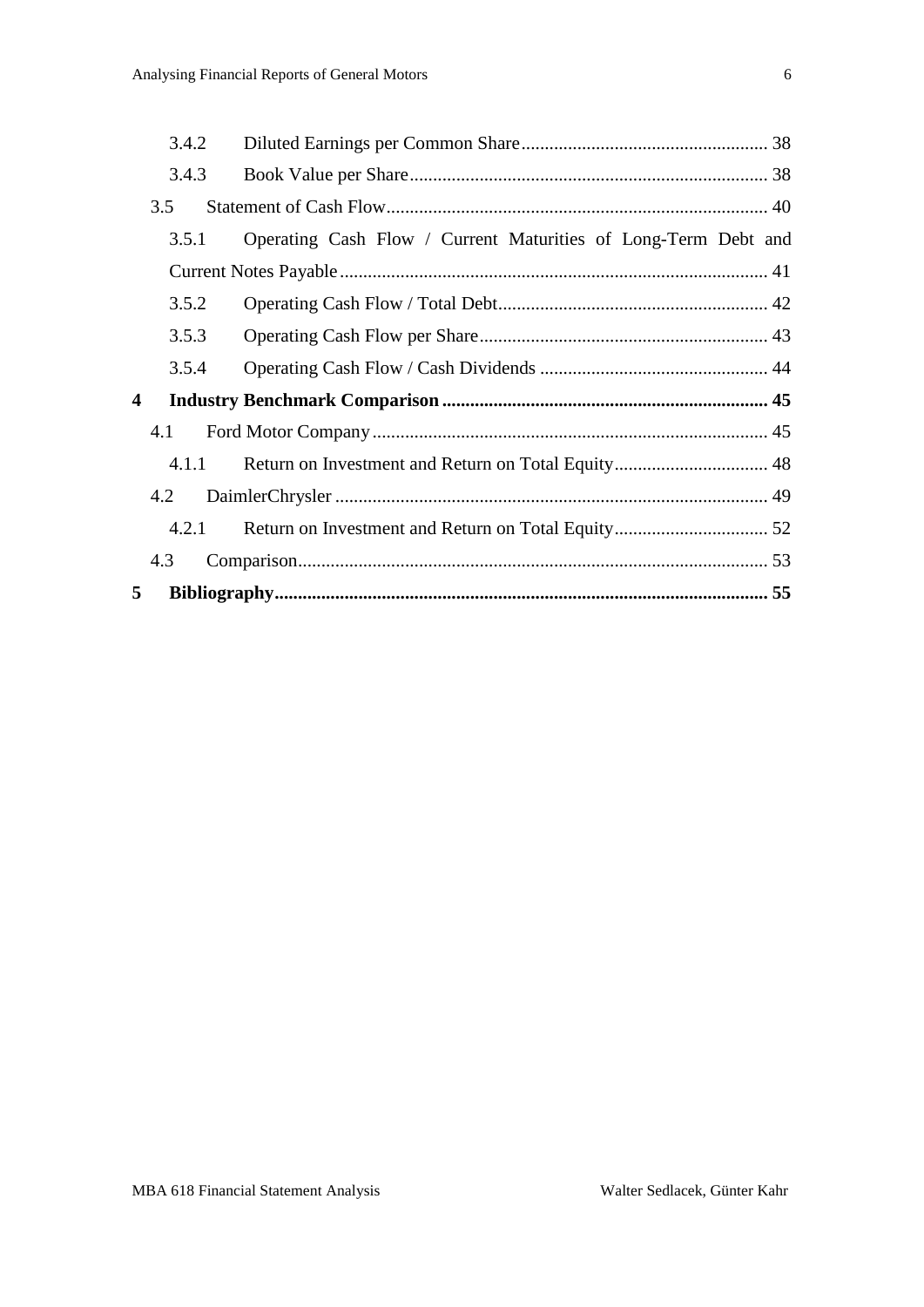# **Figures**

| Figure 4: Net income contribution of the business units to result of operation 2002 13   |
|------------------------------------------------------------------------------------------|
|                                                                                          |
|                                                                                          |
|                                                                                          |
| Figure 8: Current and long term asset values, where the total assets are always 100%. 15 |
| Figure 9: Current and long term asset values, where the values from 1999 are always      |
|                                                                                          |
|                                                                                          |
|                                                                                          |
| Figure 12: Supplement information to consolidated balance sheet: Liabilities 21          |
| Figure 13: Current assets and debt paying ability from the supplemental information to   |
|                                                                                          |
| Figure 14: More values from the supplemental information to the consolidated balance     |
|                                                                                          |
|                                                                                          |
|                                                                                          |
|                                                                                          |
|                                                                                          |
|                                                                                          |
| Figure 20: Debt to tangible net worth ratio calculated from the balance sheet 28         |
|                                                                                          |
| Figure 22: Net profit margin calculated from the consolidated statement of income 29     |
| Figure 23: Total asset turnover calculated from the consolidated statement of income 30  |
| Figure 24: Return on assets calculated from the consolidated statement of income 31      |
| Figure 25: Operation income margin calculated from the consolidated statement of         |
|                                                                                          |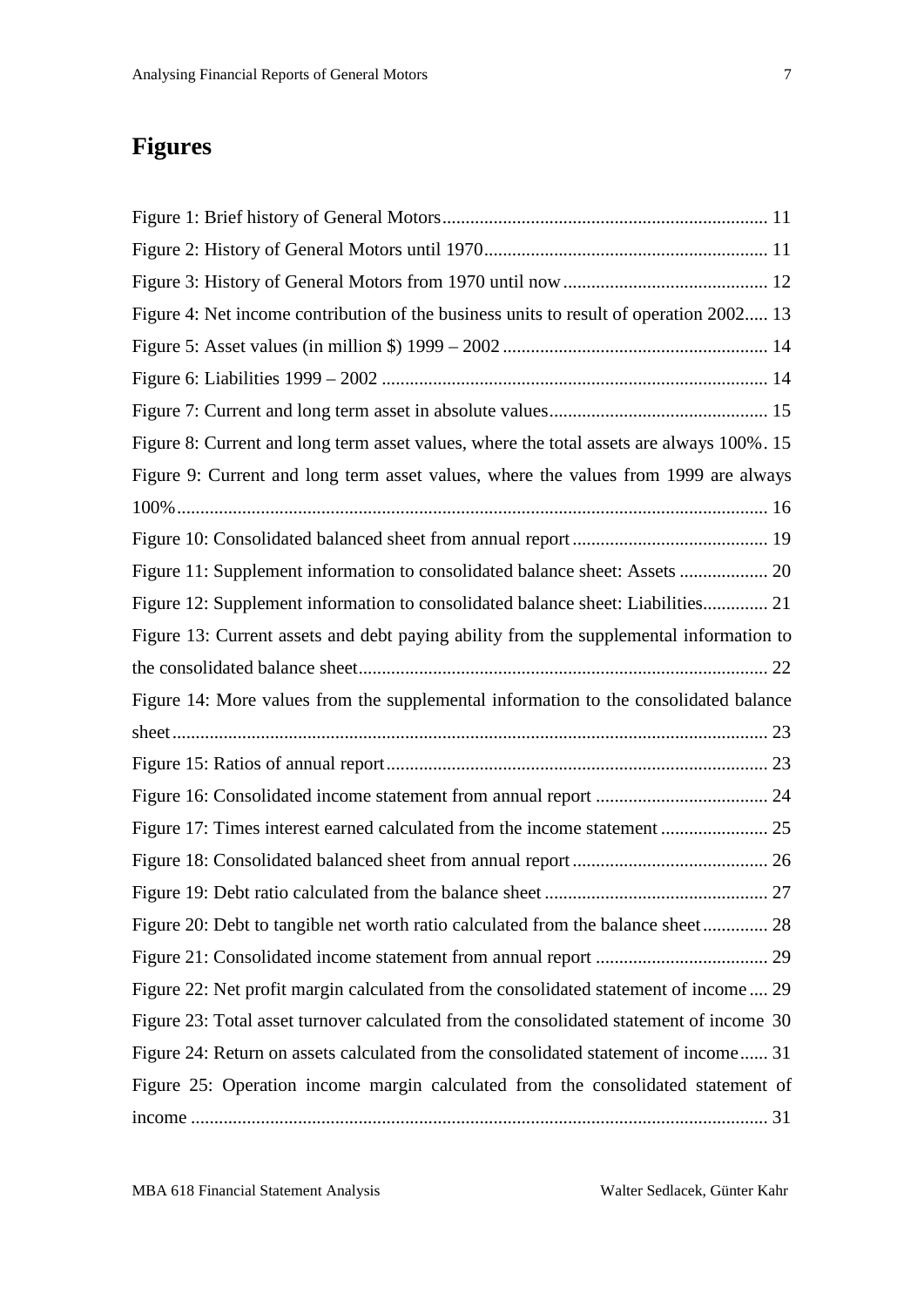| Figure 26: Operation asset turnover calculated from the consolidated statement of       |
|-----------------------------------------------------------------------------------------|
|                                                                                         |
| Figure 27: Return on operation assets calculated from the consolidated statement of     |
|                                                                                         |
| Figure 28: Return on investment (ROI) calculated from the consolidated statement of     |
|                                                                                         |
| Figure 29: Return on total equity calculated from the consolidated statement of income  |
|                                                                                         |
| Figure 30: Gross profit margin calculated from the consolidated statement of income. 35 |
|                                                                                         |
| Figure 32: Degree of the financial leverage calculated from the consolidated statement  |
|                                                                                         |
|                                                                                         |
|                                                                                         |
| Figure 35: Consolidated statement of cash flow from annual report  41                   |
| Figure 36: Operating cash flow / Current maturities of long-term debt and current notes |
|                                                                                         |
| Figure 37: Operating cash flow / Total debt calculated from the consolidated statement  |
|                                                                                         |
| Figure 38: Operating cash flow per share calculated from the consolidated statement     |
|                                                                                         |
| Figure 39: Operating Cash Flow / Cash Dividends calculated from the consolidated        |
|                                                                                         |
| Figure 40: Asset values (in million \$) 1999 - 2002 (for Ford Motor Company)  45        |
|                                                                                         |
| Figure 42: Current and long term assets in absolute values (for Ford Motor Company) 46  |
| Figure 43: Current and long term asset values, where the total assets are always 100%   |
|                                                                                         |
| Figure 44: Current and long term asset values, where the values from 1999 are always    |
|                                                                                         |
| Figure 45: Return on investment (ROI) (for Ford Motor Company)  48                      |
|                                                                                         |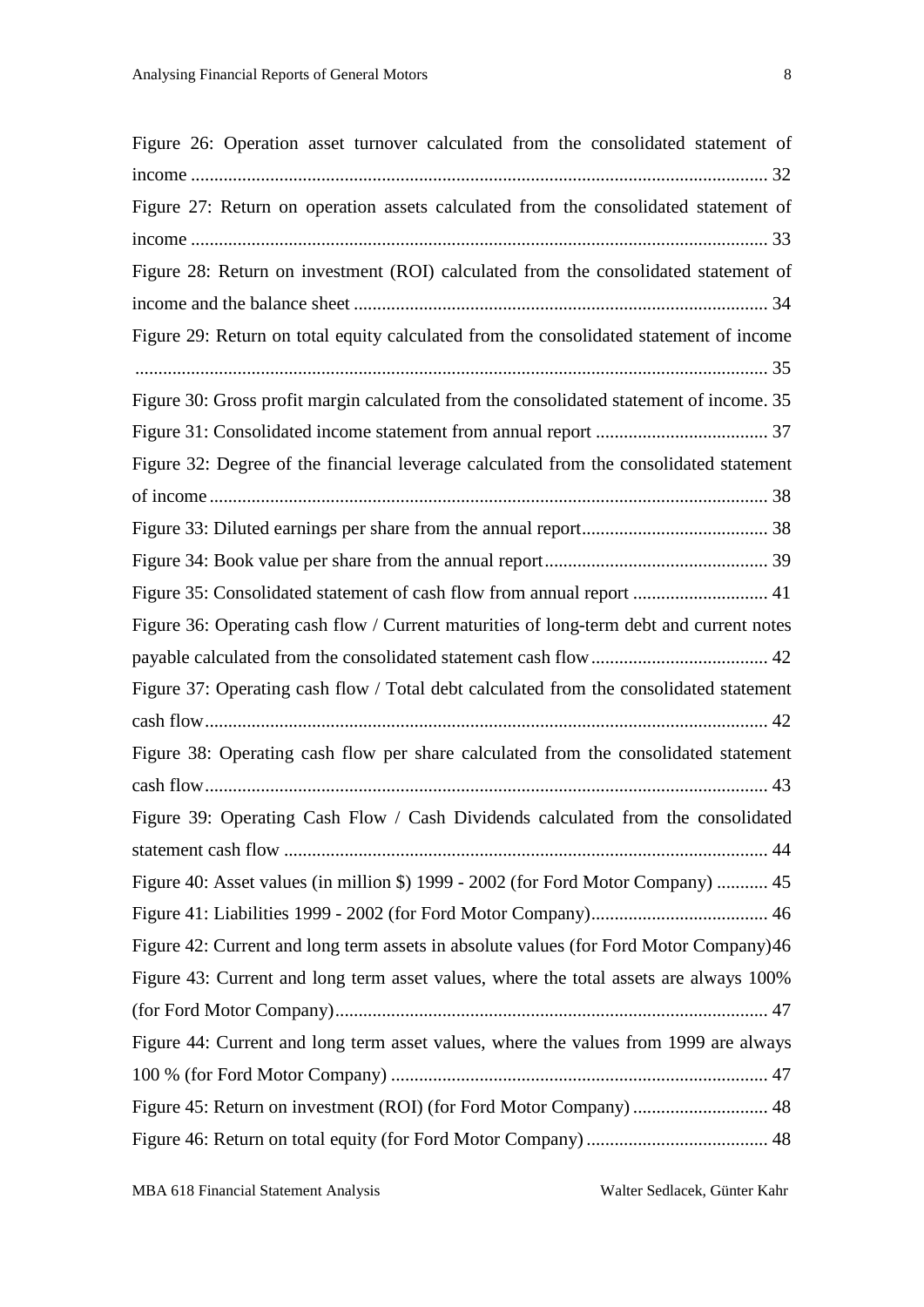| Figure 47: Asset values (in million \$) 1999 - 2002 (for DaimlerChrysler) 49          |
|---------------------------------------------------------------------------------------|
|                                                                                       |
| Figure 49: Current and long term assets in absolute values (for DaimlerChrysler) 50   |
| Figure 50: Current and long term asset values, where the total assets are always 100% |
|                                                                                       |
| Figure 51: Current and long term asset values, where the values from 1999 are always  |
|                                                                                       |
|                                                                                       |
|                                                                                       |
| Figure 54: Return on investment and return on total equity for GM, Ford and           |
|                                                                                       |
| Figure 55: Current and long-term assets for Ford Motor Company, DaimlerChrysler and   |
|                                                                                       |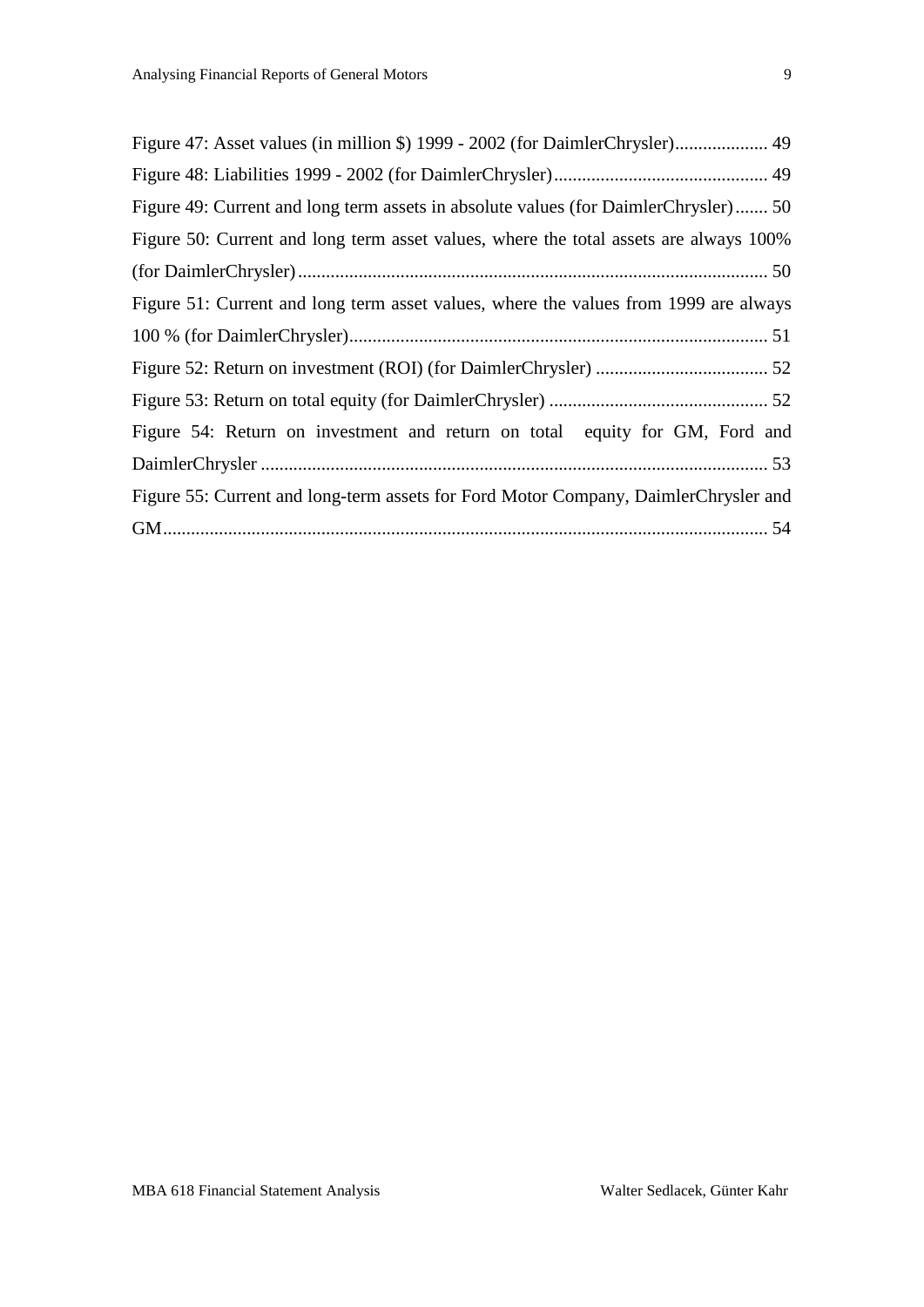# <span id="page-9-0"></span>**1 Brief History of General Motors**

There is more than one company which has "General Motors" in its official name. The one which is studied here has the exact name "General Motors Corporation". Its standard industrial classification is "Motor Vehicles & Passenger car bodies". General Motors (GM) is part of the automotive industry and its core business is producing and selling vehicles.

Brands of GM are e.g. Buick, Cadillac, Chevrolet, Daewoo, GMC, Holden, Hummer, Oldsmobile, Opel, Pontiac, Saturn, Saab, and Vauxhall. Other brands include Hughes Electronics (Directv), ACDelco, Allison Transmission, and General Motors Electro-Motive Division that produces diesel-electric locomotives. GM also has stakes in Isuzu, Subaru, and Suzuki in Japan, Fiat, Alfa Romeo, and Lancia in Italy, Daewoo in South Korea and Delta in South Africa.

General Motors is the world's largest vehicle manufacturer and employs over 340,000 people. In 2002 GM sold 15% of all cars and trucks in the world.

General Motors was founded in 1908 as a holding company for Buick, by then controlled by William C. Durant, and acquired Oldsmobile later that year. The following major events describe the history of General Motors:

|               | Here basically GM acquired companies and established GM Canada. In      |
|---------------|-------------------------------------------------------------------------|
| $1910 - 1920$ | those early days brands like Oldsmobile, Buick or Cadillac were already |
|               | part of the corporation.                                                |
|               | After the crisis GM grew again by buying Vauxhall in U.K. and           |
|               | establishing GM Brasil.                                                 |
| $1920 - 1940$ | Later GM purchased Opel in Germany and created sales-centres in         |
|               | China, India and Japan. In Japan GM was the market leader.              |
|               | Those years can be called the "glory" years of GM. Purchasing Holden    |
|               | and parts of Isuzu and creating more sales-centres (in e.g. Chile or    |
| $1940 - 1980$ | Kenya) were important activities for entering the world-market. More    |
|               | plants in Europe were built in Germany. Leaders changed from owners     |
|               | to managers.                                                            |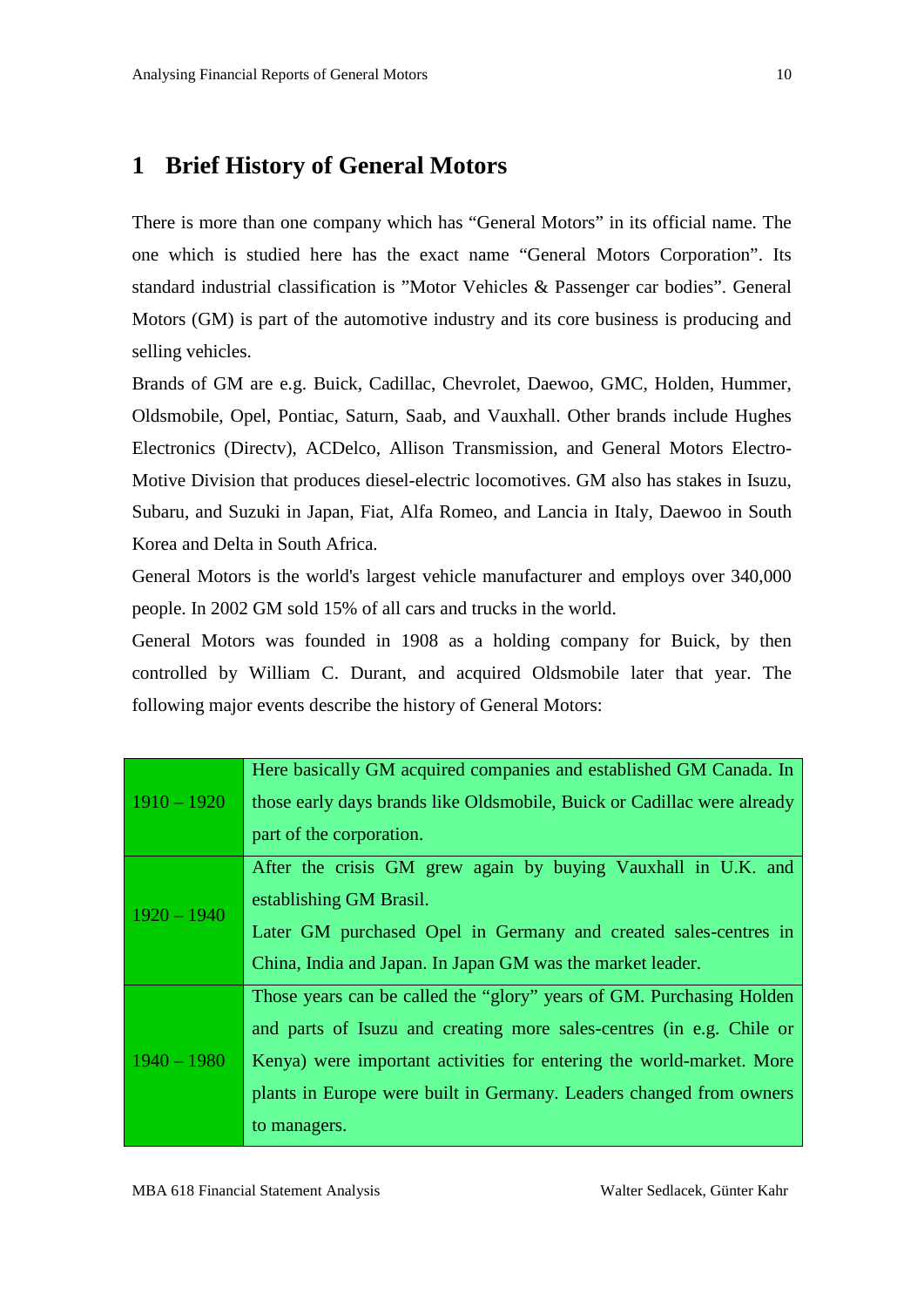|               | An US president said: "What is good for General Motors is good for |
|---------------|--------------------------------------------------------------------|
|               | America".                                                          |
|               | More Joint-Ventures were established with e.g. SAAB. Hughes (a     |
| $1980 - 1990$ | telecommunication company). EDS (an IT company) was purchased.     |
|               | Leaders changed from managers to teachers.                         |
|               | GM "downsized" its activities to its core-business. EDS and Hughes |
| $1990 - now$  | were sold again. An outsourcing strategy led to a global headcount |
|               | discussion.                                                        |
|               | GM underlines its priorities: Common, Lean & Fast, Global, Growth  |

<span id="page-10-0"></span>**Figure 1: Brief history of General Motors**

The following pictures illustrate the history of General Motors:



**Figure 2: History of General Motors until 1970**

<span id="page-10-1"></span>MBA 618 Financial Statement Analysis Walter Sedlacek, Günter Kahr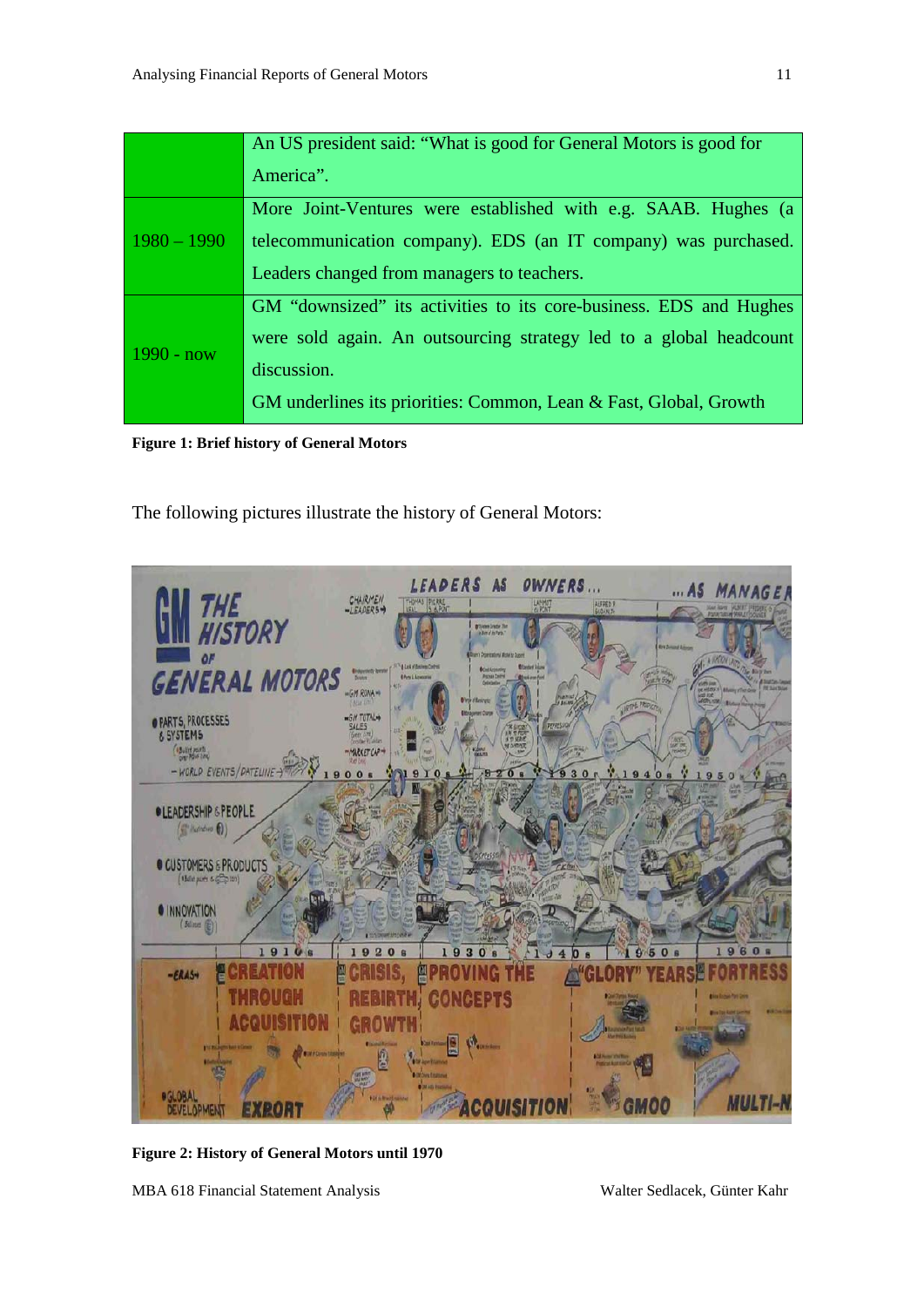

<span id="page-11-0"></span>**Figure 3: History of General Motors from 1970 until now**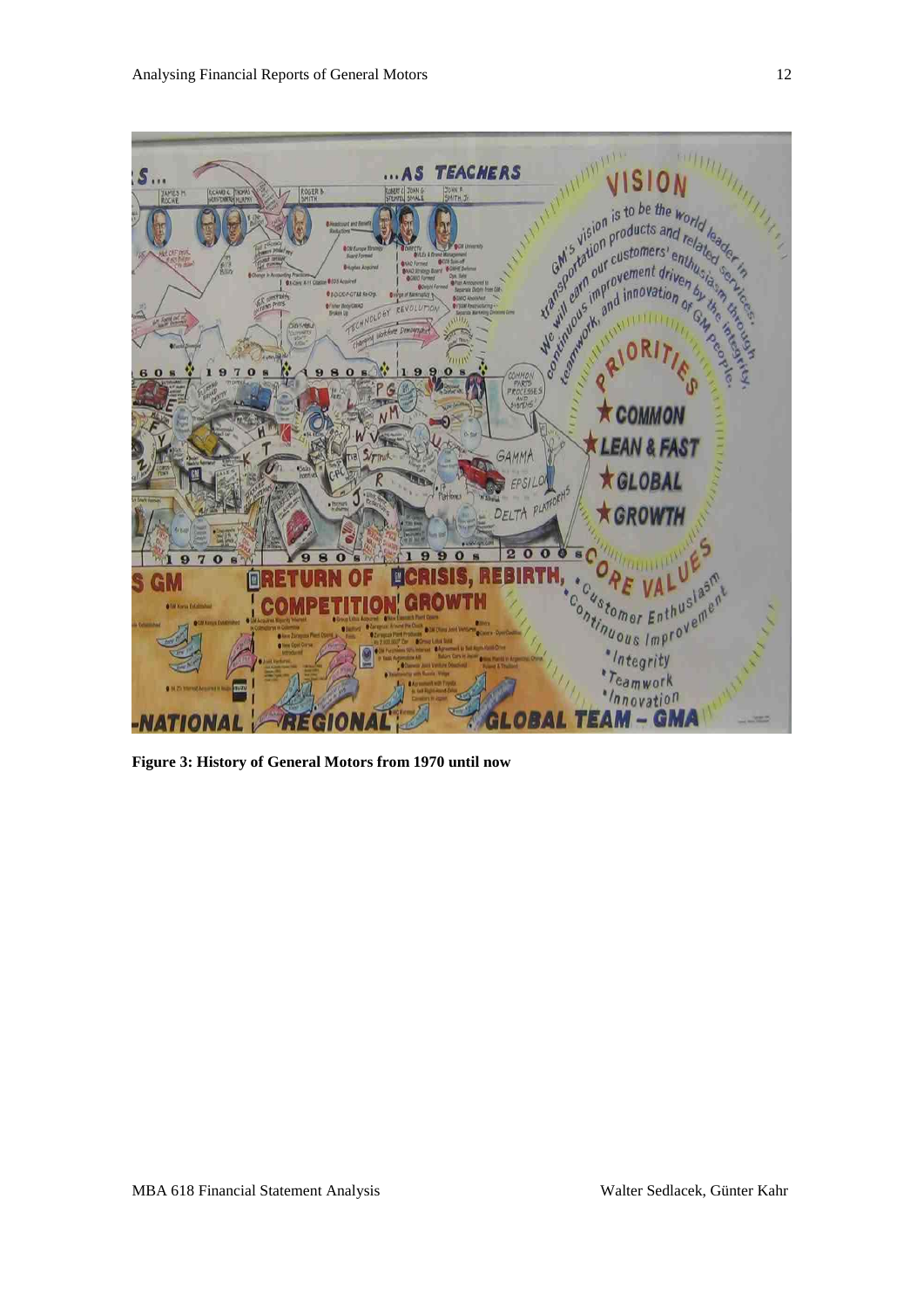# <span id="page-12-0"></span>**2 Analysis of the Capital Structure**

General Motors' annual financial reports reflect the high level structure of the company. GM consists of the following businesses:

- Automotive with the four regions GMNA, GME, GMLAAM , GMAP
- Communication services (Hughes)
- Other operations
- General Motors Acceptance Corporation (GMAC)
- Other financing

The chart below shows the result of operations for the December 31, 2002 and indicates if the various business units contributed a positive (green) or negative (red) result to the corporation. The total net income of GM was \$ 1.7 billion in total.



<span id="page-12-1"></span>**Figure 4: Net income contribution of the business units to result of operation 2002**

This figure distinguishes between *Automotive, Communication Services and Other Operations (ACO)* and *Financial and Insurance Operations (FIO)*. This is also reflected in parts of the annual report.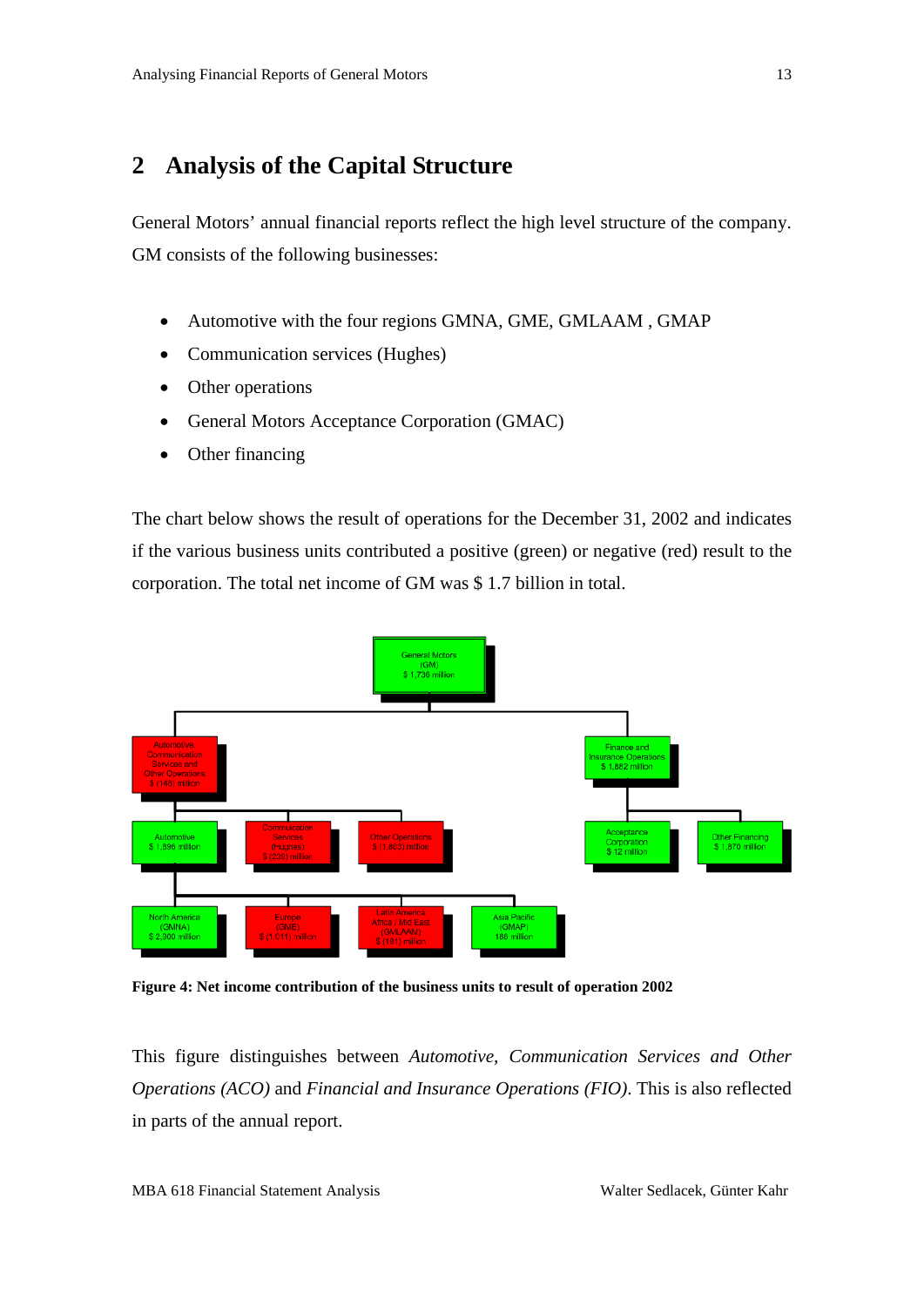# <span id="page-13-0"></span>**2.1 Common Size Analysis**

The development of major values of the balance sheet from 1999 – 2002 is shown in the following tables and diagrams. In addition a common size analysis is calculated. To simplify the equations the value *investments in securities* from the current assets is set to zero. In 2002 it was only 0.27% of the total current assets.

|                     | 2002   | 2001   | 2000   | 1999   |
|---------------------|--------|--------|--------|--------|
| Current assets      | 190676 | 156397 | 134727 | 123248 |
| Long-term assets    | 181195 | 167572 | 168373 | 151482 |
| <b>Total</b> assets | 371871 | 323969 | 303100 | 274730 |
|                     | 2002   | 2001   | 2000   | 1999   |
| Current assets      | 51%    | 48%    | 44%    | 45%    |
| Long-term assets    | 49%    | 52%    | 56%    | 55%    |
| <b>Total</b> assets | 100%   | 100%   | 100%   | 100%   |
|                     | 2002   | 2001   | 2000   | 1999   |
| Current assets      | 155%   | 127%   | 109%   | 100%   |
| Long-term assets    | 120%   | 111%   | 111%   | 100%   |
| <b>Total</b> assets | 135%   | 118%   | 110%   | 100%   |

<span id="page-13-1"></span>**Figure 5: Asset values (in million \$) 1999 – 2002**



<span id="page-13-2"></span>**Figure 6: Liabilities 1999 – 2002**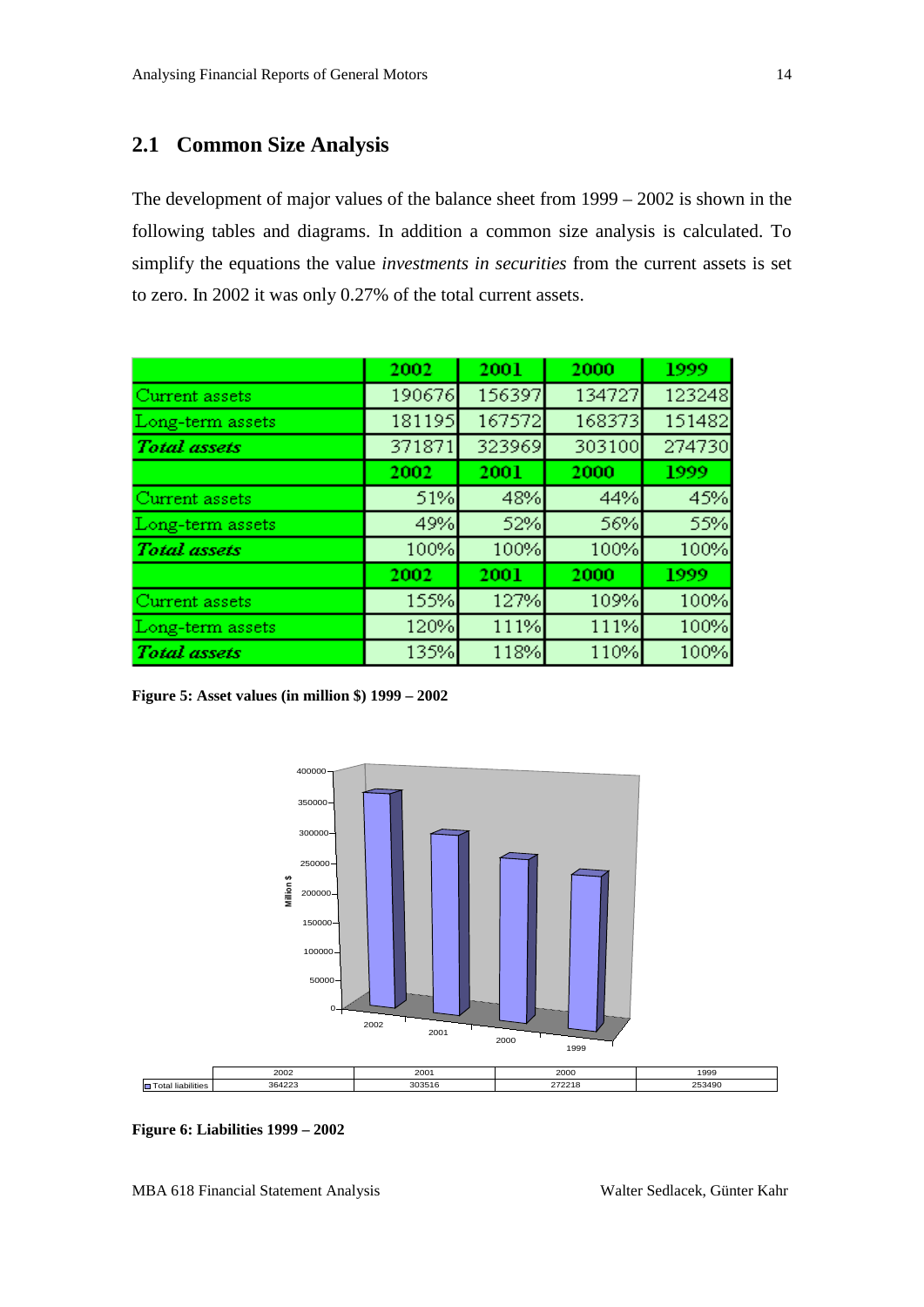

<span id="page-14-0"></span>**Figure 7: Current and long term asset in absolute values**



<span id="page-14-1"></span>**Figure 8: Current and long term asset values, where the total assets are always 100%**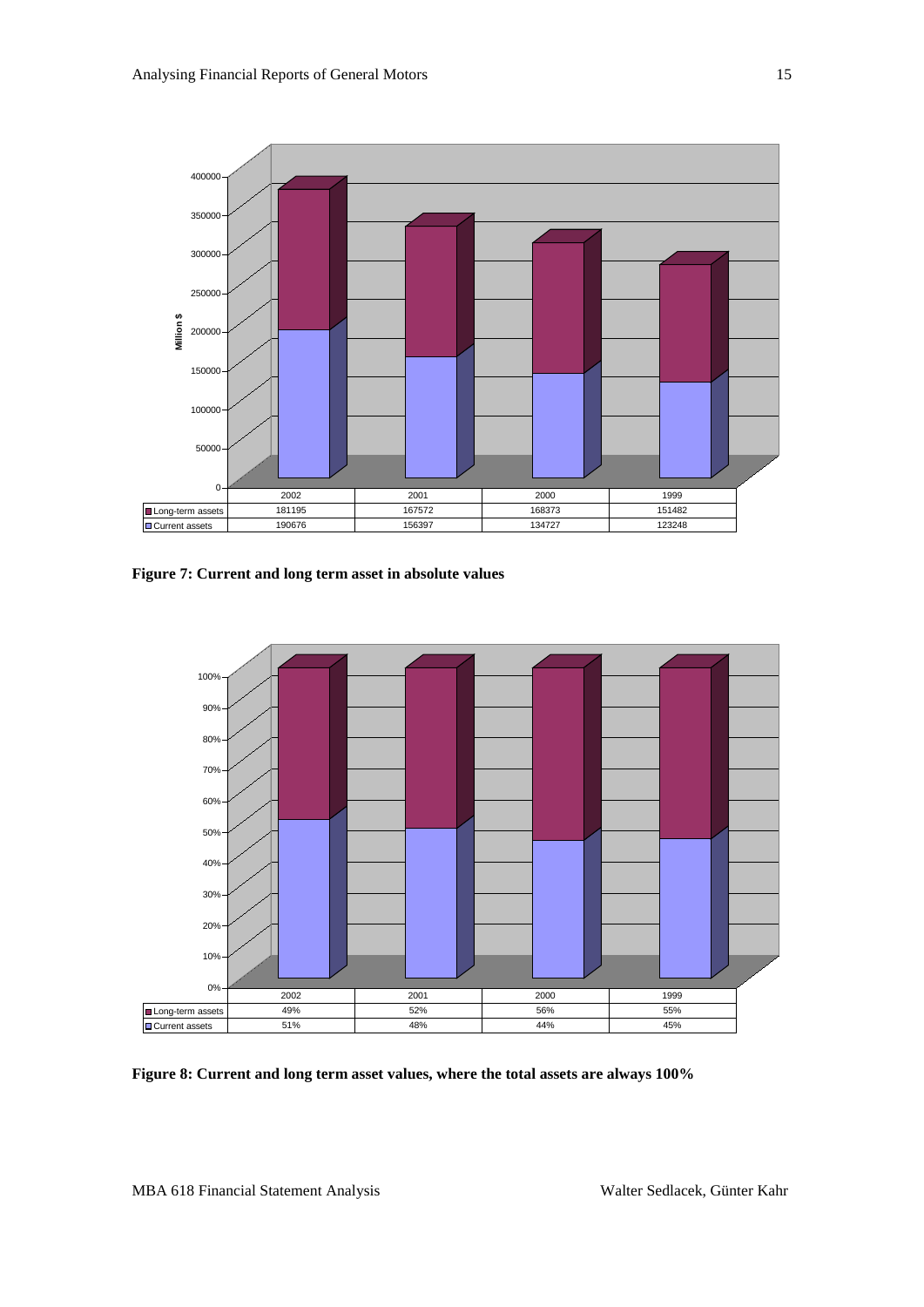

<span id="page-15-0"></span>**Figure 9: Current and long term asset values, where the values from 1999 are always 100%**

Interpretation:

Current assets increased more in relation to the long term assets. One reason could be that the stock-keeping is not efficient.

Another possibility could be that GM outsourced or sold significant parts of its corporation. Actually this is reflected in various notes of the annual reports so this interpretation is more likely.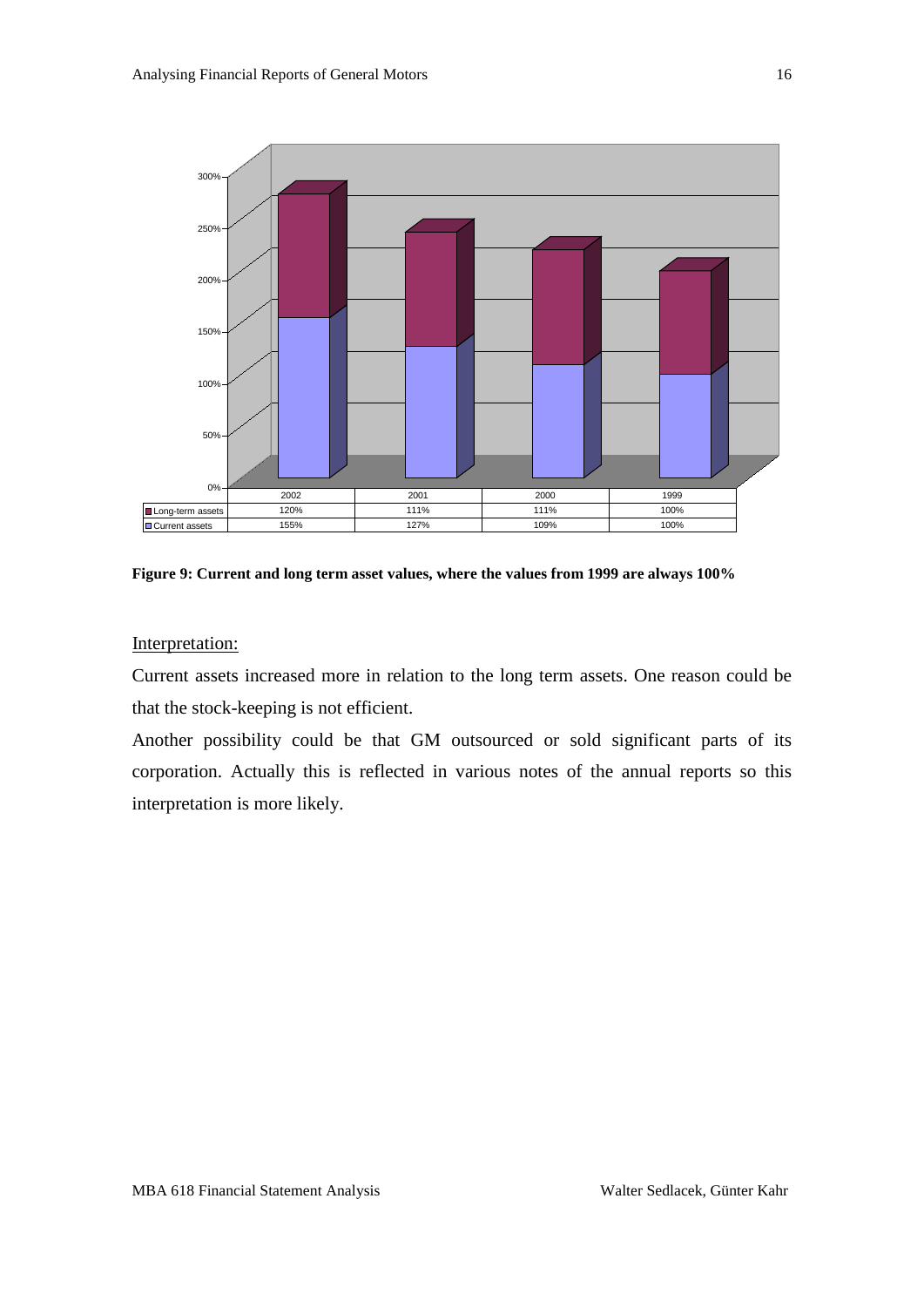# <span id="page-16-0"></span>**3 Five Core Investment Characteristics**

To analyze a company basically the following ratios are calculated:

#### **Liquid ratios**

Indicate if a firm can meet its current obligation. → Chapter *Liquidity of short-term assets related to debt paying ability* 

#### **Borrowing capacity ratios**

Indicate the long-term dept-paying ability. Chapter *Long Term Dept-Paying Ability*

#### **Profitability ratios**

Indicate the earning ability of the company. Chapter *Profitability*

#### **Investor's ratios**

Contain certain information for investors.

Chapter *Analysis for Investors*

#### **Cash flow ratios**

Indicate liquidly, borrowing capacity and also profitability.

Chapter *Statement of Cash Flow*

In the following chapters known techniques are applied to extract information from the annual report. In addition a short description explains how and where those values have been found. An interpretation of the ratios closes each chapter.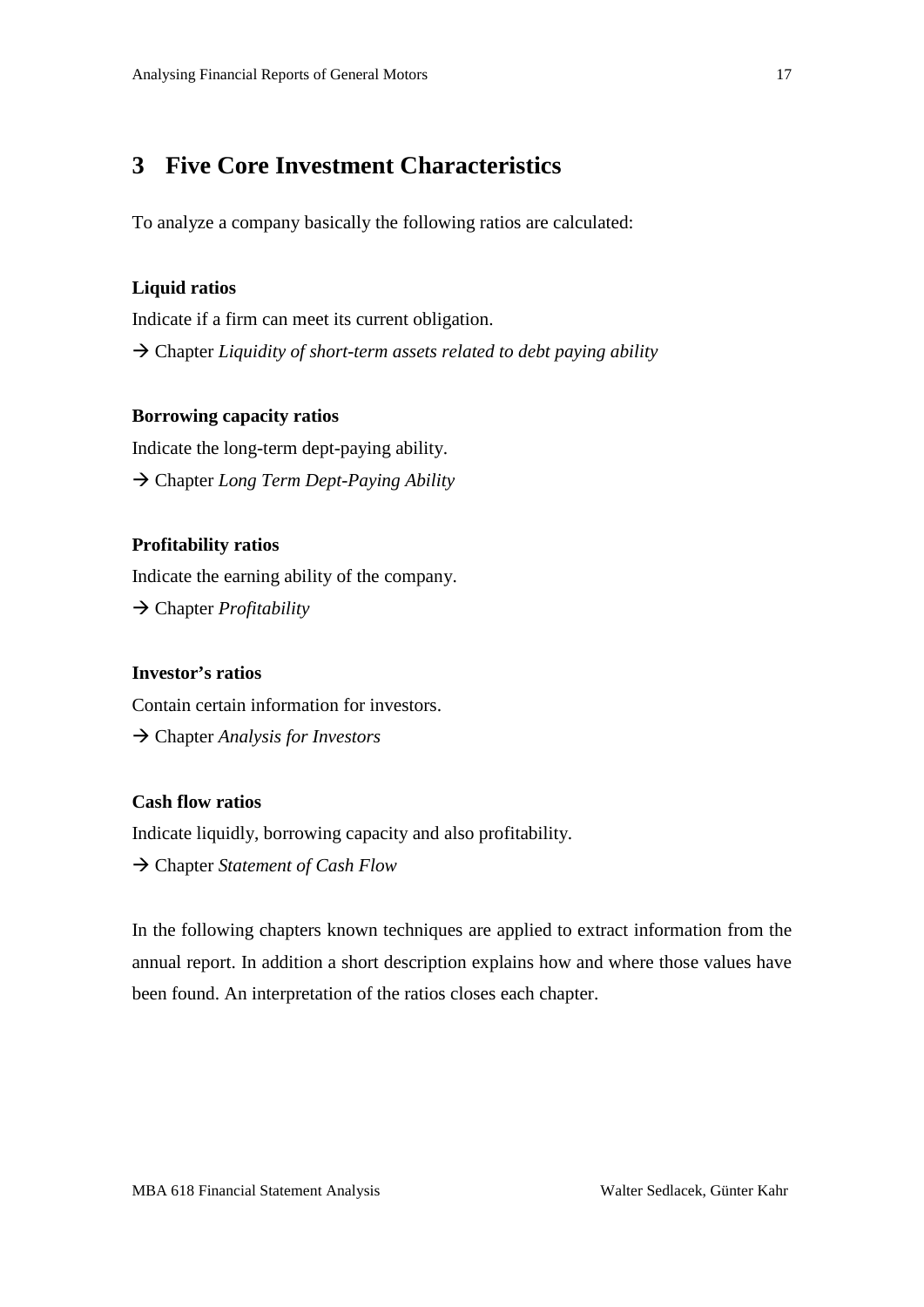#### <span id="page-17-0"></span>**3.1 Liquidity of short-term assets related to debt paying ability**

Two main values have to be computed to analyze if a firm can meet its current obligations: *Short Term Assets* and *Debt Paying Ability (Liabilities)*.

#### <span id="page-17-1"></span>**3.1.1 Short-Term Assets**

Basically short-term assets are assets which can be transformed into cash in less than a year. All current liabilities have to be paid with cash generated from the short-term assets. Those assets are very important, because even a very profitable entity will find itself bankrupt if it fails to meet its obligations to short-term creditors. Four main elements describe the short-term assets:

- **Cash**, because there is no time boundary to use it
- **Marketable Securities**, if they can be sold within a short period of time on the market
- **Receivables**, if the following assumptions are made
	- o no interest is calculated
	- o n% are doubtful (n is dependent on the company and its environment)

The following most important types of receivables exist:

- o toward the customer
- o toward the employees (loans)
- o tax refunds

#### • **Inventory**

Inventory can be described by assets which should be for sale in the ordinary course of business *or* used or consumed in the production of goods

#### <span id="page-17-2"></span>**3.1.2 Debt Paying Ability (Liabilities)**

Current liabilities are obligations whose liquidation is reasonably expected to require the use of existing resources properly classifiable as current assets or the creation of other current liabilities.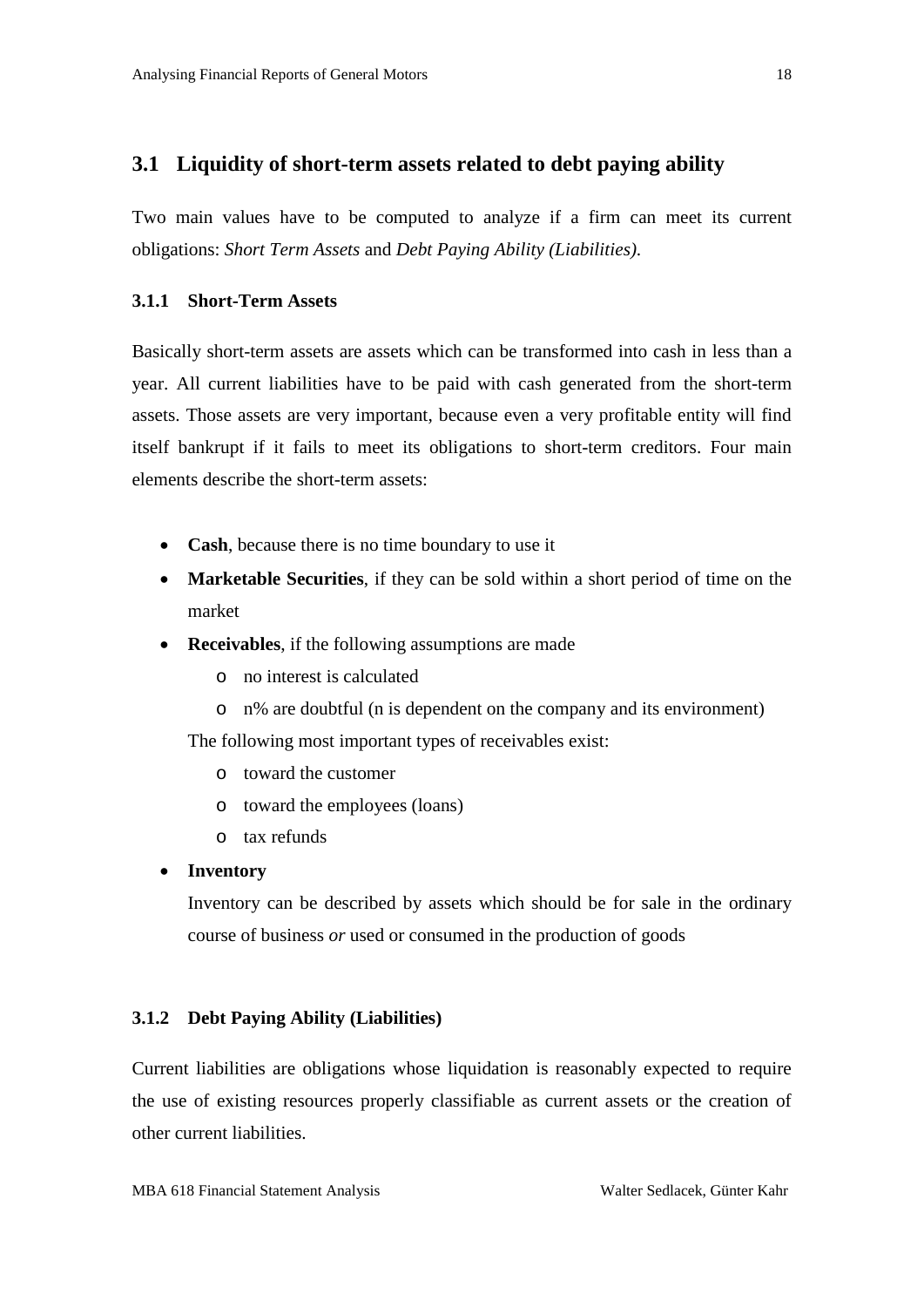#### <span id="page-18-0"></span>**3.1.3 Analysis**

For the analysis the following ratios will be used:

- Working capital  $=$  Current assets  $-$  Current liabilities
- Current ratio  $=$  Current assets / Current liabilities
- Acid test ratio  $(1)$  = (Current assets Inventory) / Current liabilities
- Acid test ratio  $(2) = (Cash + Marketable securities + Net receives) /$ Current liabilities
- Cash ratio  $= (Cash + Marketable securities) / Current liabilities$

The consolidated balance sheet does not allow finding current assets and current liabilities easily:

| <b>Consolidated Balance Sheets</b>                                                                                                                         |                     |                     |
|------------------------------------------------------------------------------------------------------------------------------------------------------------|---------------------|---------------------|
| (Dollars in millions) December 31.                                                                                                                         | 2002                | 2001                |
| GENERAL MOTORS CORPORATION AND SUBSIDIARIES                                                                                                                |                     |                     |
| <b>ASSETS</b>                                                                                                                                              |                     |                     |
| Cash and cash equivalents (Note 1)                                                                                                                         | \$21,449            | \$18.555            |
| Other marketable securities (Note 4)                                                                                                                       | 16,825              | 12.069              |
| Total cash and marketable securities                                                                                                                       | 38,274              | 30.624              |
| Finance receivables - net (Note 5)<br>Accounts and notes receivable (less allowances)                                                                      | 134.647<br>15,715   | 109.211<br>10.798   |
| Inventories (less allowances) (Note 6)                                                                                                                     | 9.967               | 10.034              |
| Deferred Income taxes (Note 8)                                                                                                                             | 41.649              | 28.239              |
| Equipment on operating leases (less accumulated depreciation) (Note 7)                                                                                     | 34,811              | 36,087              |
| Equity in net assets of nonconsolidated associates                                                                                                         | 5.044               | 4.950               |
| Property - net (Note 9)<br>Intangible assets - net (Notes 1 and 10)                                                                                        | 37.973<br>17.954    | 36,440<br>16,927    |
| Other assets (Note 11)                                                                                                                                     | 34.748              | 39.102              |
| Total assets                                                                                                                                               | \$370.782           | \$322,412           |
| <b>LIABILITIES AND STOCKHOLDERS' EQUITY</b>                                                                                                                |                     |                     |
|                                                                                                                                                            |                     |                     |
| Accounts payable (principally trade)<br>Notes and loans payable (Note 13)                                                                                  | \$27.452<br>201,940 | \$26.197<br>166,314 |
| Postretirement benefits other than pensions (Note 14)                                                                                                      | 38.187              | 38.393              |
| Pensions (Note 14)                                                                                                                                         | 22.762              | 10.839              |
| Deferred Income taxes (Notes 8 and 12)                                                                                                                     | 8,964               | 6,690               |
| Accrued expenses and other liabilities (Note 12)                                                                                                           | 63.829              | 53.526              |
| Total liabilities                                                                                                                                          | 363.134             | 301,959             |
| <b>Minority Interests</b>                                                                                                                                  | 834                 | 746                 |
| Stockholders' equity (Note 17)                                                                                                                             |                     |                     |
| \$1-2/3 par value common stock (outstanding, 560,447,797 and 558,439,976 shares)<br>Class H common stock (outstanding, 958,284,272 and 877,386,595 shares) | 936<br>96           | 932<br>88           |
| Capital surplus (principally additional paid-in capital)                                                                                                   | 21.583              | 21,519              |
| Retained earnings                                                                                                                                          | 10.031              | 9.463               |
| Subtotal                                                                                                                                                   | 32,646              | 32,002              |
| Accumulated foreign currency translation adjustments                                                                                                       | (2,784)             | (2.919)             |
| Net unrealized losses on derivatives                                                                                                                       | (205)               | (307)               |
| Net unrealized gains on securities<br>Minimum pension liability adjustment                                                                                 | 372<br>(23, 215)    | 512<br>(9.581)      |
| Accumulated other comprehensive loss                                                                                                                       | (25, 832)           | (12.295)            |
| Total stockholders' equity                                                                                                                                 | 6.814               | 19.707              |
| Total liabilities and stockholders' equity                                                                                                                 | \$370.782           | \$322,412           |
|                                                                                                                                                            |                     |                     |

Reference should be made to the notes to consolidated financial statements.

<span id="page-18-1"></span>**Figure 10: Consolidated balanced sheet from annual report**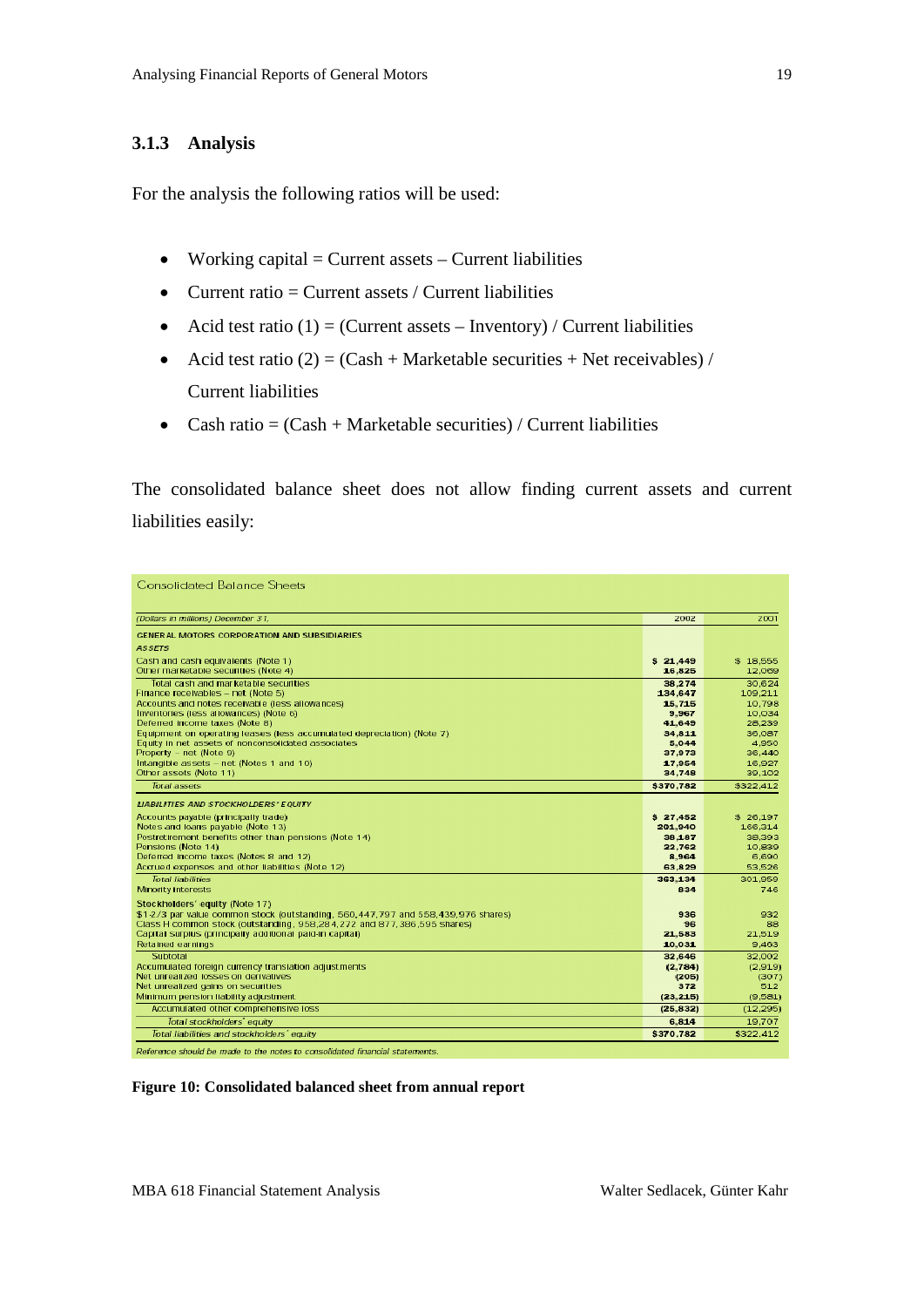#### <span id="page-19-0"></span>3.1.3.1 Current Assets

In the supplemental information to the consolidated balance sheet items for the current assets can be identified. This sheet distinguishes between *Automotive, Communication Services and Other Operations (ACO)* and *Financial and Insurance Operations (FIO).* In both the following current assets can be found:

- Total current assets from ACO
- Cash and cash equivalents from FIO
- Investments in securities from FIO

Note that not the entire amount can be calculated to current assets. Here Note 4 indicates the correct value…*securities available for sale totalling \$ 514 million mature within one year[1](#page-19-2) …*

• Finance receivables from FIO

It is possible that within this position long term assets are also included. However after carefully reading Note 5 it seems that this sum is only a short term asset.

| (Dollars in millions) December 31,                                                     | 2002      | 2001        |
|----------------------------------------------------------------------------------------|-----------|-------------|
| <b>ASSETS</b>                                                                          |           |             |
| Automotive, Communications Services, and Other Operations                              |           |             |
| Cash and cash equivalents (Note 1)                                                     | \$13.291  | \$<br>8,432 |
| Marketable securities (Note 4)                                                         | 2.174     | 790         |
| Total cash and marketable securities.                                                  | 15,465    | 9.222       |
| Accounts and notes receivable (less allowances)                                        | 5.861     | 5.406       |
| Inventories (less allowances) (Note 6)                                                 | 9.967     | 10.034      |
| Equipment on operating leases (less accumulated depreciation) (Note 7)                 | 5.305     | 4.524       |
| Deferred income taxes and other current assets (Note 8)                                | 11.273    | 7,877       |
| Total current assets                                                                   | 47.871    | 37.063      |
| Equity in net assets of nonconsolidated associates                                     | 5.044     | 4.950       |
| Property - net (Note 9)                                                                | 36.152    | 34.908      |
| Intangible assets - net (Notes 1 and 10)                                               | 14.611    | 13.721      |
| Deferred income taxes (Note 8)                                                         | 32.759    | 22,294      |
| Other assets (Note 11)                                                                 | 7323      | 17,274      |
| Total Automotive, Communications Services, and Other Operations assets                 | 143,760   | 130,210     |
| <b>Financing and Insurance Operations</b>                                              |           |             |
| Cash and cash equivalents (Note 1)                                                     | 8.158     | 10.123      |
| Investments in securities (Note 4)                                                     | 14.651    | 11.279      |
| Finance receivables - net (Note 5)                                                     | 134,647   | 109.211     |
| Investment in leases and other receivables (Note 7)                                    | 35,517    | 33,382      |
| Other assets (Note 11)                                                                 | 34.049    | 28.207      |
| Net receivable from Automotive, Communications Services, and Other Operations (Note 1) | 1.089     | 1.557       |
| Total Financing and Insurance Operations assets                                        | 228,111   | 193,759     |
| Total assets                                                                           | \$371.871 | \$323,969   |

<span id="page-19-1"></span>**Figure 11: Supplement information to consolidated balance sheet: Assets**

<u>.</u>

<span id="page-19-2"></span><sup>&</sup>lt;sup>1</sup> General Motors annual report 2002 page 68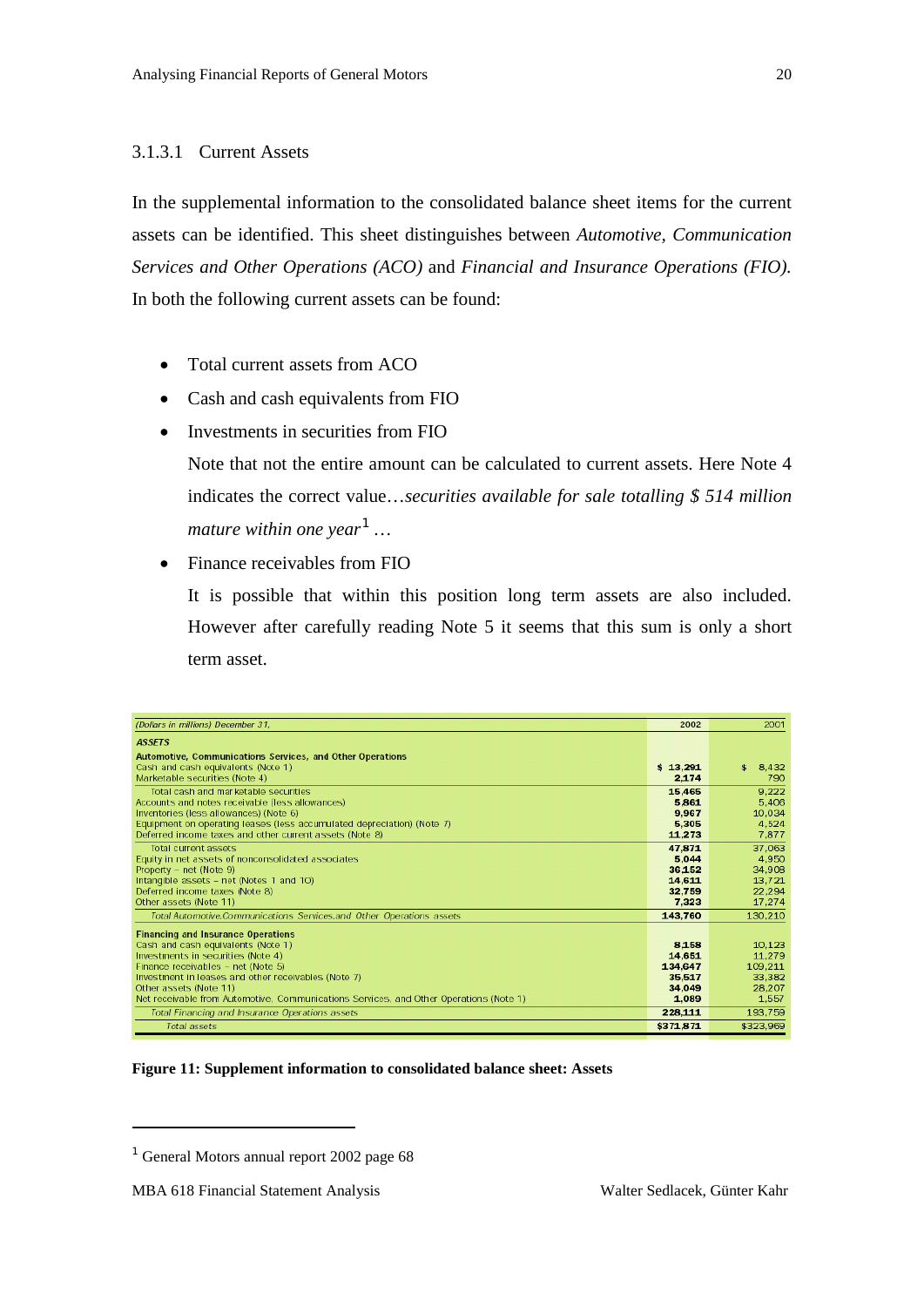#### <span id="page-20-0"></span>3.1.3.2 Debt Paying Ability (Liability)

In the supplemental information to the consolidated balance sheet items for the debt paying ability (liability) can be identified. This sheet also distinguishes between *Automotive, Communication Services and Other Operations* and *Financial and Insurance Operations.* In both the following debts paying ability (liability) can be found:

- Total current liabilities from ACO
- Accounts payable from FIO

| <b>LIABILITIES AND STOCKHOLDERS' EQUITY</b>                                      |           |           |
|----------------------------------------------------------------------------------|-----------|-----------|
| Automotive, Communications Services, and Other Operations                        |           |           |
| Accounts payable (principally trade)                                             | \$20,169  | \$18.297  |
| Loans payable (Note 13)                                                          | 1.516     | 2.402     |
| Accrued expenses (Note 12)                                                       | 40.976    | 34.090    |
| Net payable to Financing and Insurance Operations (Note 1)                       | 1.089     | 1,557     |
| <b>Total current liabilities</b>                                                 | 63,750    | 56,346    |
| Long-term debt (Note 13)                                                         | 16,651    | 10,726    |
| Postretirement benefits other than pensions (Note 14)                            | 34.275    | 34,515    |
| Pensions (Note 14)                                                               | 22.709    | 10,790    |
| Other liabilities and deferred income taxes (Notes 8 and 12)                     | 16.789    | 13.794    |
| Total Automotive, Communications Services, and Other Operations liabilities      | 154,174   | 126,171   |
| <b>Financing and Insurance Operations</b>                                        |           |           |
| Accounts payable                                                                 | 7.283     | 7.900     |
| Debt (Note 13)                                                                   | 183,773   | 153,186   |
| Other liabilities and deferred income taxes (Notes 8 and 12)                     | 18.993    | 16,259    |
| Total Financing and Insurance Operations liabilities                             | 210,049   | 177,345   |
| <b>Total liabilities</b>                                                         | 364.223   | 303,516   |
| <b>Minority interests</b>                                                        | 834       | 746       |
| Stockholders' equity (Note 17)                                                   |           |           |
| \$1-2/3 par value common stock (outstanding, 560,447,797 and 558,439,976 shares) | 936       | 932       |
| Class H common stock (outstanding, 958,284,272 and 877,386,595 shares)           | 96        | 88        |
| Capital surplus (principally additional paid-in capital)                         | 21,583    | 21,519    |
| Retained earnings                                                                | 10,031    | 9,463     |
| Subtotal                                                                         | 32,646    | 32,002    |
| Accumulated foreign currency translation adjustments                             | (2.784)   | (2.919)   |
| Net unrealized losses on derivatives                                             | (205)     | (307)     |
| Net unrealized gains on securities                                               | 372       | 512       |
| Minimum pension liability adjustment                                             | (23, 215) | (9,581)   |
| Accumulated other comprehensive loss                                             | (25, 832) | (12, 295) |
| Total stockholders' equity                                                       | 6.814     | 19,707    |
| Total liabilities and stockholders' equity                                       | \$371,871 | \$323,969 |

<span id="page-20-1"></span>**Figure 12: Supplement information to consolidated balance sheet: Liabilities**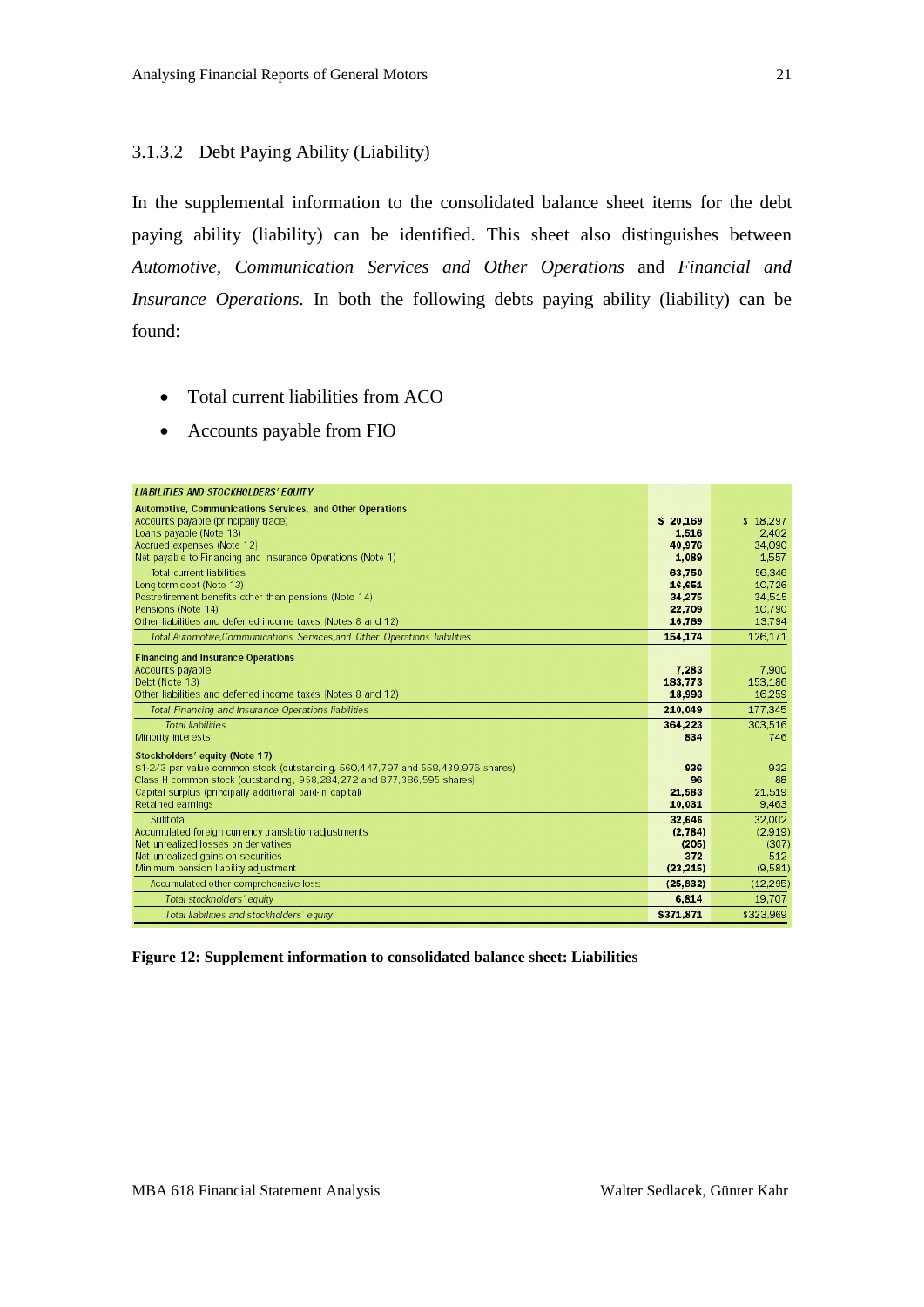#### <span id="page-21-0"></span>3.1.3.3 Calculations

The relevant values from current assets and debt paying ability (liability) from the supplemental information to the consolidated balance sheet are fed into the following table. ACO indicates that the item is taken from the *Automotive, Communication Services and Other Operations* business and FIO stands for *Financial and Insurance Operations*.

| <b>Current assets</b> |                      |                 | Debt paying ability (liability) |                      |                  |  |
|-----------------------|----------------------|-----------------|---------------------------------|----------------------|------------------|--|
| <b>ACO</b>            | <b>Total current</b> | \$47,871        | <b>ACO</b>                      | <b>Total current</b> | \$63,750 million |  |
|                       | assets               | million         |                                 | liabilities          |                  |  |
|                       | Cash and cash        | \$8,158 million | <b>FIO</b>                      | <b>Accounts</b>      | \$7,238 million  |  |
|                       | equivalents          |                 |                                 | payable              |                  |  |
| <b>FIO</b>            | Investments in       | \$514 million   |                                 | <b>Total</b>         | \$70,988 million |  |
|                       | securities           |                 |                                 |                      |                  |  |
|                       | Finance              | \$134,647       |                                 |                      |                  |  |
|                       | receivables          | million         |                                 |                      |                  |  |
|                       | <b>Total</b>         | \$191,191       |                                 |                      |                  |  |
|                       |                      | million         |                                 |                      |                  |  |

<span id="page-21-1"></span>**Figure 13: Current assets and debt paying ability from the supplemental information to the consolidated balance sheet**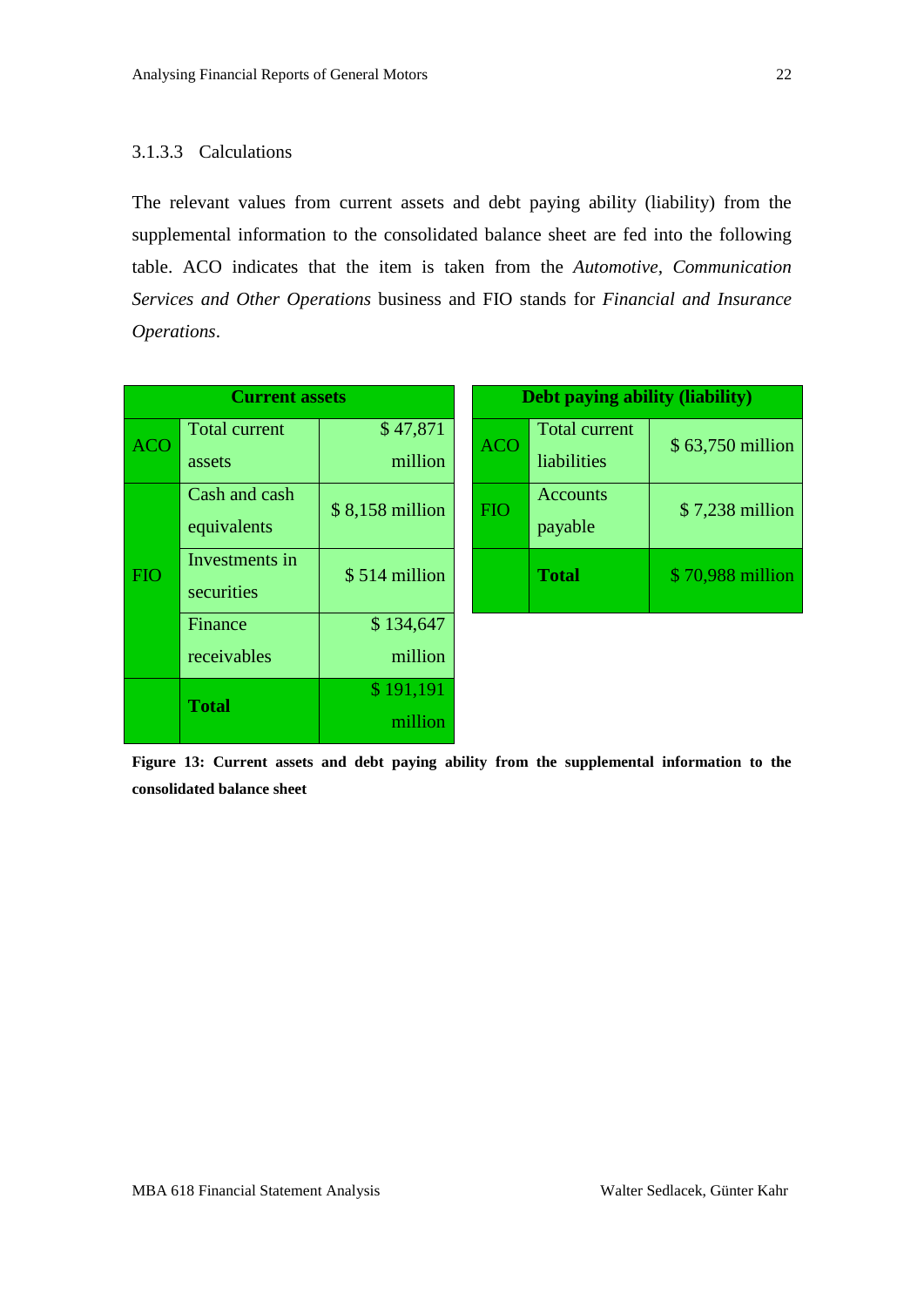For further analysis more values are captured:

| <b>Area</b> | <b>Item</b>                  | <b>Value</b>       |
|-------------|------------------------------|--------------------|
|             | Cash and cash equivalents    | \$13,291 million   |
| <b>ACO</b>  | Inventory                    | $$9,967$ million   |
|             | <b>Marketable securities</b> | $$2,174$ million   |
|             | (Finance) Receivables        | $$5,861$ million   |
|             | Cash and cash equivalents    | $$8,158$ million   |
| <b>FIO</b>  | Investments in securities    | \$514 million      |
|             | (Marketable securities)      |                    |
|             | <b>Finance Receivables</b>   | $$134,647$ million |

<span id="page-22-0"></span>**Figure 14: More values from the supplemental information to the consolidated balance sheet**

This leads to the following ratios:

| <b>Ratio</b>        | <b>Value</b>      |
|---------------------|-------------------|
| Working capital     | \$120,203 million |
| Current ratio       | 2.69              |
| Acid-Test ratio (1) | 2.55              |
| Acid Test ratio (2) | 2.32              |
| Cash ratio          | 0.34              |

<span id="page-22-1"></span>**Figure 15: Ratios of annual report**

#### Interpretation:

Because the working capital is positive GM is able to pay all its current liabilities in time. GM could not pay its liabilities only with cash, because cash ratio is below one. Those ratios are very interesting for suppliers and other parties, who want to receive their money "quickly". It seems that GM is able to pay in time.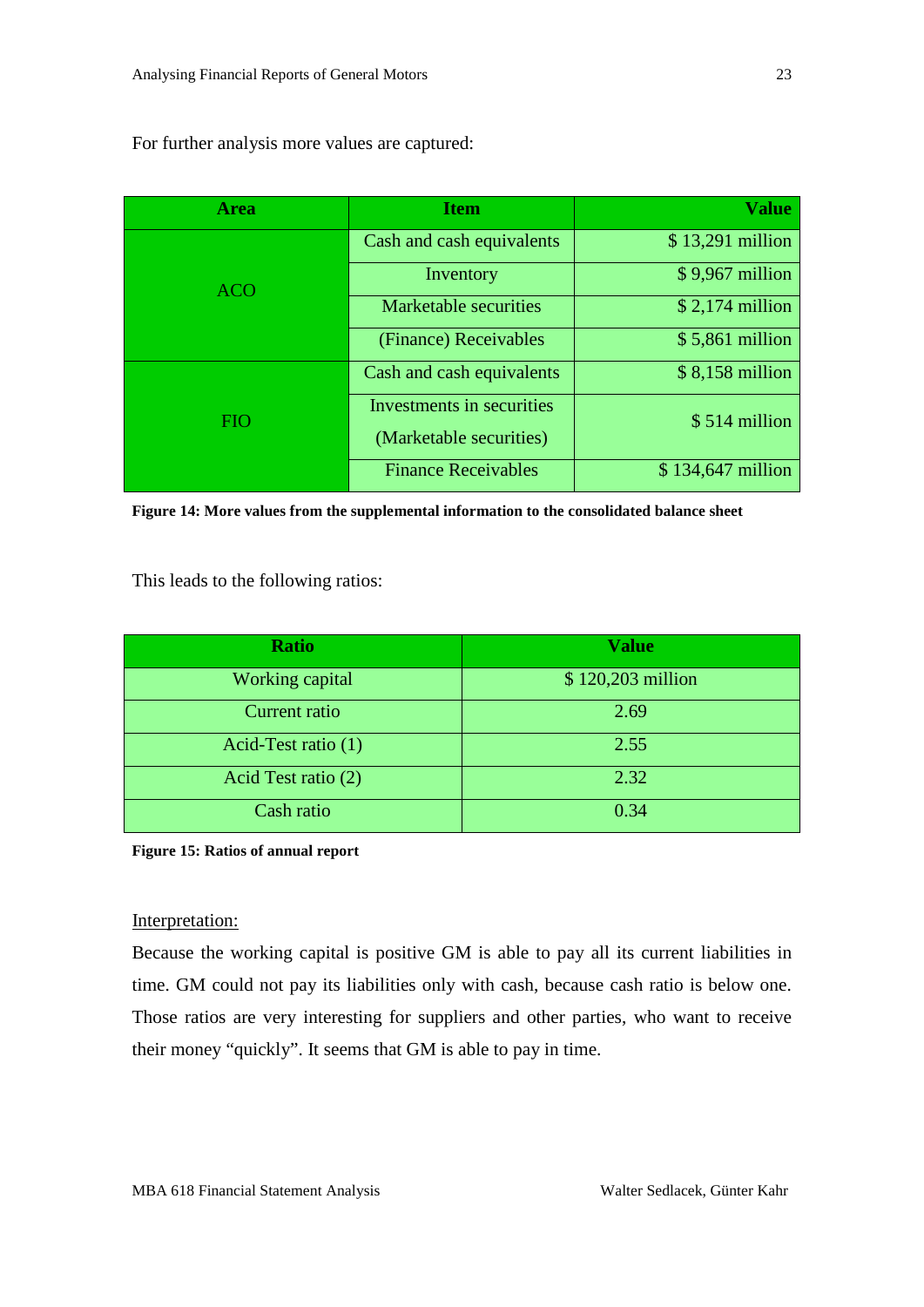# <span id="page-23-0"></span>**3.2 Long Term Dept-Paying Ability**

There are two approaches to indicate the long-term dept-paying ability of a company:

- paying the debt as indicated by income statement
- paying the debt as indicated by the balance sheet

#### <span id="page-23-1"></span>**3.2.1 Analysis Using the Income Statement**

To analyse ratios regarding long-term dept-paying ability values from the consolidated income statement sheet were taken.

| Consolidated Statements of Income                                          |    |           |    |           |             |
|----------------------------------------------------------------------------|----|-----------|----|-----------|-------------|
| (Dollars in millions except per share amounts) Years ended December 31,    |    | 2002      |    | 2001      | 2000        |
| GENERAL MOTORS CORPORATION AND SUBSIDIARIES                                |    |           |    |           |             |
| Total net sales and revenues (Notes 1, 2, and 23)                          |    | \$186,763 |    | \$177,260 | \$184,632   |
| Cost of sales and other expenses (Notes 2 and 3)                           |    | 153,344   |    | 144,093   | 145,664     |
| Selling, general, and administrative expenses                              |    | 23.624    |    | 23,302    | 22.252      |
| Interest expense (Note 13)                                                 |    | 7.715     |    | 8.347     | 9.552       |
| Total costs and expenses                                                   |    | 184,683   |    | 175,742   | 177,468     |
| Income before income taxes and minority interests                          |    | 2.080     |    | 1,518     | 7.164       |
| Income tax expense (Note 8)                                                |    | 533       |    | 768       | 2,393       |
| Equity income (loss) and minority interests                                |    | 189       |    | (149)     | (319)       |
| Net income                                                                 |    | 1.736     |    | 601       | 4.452       |
| Dividends on preference stocks                                             |    | (47)      |    | (99)      | (110)       |
| Earnings attributable to common stocks                                     |    | 5 1.689   | \$ | 502       | \$<br>4,342 |
| Basic earnings (losses) per share attributable to common stocks            |    |           |    |           |             |
| Earnings per share attributable to \$1-2/3 par value                       | \$ | 3.37      | \$ | 1.78      | \$<br>6.80  |
| Earnings per share attributable to Class H                                 | s  | (0.21)    | \$ | (0.55)    | \$<br>0.56  |
| Eamings (losses) per share attributable to common stocks assuming dilution |    |           |    |           |             |
| Earnings per share attributable to \$1-2/3 par value                       | s  | 3.35      | \$ | 1.77      | 6.68        |
| Earnings per share attributable to Class H                                 | \$ | (0.21)    | s. | (0.55)    | \$<br>0.55  |

<span id="page-23-3"></span>**Figure 16: Consolidated income statement from annual report**

#### <span id="page-23-2"></span>3.2.1.1 Times Interest Earned

The *Times Interest Earned* ratio indicates if a firm can pay its interest obligation. From the income statement it can be computed by: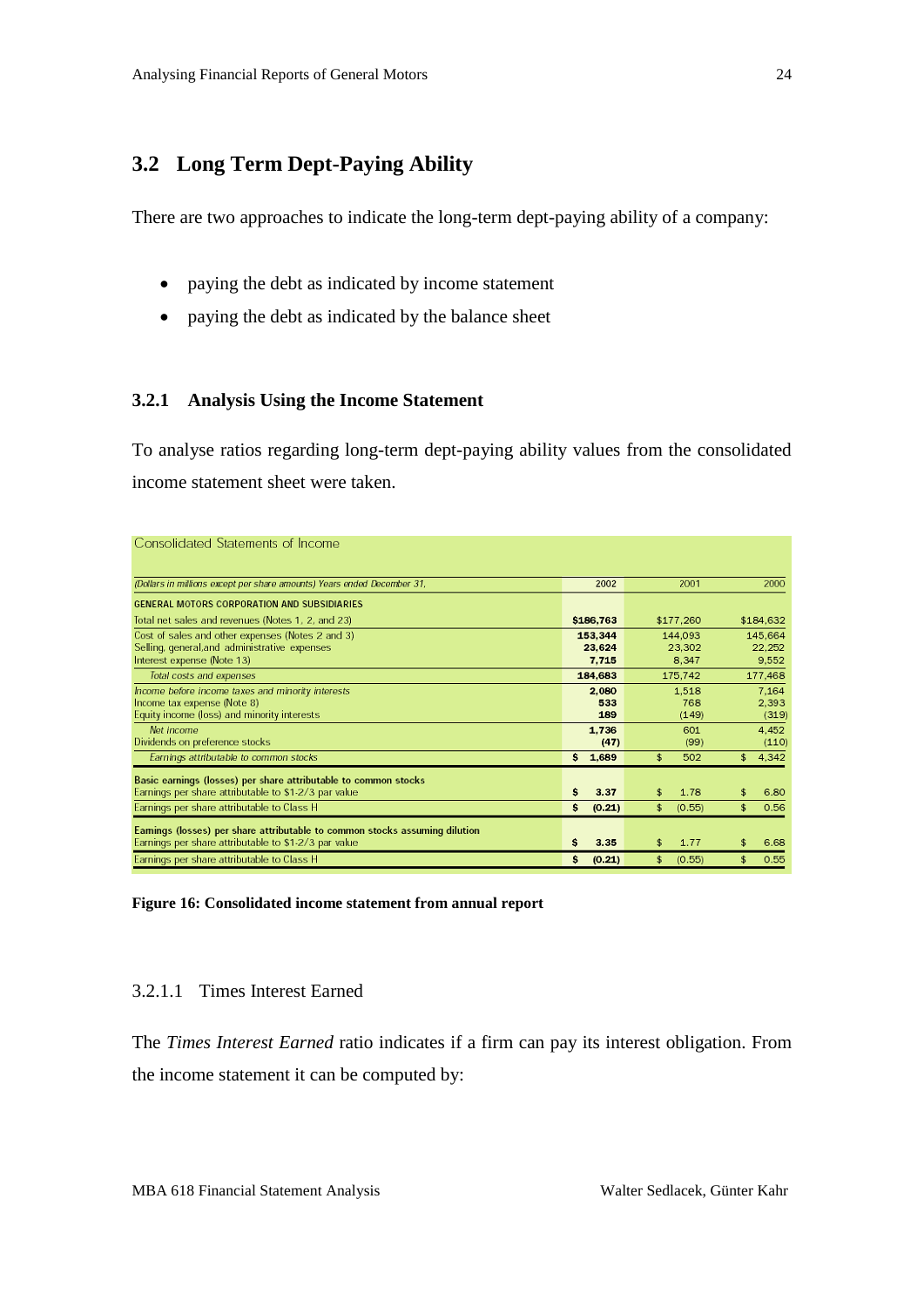• Times interest earned  $=$ 

(Income before income taxes and minority interests + Interest expense)/ Interest expense

The calculation for 2000 – 2002 is shown in the following figure:

|                                                         | 2002            | 2001           | 2000            |
|---------------------------------------------------------|-----------------|----------------|-----------------|
| Times interest<br>earned                                | 1.27 times      | 1.18 times     | 1.75 times      |
| Income before<br>income taxes and<br>minority interests | \$2080 million  | \$1518 million | $$7164$ million |
| Interests expenses                                      | $$7715$ million | \$8347 million | \$9552 million  |

<span id="page-24-1"></span>**Figure 17: Times interest earned calculated from the income statement**

#### Interpretation:

GM always was able to cover its interest expense obligations. Because GM was able to be over 100% in the past few years investors can be sure to receive their interest in future. These values are also good for GM, because therefore it gets good interest rates from e.g. banks.

#### <span id="page-24-0"></span>**3.2.2 Analysis using the Balance Sheet**

To analyse ratios regarding long-term dept-paying ability values from the consolidated balance sheet were taken.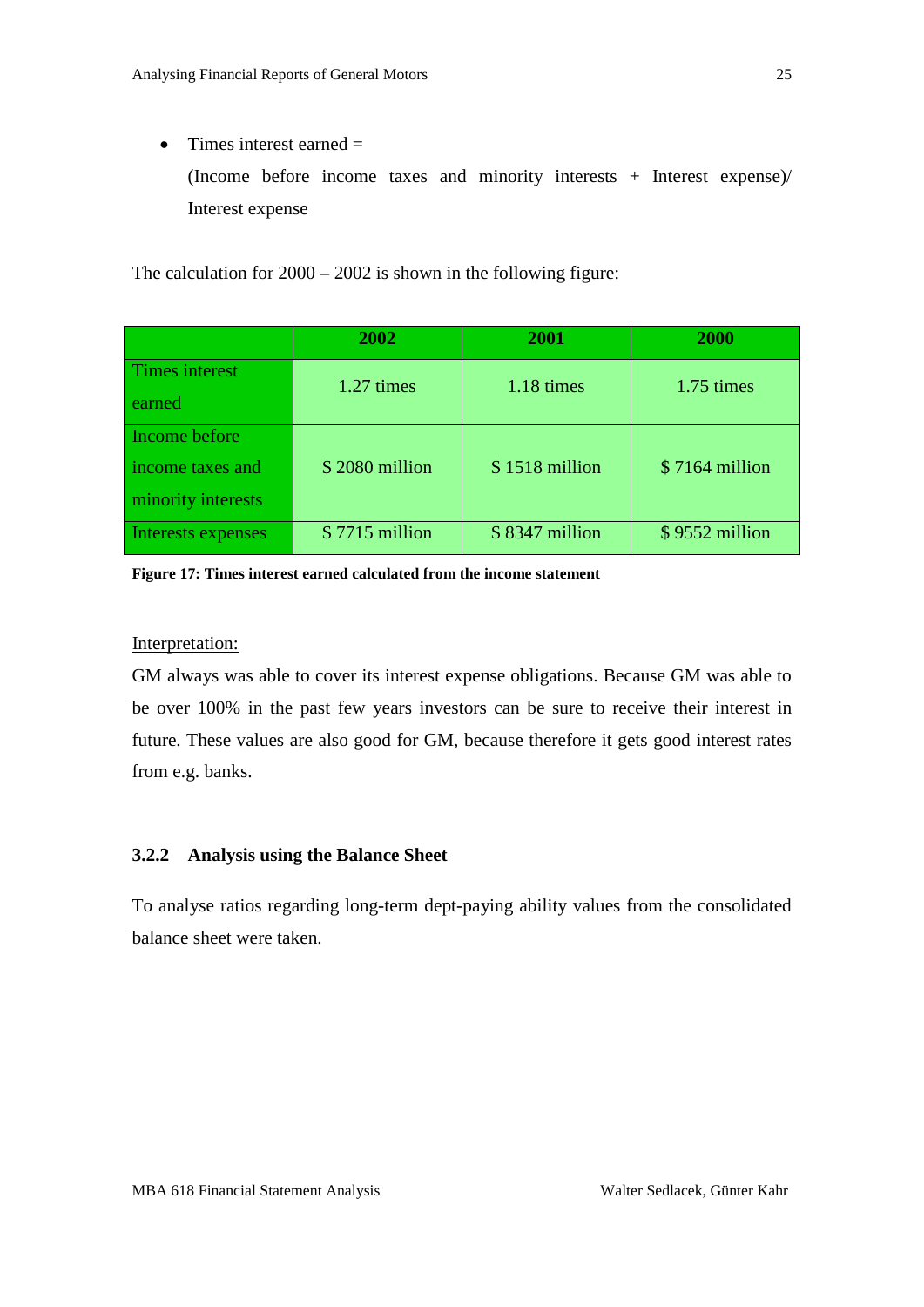| (Dollars in millions) December 31,                                                         | 2002              | 2001              |
|--------------------------------------------------------------------------------------------|-------------------|-------------------|
| GENERAL MOTORS CORPORATION AND SUBSIDIARIES                                                |                   |                   |
| <b>ASSETS</b>                                                                              |                   |                   |
| Cash and cash equivalents (Note 1)                                                         | \$21.449          | \$18,555          |
| Other marketable securities (Note 4)                                                       | 16,825            | 12,069            |
| Total cash and marketable securities                                                       | 38,274            | 30.624            |
| Finance receivables - net (Note 5)                                                         | 134,647           | 109.211           |
| Accounts and notes receivable (less allowances)                                            | 15,715            | 10.798            |
| Inventories (less allowances) (Note 6)                                                     | 9,967             | 10.034            |
| Deferred income taxes (Note 8)                                                             | 41,649            | 28,239            |
| Equipment on operating leases (less accumulated depreciation) (Note 7)                     | 34,811<br>5.044   | 36,087<br>4.950   |
| Equity in net assets of nonconsolidated associates<br>Property - net (Note 9)              | 37,973            | 36,440            |
| Intangible assets - net (Notes 1 and 10)                                                   | 17,954            | 16.927            |
| Other assets (Note 11)                                                                     | 34,748            | 39.102            |
| <b>Total assets</b>                                                                        | \$370,782         | \$322,412         |
| <b>LIABILITIES AND STOCKHOLDERS' EQUITY</b>                                                |                   |                   |
|                                                                                            |                   |                   |
| Accounts payable (principally trade)                                                       | \$27,452          | \$26,197          |
| Notes and loans payable (Note 13)<br>Postretirement benefits other than pensions (Note 14) | 201.940<br>38,187 | 166,314<br>38,393 |
| Pensions (Note 14)                                                                         | 22,762            | 10.839            |
| Deferred income taxes (Notes 8 and 12)                                                     | 8,964             | 6,690             |
| Accrued expenses and other liabilities (Note 12)                                           | 63.829            | 53,526            |
| <b>Total liabilities</b>                                                                   | 363,134           | 301.959           |
| Minority interests                                                                         | 834               | 746               |
| Stockholders' equity (Note 17)                                                             |                   |                   |
| \$1-2/3 par value common stock (outstanding, 560,447,797 and 558,439,976 shares)           | 936               | 932               |
| Class H common stock (outstanding, 958,284,272 and 877,386,595 shares).                    | 96                | 88                |
| Capital surplus (principally additional paid-in capital)                                   | 21,583            | 21,519            |
| Retained earnings                                                                          | 10,031            | 9,463             |
| Subtotal                                                                                   | 32,646            | 32,002            |
| Accumulated foreign currency translation adjustments                                       | (2,784)           | (2.919)           |
| Net unrealized losses on derivatives                                                       | (205)             | (307)             |
| Net unrealized gains on securities                                                         | 372               | 512               |
| Minimum pension liability adjustment                                                       | (23, 215)         | (9.581)           |
| Accumulated other comprehensive loss                                                       | (25, 832)         | (12, 295)         |
| Total stockholders' equity                                                                 | 6.814             | 19.707            |
| Total liabilities and stockholders' equity                                                 | \$370,782         | \$322.412         |

<span id="page-25-1"></span>**Figure 18: Consolidated balanced sheet from annual report**

### <span id="page-25-0"></span>3.2.2.1 Debt Ratio

The *Debt Ratio* indicates the firm's long-term paying ability computed from the balance sheet. It does not including stockholders equity, but it includes current assets and liabilities. Because total assets have to equal the sum of total liabilities and total equity this ratio can not be over 100%.

• Debt ratio  $=$  Total liabilities / Total assets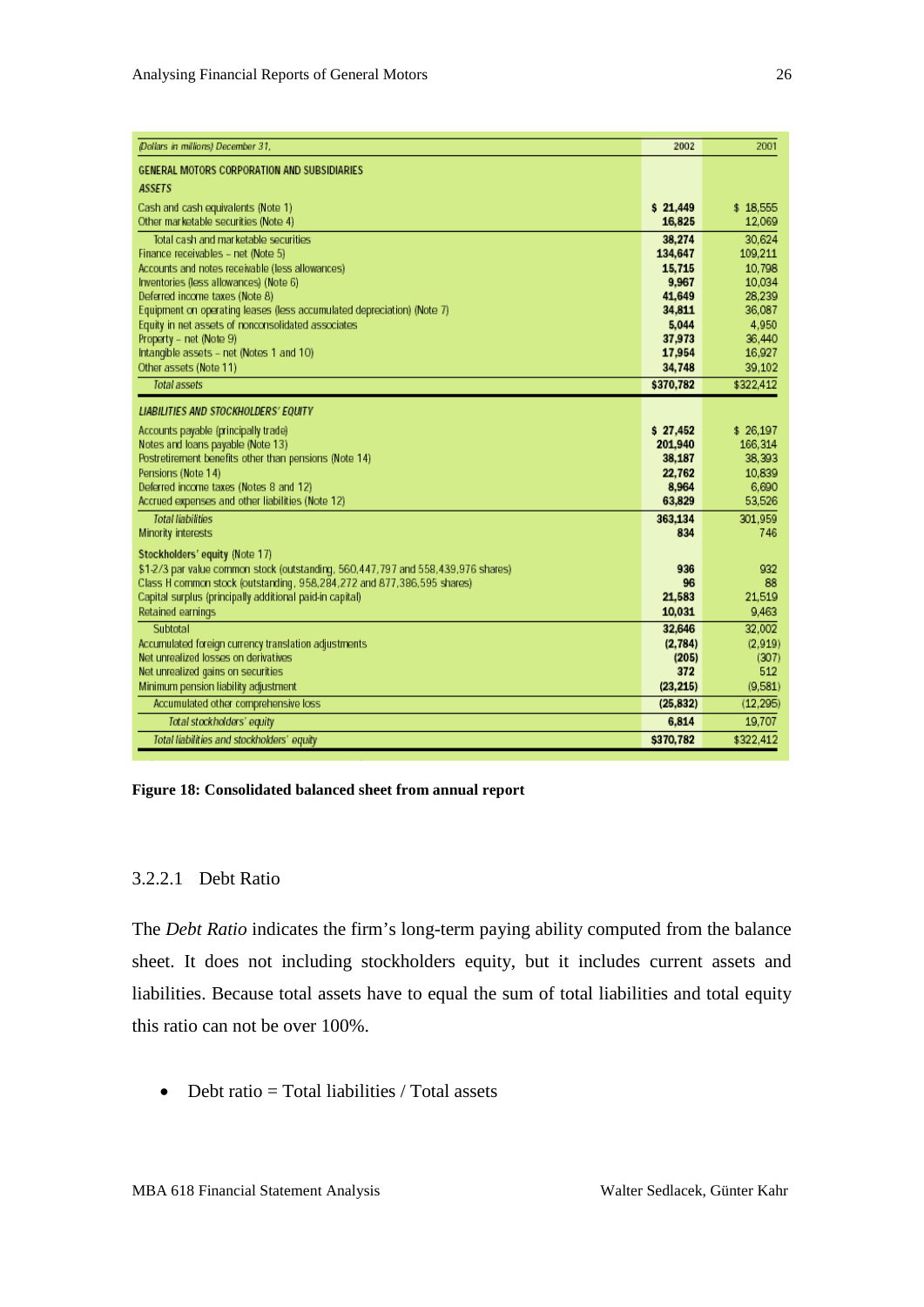The calculation for 2002 – 2001 is shown in the following figure:

|                          | 2002              | <b>2001</b>        |
|--------------------------|-------------------|--------------------|
| Debt ratio               | 98 %              | 94 %               |
| <b>Total assets</b>      | \$370,782 million | $$322,412$ million |
| <b>Total liabilities</b> | \$363,134 million | \$301,959 million  |

<span id="page-26-1"></span>**Figure 19: Debt ratio calculated from the balance sheet**

#### Interpretation:

The lower this ratio the better the creditors are protected, because in case of a bankrupt the creditors (liabilities) are the first to receive money from assets, which then will be sold. The stockholder would only get the remaining part.

### <span id="page-26-0"></span>3.2.2.2 Debt/Equity Ratio

Comparing the total liabilities to the shareholders equity leads to the *Debt/Equity Ratio*.

• Debt/Equity ratio = Total liabilities / Shareholders' equity

The calculation for 2002 – 2001 is shown in the following figure:

|                            | 2002              | 2001              |
|----------------------------|-------------------|-------------------|
| <b>Debt/Equity ratio</b>   | 5330 %            | 1530 %            |
| <b>Shareholders equity</b> | $$6,814$ million  | $$19,707$ million |
| Total Liabilities          | \$363,134 million | \$301,959 million |

#### Interpretation:

In 2002  $1/50<sup>th</sup>$  of the company is financed by the shareholders, but they own and control the whole company. Recently the shareholder equity decreased a lot in relation to the total liabilities.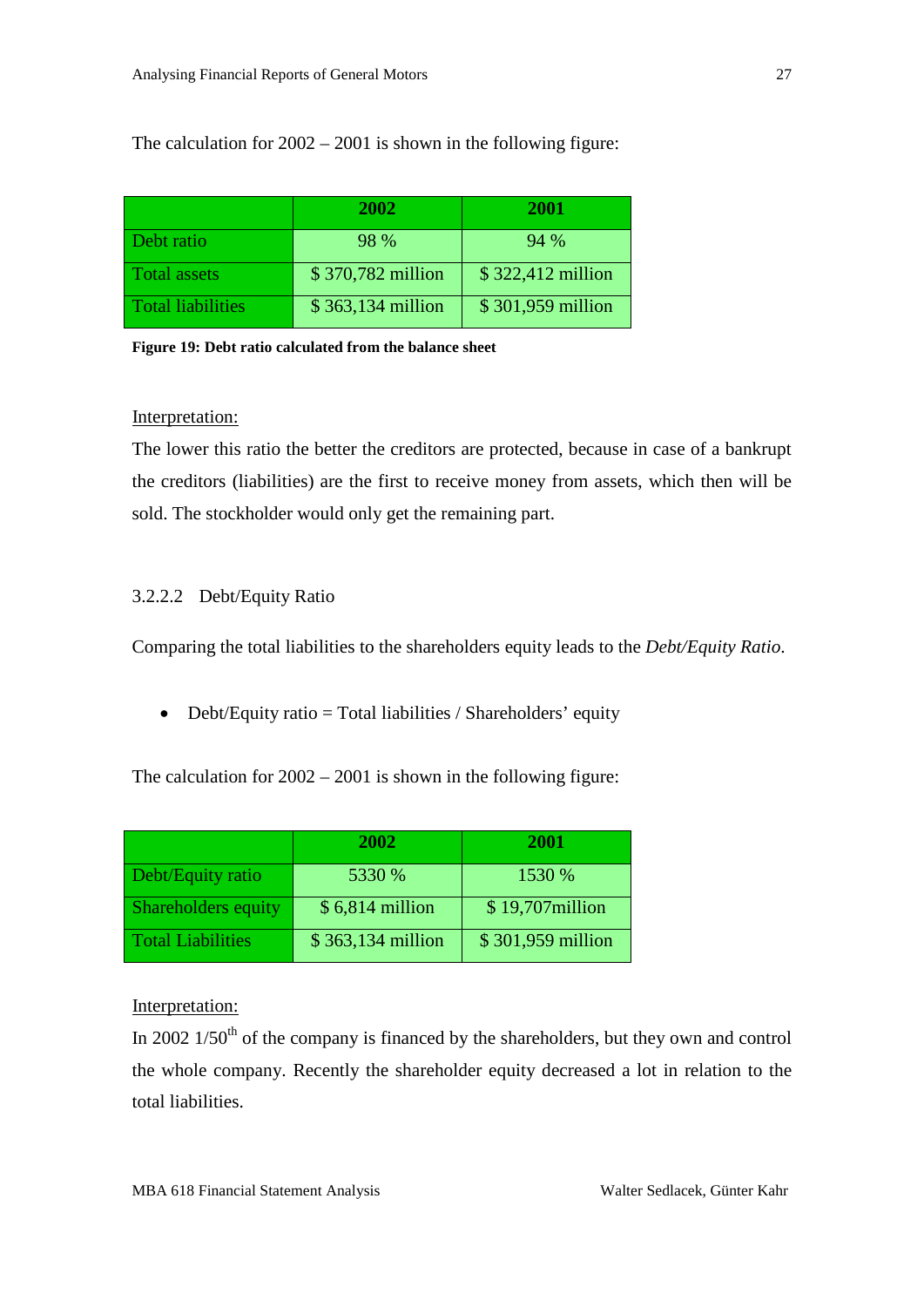#### <span id="page-27-0"></span>3.2.2.3 Debt to Tangible Net Worth Ratio

The *Debt to Tangible Net Worth Ratio* also indicates the firm's long-term paying ability. It also determines how well creditors are protected in case of the firm's insolvency. It is comparable with the ratio above, but the intangible assets are subtracted from the shareholders equity.

• Debt to tangible net worth ratio  $=$  Total liabilities  $/$ (Shareholders equity – Intangible assets)

The calculation for 2002 – 2001 is shown in the following figure:

|                            | 2002              | 2001              |
|----------------------------|-------------------|-------------------|
| Debt ratio                 | $-3260%$          | 10.862 %          |
| <b>Shareholders equity</b> | $$6,814$ million  | \$19,707 million  |
| Intangible assets          | \$17,954 million  | \$16,927 million  |
| <b>Total liabilities</b>   | \$363,134 million | \$301,959 million |

<span id="page-27-1"></span>**Figure 20: Debt to tangible net worth ratio calculated from the balance sheet**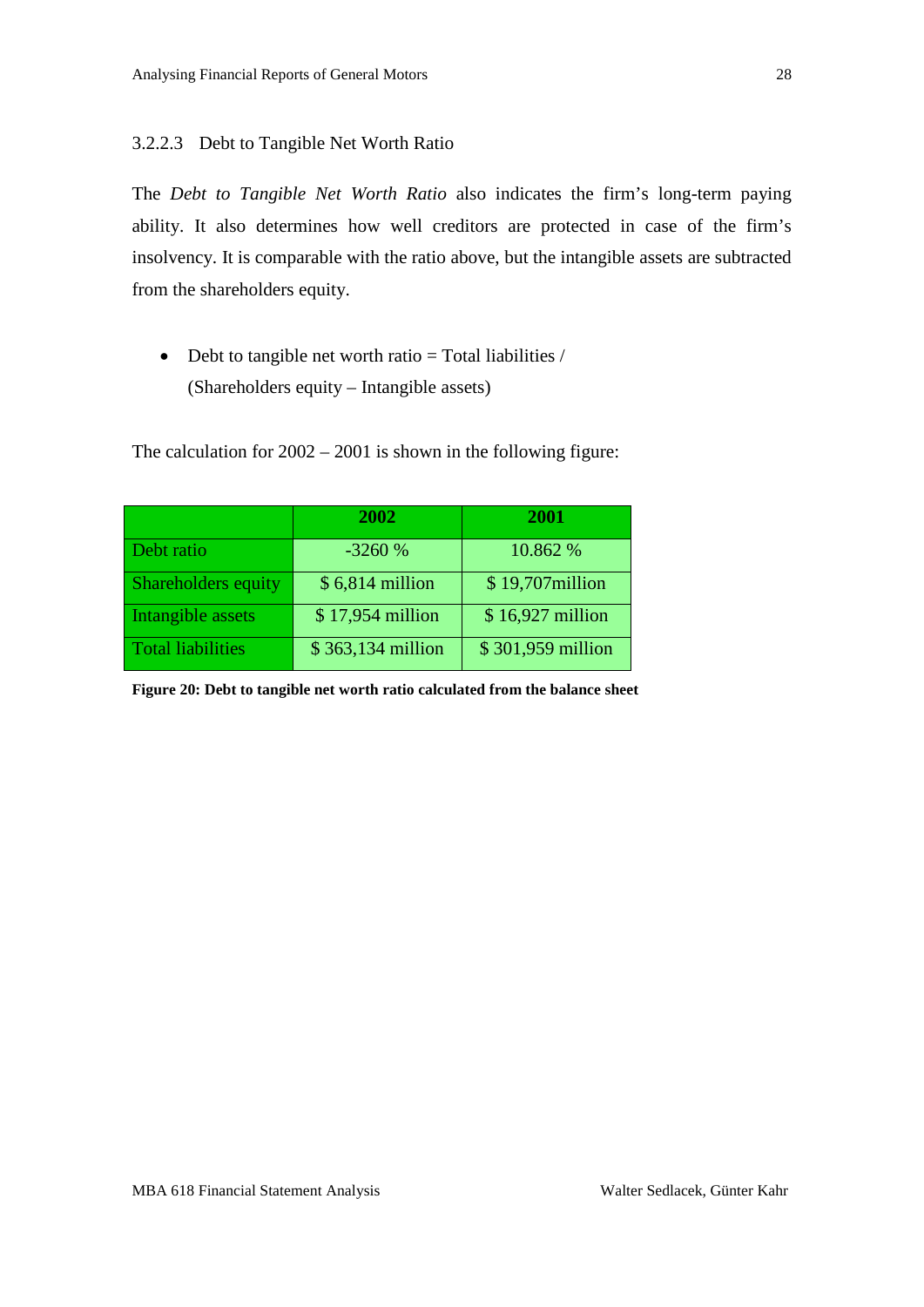# <span id="page-28-0"></span>**3.3 Profitability**

These ratios are vital for stockholders since they indicate revenue in form of dividends. The underlying paper for the analysis is the income statement.

| Consolidated Statements of Income                                          |              |              |                      |
|----------------------------------------------------------------------------|--------------|--------------|----------------------|
| (Dollars in millions except per share amounts) Years ended December 31,    | 2002         | 2001         | 2000                 |
| <b>GENERAL MOTORS CORPORATION AND SUBSIDIARIES</b>                         |              |              |                      |
| Total net sales and revenues (Notes 1, 2, and 23)                          | \$186,763    | \$177,260    | \$184,632            |
| Cost of sales and other expenses (Notes 2 and 3)                           | 153,344      | 144,093      | 145.664              |
| Selling, general, and administrative expenses                              | 23.624       | 23,302       | 22,252               |
| Interest expense (Note 13)                                                 | 7.715        | 8.347        | 9,552                |
| Total costs and expenses                                                   | 184,683      | 175,742      | 177,468              |
| Income before income taxes and minority interests                          | 2.080        | 1,518        | 7.164                |
| Income tax expense (Note 8)                                                | 533          | 768          | 2,393                |
| Equity income (loss) and minority interests                                | 189          | (149)        | (319)                |
| Net income                                                                 | 1,736        | 601          | 4.452                |
| Dividends on preference stocks                                             | (47)         | (99)         | (110)                |
| Earnings attributable to common stocks                                     | 5 1,689      | 502<br>\$    | 4,342<br>\$.         |
| Basic earnings (losses) per share attributable to common stocks            |              |              |                      |
| Earnings per share attributable to \$1-2/3 par value                       | s<br>3.37    | 1.78         | 6.80                 |
| Earnings per share attributable to Class H                                 | s<br>(0.21)  | \$<br>(0.55) | 0.56<br>\$           |
| Eamings (losses) per share attributable to common stocks assuming dilution |              |              |                      |
| Earnings per share attributable to \$1-2/3 par value                       | 3.35<br>s    | 1.77<br>\$   | 6.68<br>\$           |
| Earnings per share attributable to Class H                                 | s.<br>(0.21) | (0.55)<br>s. | 0.55<br>$\mathbf{f}$ |

<span id="page-28-2"></span>**Figure 21: Consolidated income statement from annual report**

### <span id="page-28-1"></span>**3.3.1 Net Profit Margin**

The *Net Profit Margin* is also called return on sales. It simply expresses how much net income per sales the company made.

• Net profit margin  $=$  Net income / Net sales

The calculation for 2002 – 2000 is shown in the following figure:

|                   | 2002              | 2001              | 2000              |
|-------------------|-------------------|-------------------|-------------------|
| Net profit margin | 0.93%             | 0.34%             | 2.41 %            |
| Net income        | $$1,736$ million  | \$601 million     | $$4,452$ million  |
| Net sales         | \$186,763 million | \$177,260 million | \$184,632 million |

<span id="page-28-3"></span>**Figure 22: Net profit margin calculated from the consolidated statement of income**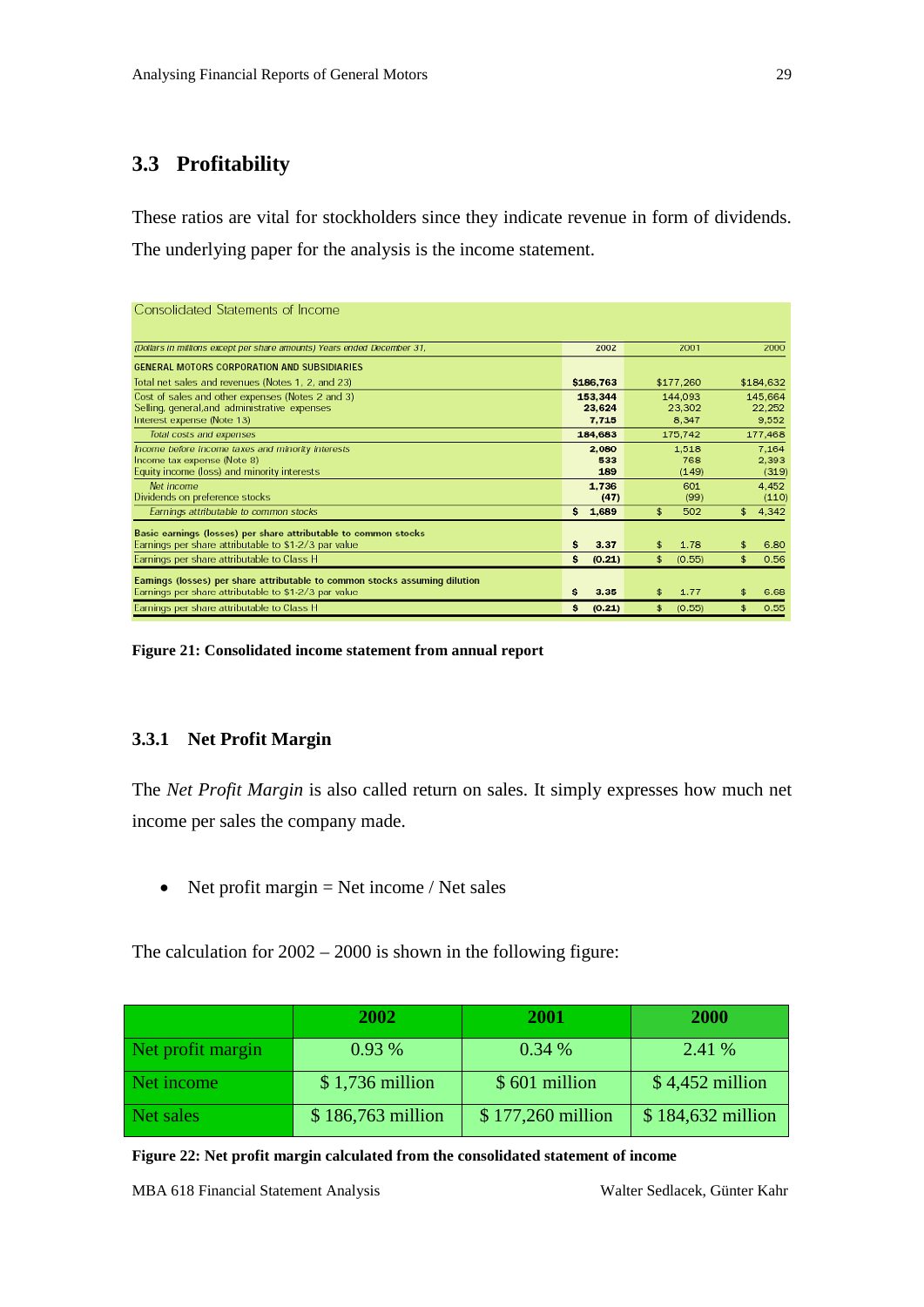#### Interpretation:

The values show a very low profitability (compared to other companies, e.g. service companies). In an industrial environment this value is still acceptable.

#### <span id="page-29-0"></span>**3.3.2 Total Asset Turnover**

The *Total Asset Turnover* measures the ability to create sales through assets. To simplify the equation the average assets have been pre-calculated.

• Total asset turnover  $=$  Net sales / Average total assets

The calculation for 2002 – 2001 is shown in the following figure:

|                      | 2002              | 2001                 |
|----------------------|-------------------|----------------------|
| Total asset turnover | $0.54 \times$     | $0.57 \text{ times}$ |
| Average total assets | \$346,597 million | $$312,756$ million   |
| Net sales            | \$186,763 million | \$177,260 million    |

<span id="page-29-2"></span>**Figure 23: Total asset turnover calculated from the consolidated statement of income**

#### Interpretation:

This turnover seems to be quite bad (compared to others, see above).

#### <span id="page-29-1"></span>**3.3.3 Return on Assets**

The *Return on Assets* measures the ability to utilize its assets to create profit.

• Return on Assets = Net income / Average total assets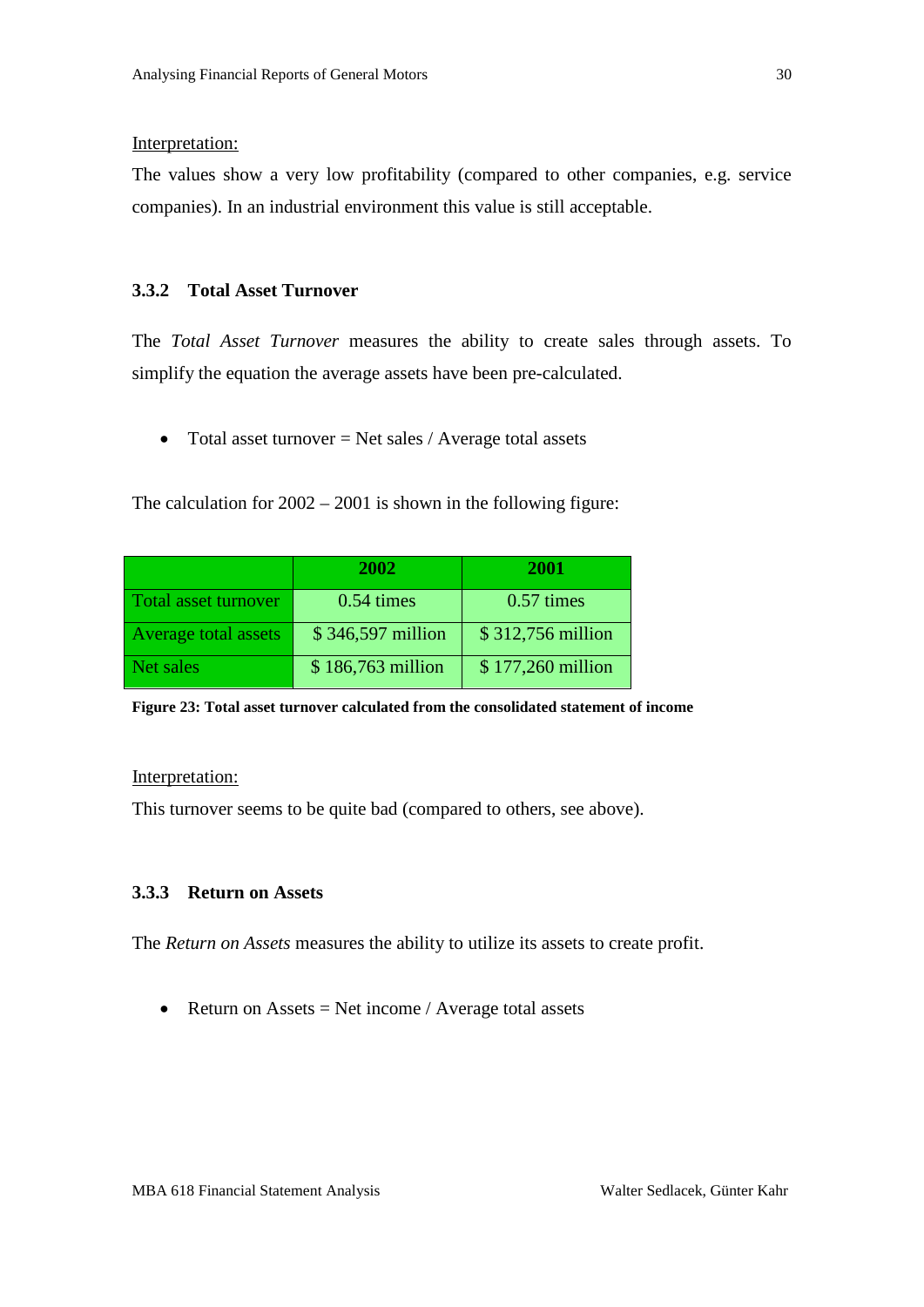The calculation for 2002 – 2001 is shown in the following figure:

|                             | <b>2002</b>       | <b>2001</b>       |
|-----------------------------|-------------------|-------------------|
| <b>Return on Assets</b>     | 0.50%             | 0.19%             |
| <b>Average total assets</b> | \$346,597 million | \$312,756 million |
| Net income                  | $$1,736$ million  | \$601 million     |

<span id="page-30-1"></span>

| Figure 24: Return on assets calculated from the consolidated statement of income |  |
|----------------------------------------------------------------------------------|--|
|----------------------------------------------------------------------------------|--|

#### Interpretation:

The return on assets also seems to be quite bad (compared to others, see above), but it has increased. GM became better in utilizing it's assets to generate profit.

### <span id="page-30-0"></span>**3.3.4 Operation Income Margin**

The *Operation Income Margin* includes only operating income

• Operation income margin = Operation income / Net sales Operating income = Net sales - Cost of sales - Cost of administrative

The calculation for 2002 – 2001 is shown in the following figure:

|                                   | 2002              | 2001              |
|-----------------------------------|-------------------|-------------------|
| <b>Operation</b> income<br>Margin | 5.25 %            | 5.57 %            |
| Net sales                         | \$186,763 million | \$177,260 million |
| Cost of sales                     | \$153,340 million | \$144,093 million |
| Cost of<br>administrative         | \$23,624 million  | \$23,302 million  |

<span id="page-30-2"></span>**Figure 25: Operation income margin calculated from the consolidated statement of income**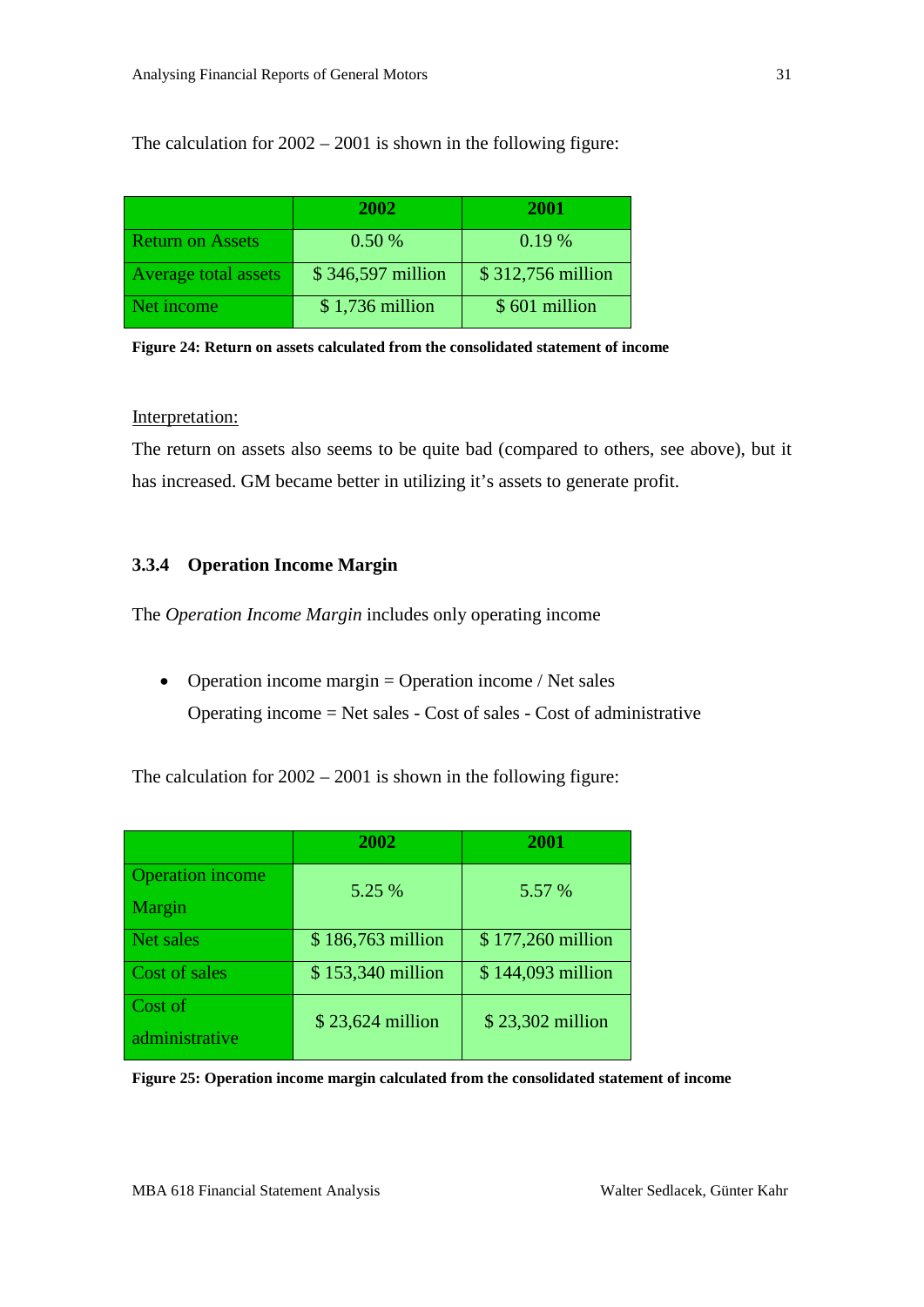#### Interpretation:

The operating income margin is decreasing. GM had higher net sales in 2002 but also higher costs of sales and costs of administration.

#### <span id="page-31-0"></span>**3.3.5 Operation Asset Turnover**

The *Operation Asset Turnover* measures the ability of operations to create sales money.

• Operation asset turnover = Net sales / Average operating assets Average operating assets  $=$ (Operation assets begin of a year + Operation assets end of a year) / 2 Operation asset  $=$ Total assets – Intangibles – Deferred income taxes – Other assets

The calculation for 2002 – 2000 is shown in the following figure:

|                                    | 2002                | 2001              | 2000              |
|------------------------------------|---------------------|-------------------|-------------------|
| <b>Operation</b> asset<br>turnover | $0.73 \times$       | $0,79$ times      | N/A               |
| Net sales                          | \$186,763 million   | \$177,260 million | N/A               |
| Average operation<br>assets        | \$257,288 million   | \$225,138 million | N/A               |
| <b>Total assets</b>                | \$370,782 million   | \$322,412 million | \$303,100 million |
| Intangibles                        | \$17, 954 million   | \$16,927 million  | \$7,622 million   |
| Deferred income<br>taxes           | \$41,649 million    | \$28,239 million  | \$23,258 million  |
| Other assets                       | \$34,748 million    | \$39,102 million  | \$60,089 million  |
| <b>Operation</b> assets            | $$276, 431$ million | \$276,431 million | \$212,131 million |

<span id="page-31-1"></span>**Figure 26: Operation asset turnover calculated from the consolidated statement of income**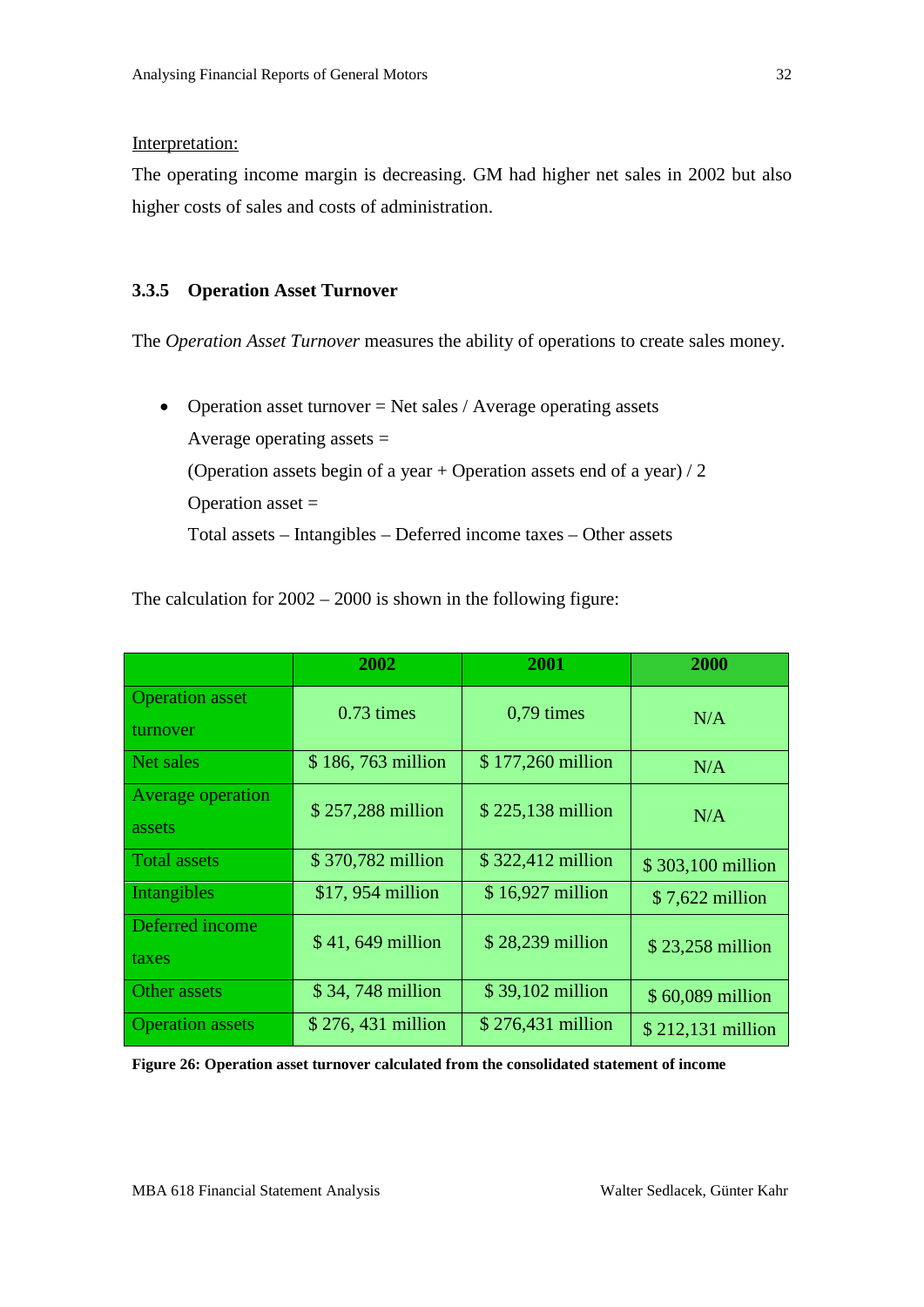#### Interpretation:

GM increased their average operating assets, because their total assets increased and their non operating assets where more or less stabile.

#### <span id="page-32-0"></span>**3.3.6 Return on Operation Assets**

The *Return on Operation Assets* is adjusted for non operational items.

• Return on operation assets  $=$  Operating income / Average operating assets

The calculation for 2002 – 2001 is shown in the following figure:

|                                      | 2002              | 2001              |
|--------------------------------------|-------------------|-------------------|
| <b>Return on operation</b><br>assets | 3.81 %            | 4.38 %            |
| <b>Average operation</b><br>assets   | \$257,288 million | \$225,138 million |
| <b>Operating income</b>              | \$9,795 million   | $$9,865$ \$       |

<span id="page-32-2"></span>**Figure 27: Return on operation assets calculated from the consolidated statement of income**

#### Interpretation:

The rentability of the operating business is decreasing due to increasing average operation assets.

#### <span id="page-32-1"></span>**3.3.7 Return on Investment (ROI)**

The *Return on Investment (ROI*) measures the income related to the invested capital.

• Return on investment  $(ROI)$  = Operating income / Average (Total liabilities + Equity)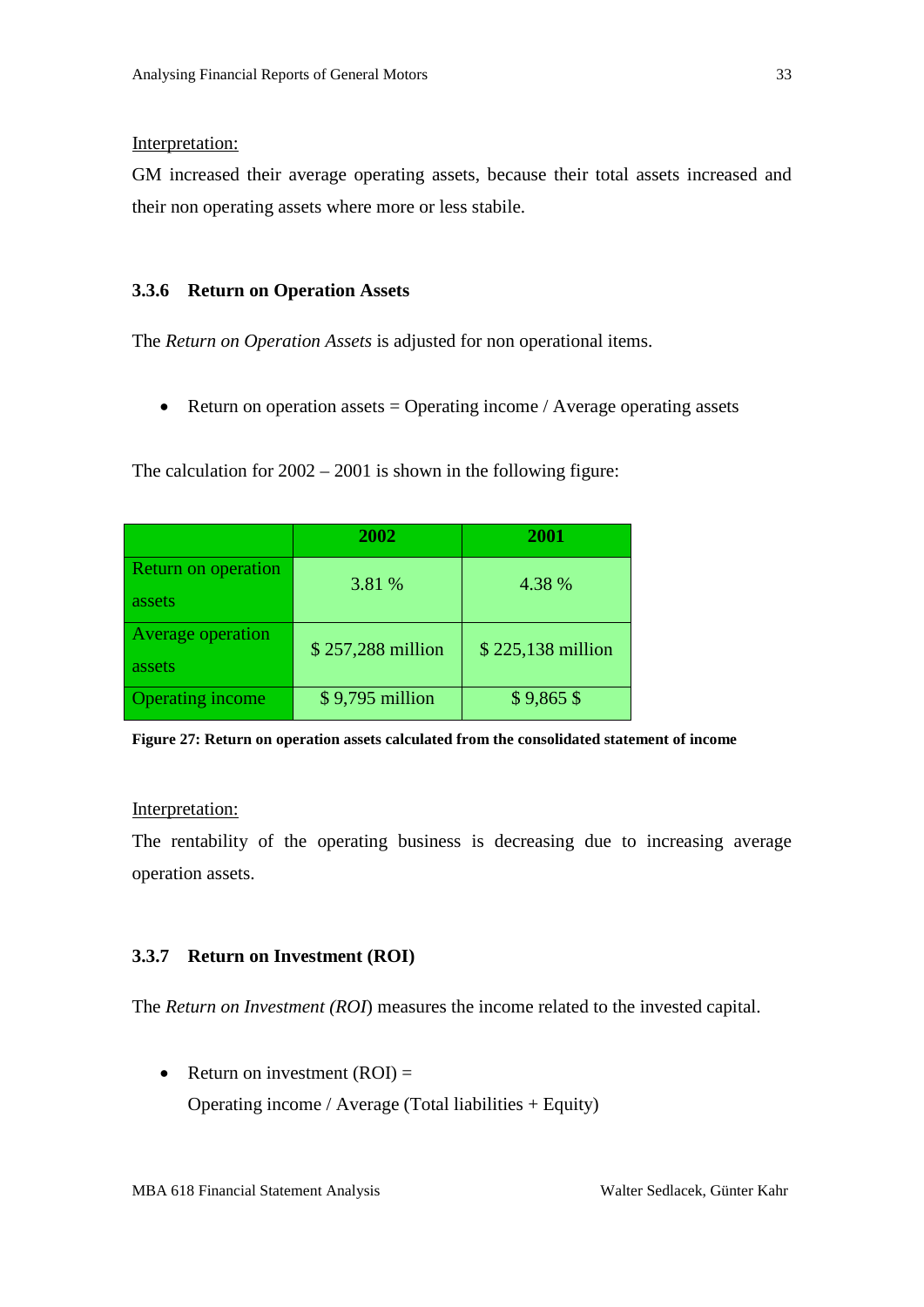|                       | 2002              | 2001              |  |  |
|-----------------------|-------------------|-------------------|--|--|
| <b>Return on</b>      | 2.83 %            | N/A               |  |  |
| investment (ROI)      |                   |                   |  |  |
| Income before taxes   |                   |                   |  |  |
| and minority          |                   |                   |  |  |
| $interest + Interest$ | \$9,795 million   | N/A               |  |  |
| expenses              |                   |                   |  |  |
| $=$ Operating         |                   |                   |  |  |
| income)               |                   |                   |  |  |
| Total liabilities $+$ | \$370,782 million | \$322,412 million |  |  |
| Equity                |                   |                   |  |  |
| <b>Average</b> (Long- |                   |                   |  |  |
| Term Liabilities $+$  | \$346,597 million |                   |  |  |
| Equity)               |                   |                   |  |  |

The calculation for 2002 – 2001 is shown in the following figure:

<span id="page-33-1"></span>**Figure 28: Return on investment (ROI) calculated from the consolidated statement of income and the balance sheet**

#### Interpretation:

The value is quite common in industry companies.

### <span id="page-33-0"></span>**3.3.8 Return on Total Equity**

The *Return on Total Equity* measures the return to both common and preferred stockholders.

• Return on total equity  $=$  Net income / Average total equity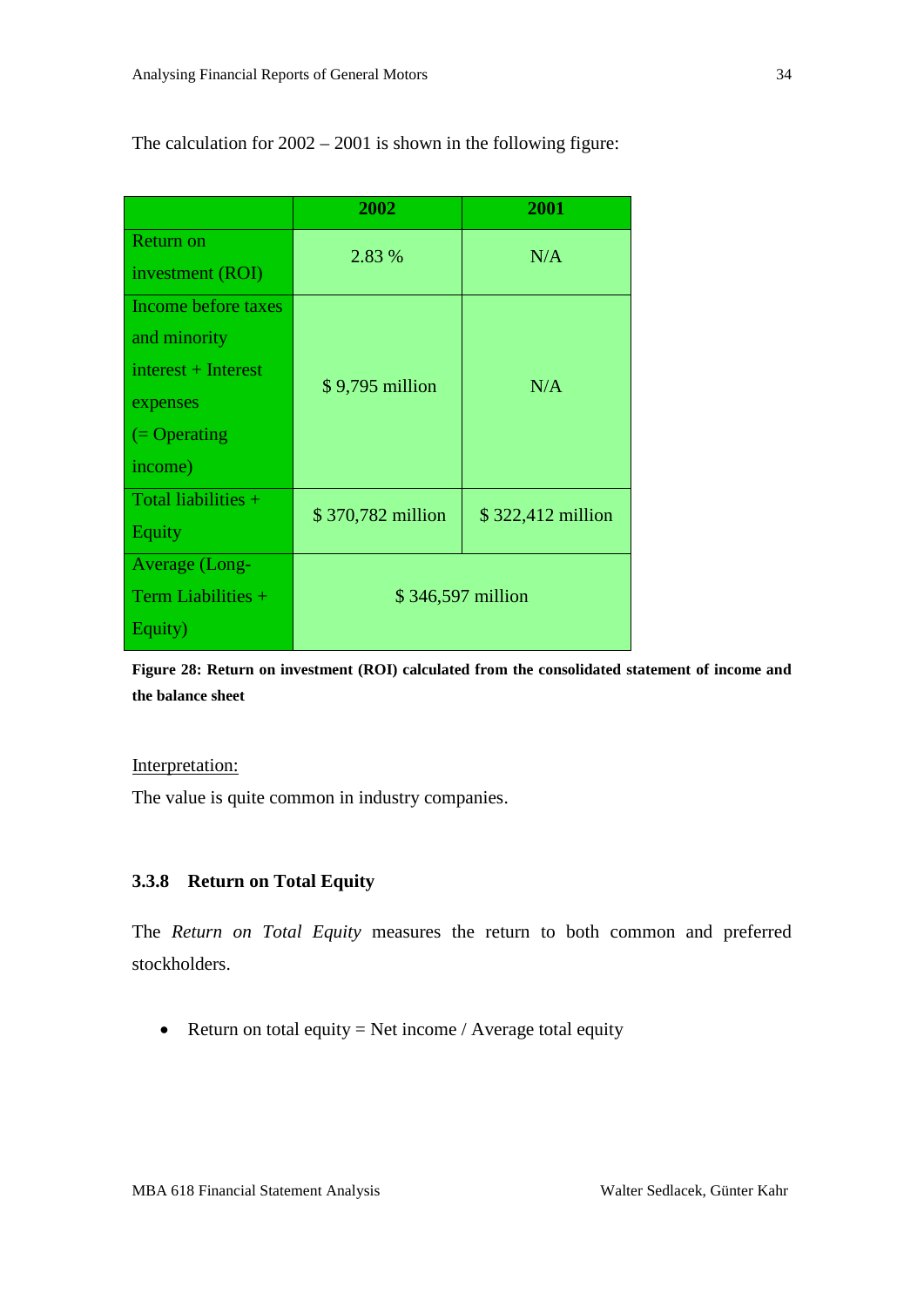|                        | 2002             | 2001             |
|------------------------|------------------|------------------|
| <b>Return on total</b> | 13.09 %          | 2.45 %           |
| equity                 |                  |                  |
| Net income             | $$1,736$ million | \$610 million    |
| Total equity begin     | \$19,707 million | \$30,175 million |
| Total equity end       | \$6,814 million  | \$19,707 million |
| Average total equity   | \$13,261 million | \$24,941 million |

The calculation for 2002 – 2001 is shown in the following figure:

<span id="page-34-1"></span>**Figure 29: Return on total equity calculated from the consolidated statement of income**

#### Interpretation:

The relation between equity capital and net income is not too bad due to the decreasing equity and the increasing net income.

# <span id="page-34-0"></span>**3.3.9 Gross Profit Margin**

The *Gross Profit Margin* is the ratio between gross profit and net sales, where gross profit is the difference between net sales and cost of sales.

• Gross profit margin  $=$  Gross profit / Net sales Gross profit  $=$  Net sales  $-$  Cost of sales

The calculation for 2002 – 2001 is shown in the following figure:

|                            | 2002              | 2001              |
|----------------------------|-------------------|-------------------|
| <b>Gross profit margin</b> | 17.90 %           | 18.71 %           |
| Net sales                  | \$186,763 million | \$177,260 million |
| Gross profit               | \$33,423 million  | \$33,167 million  |
| Cost of sales              | \$153,340 million | \$144,093 million |

<span id="page-34-2"></span>**Figure 30: Gross profit margin calculated from the consolidated statement of income**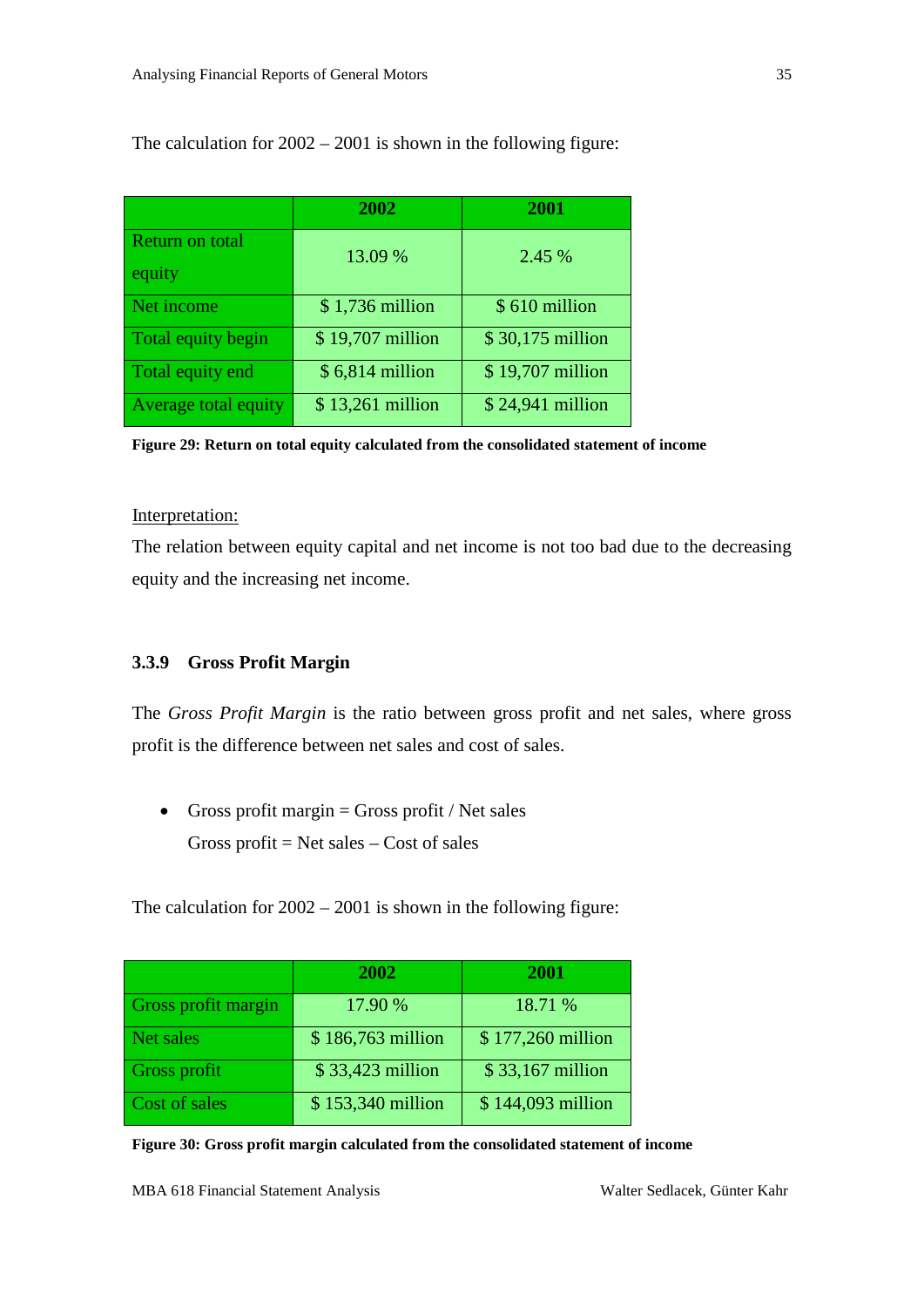## Interpretation:

This value seems to be quite stable.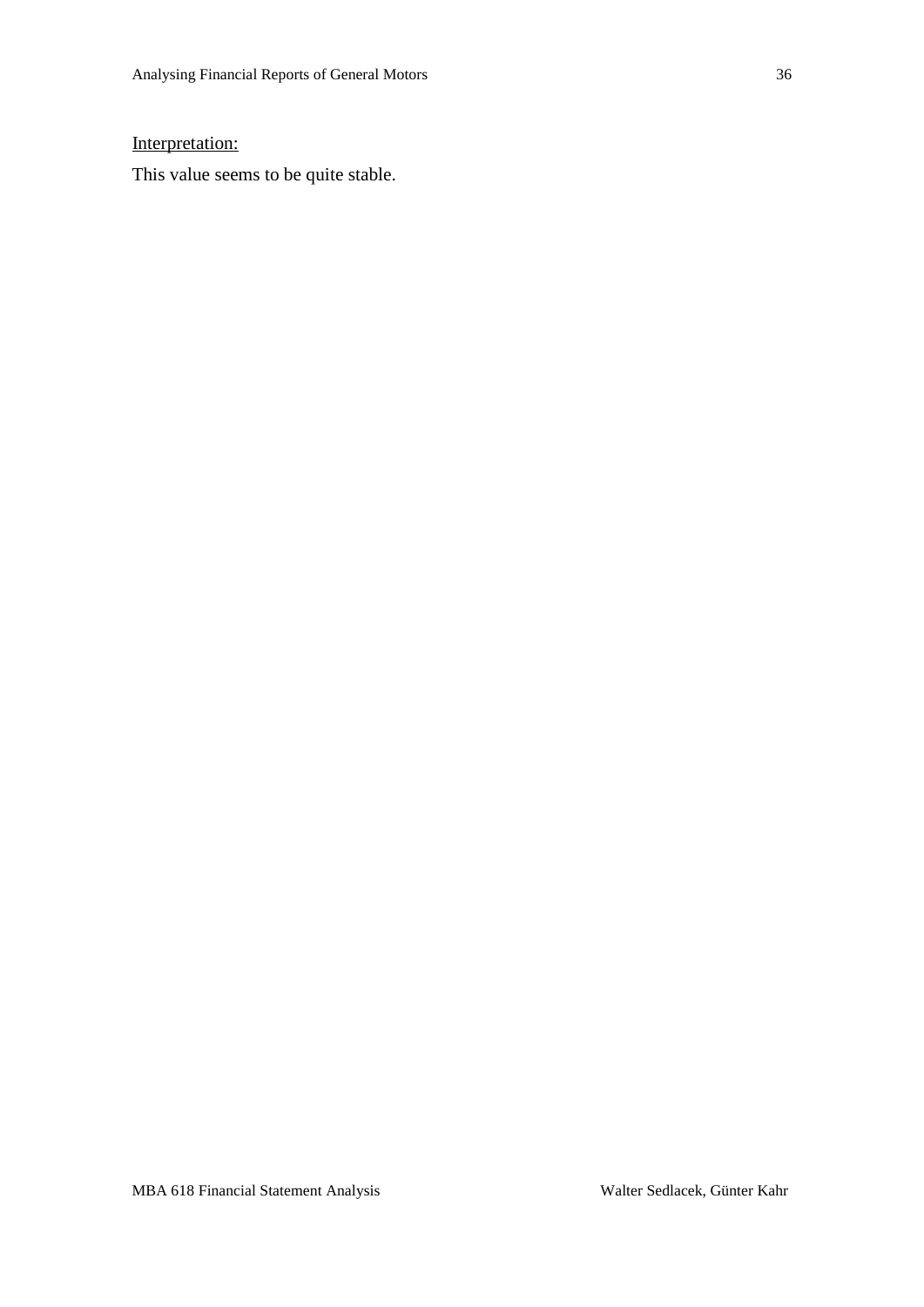### <span id="page-36-0"></span>**3.4 Analysis for Investors**

Earnings are affected by two major drivers:

- **Financial leverage** use of debt
- **Operating leverage** fixed operational costs

The operational leverage can not be computed from the published financial statements (annual reports). Therefore only ratios regarding the financial leverage are computed. Basically the financial leverage is successful if the firm earns more than it has to pay for the borrowed money (interests).

Most of the values needed to compute the ratios are taken from the income statement.

| Consolidated Statements of Income                                                                                                  |                            |                       |                            |
|------------------------------------------------------------------------------------------------------------------------------------|----------------------------|-----------------------|----------------------------|
| (Dollars in millions except per share amounts) Years ended December 31,                                                            | 2002                       | 2001                  | 2000                       |
| GENERAL MOTORS CORPORATION AND SUBSIDIARIES                                                                                        |                            |                       |                            |
| Total net sales and revenues (Notes 1, 2, and 23)                                                                                  | \$186,763                  | \$177,260             | \$184,632                  |
| Cost of sales and other expenses (Notes 2 and 3)<br>Selling, general, and administrative expenses<br>Interest expense (Note 13)    | 153,344<br>23.624<br>7.715 | 144,093<br>23,302     | 145.664<br>22.252<br>9.552 |
| Total costs and expenses                                                                                                           | 184,683                    | 8.347<br>175,742      | 177,468                    |
| Income before income taxes and minority interests<br>Income tax expense (Note 8)<br>Equity income (loss) and minority interests    | 2.080<br>533<br>189        | 1,518<br>768<br>(149) | 7.164<br>2,393<br>(319)    |
| Net income<br>Dividends on preference stocks                                                                                       | 1.736<br>(47)              | 601<br>(99)           | 4.452<br>(110)             |
| Earnings attributable to common stocks                                                                                             | \$1,689                    | \$<br>502             | 4,342<br>\$                |
| Basic earnings (losses) per share attributable to common stocks<br>Earnings per share attributable to \$1-2/3 par value            | \$<br>3.37                 | 1.78<br>\$            | 6.80<br>\$                 |
| Earnings per share attributable to Class H                                                                                         | \$<br>(0.21)               | \$<br>(0.55)          | \$<br>0.56                 |
| Eamings (losses) per share attributable to common stocks assuming dilution<br>Earnings per share attributable to \$1-2/3 par value | Ś.<br>3.35                 | 1.77<br>\$            | 6.68<br>\$                 |
| Earnings per share attributable to Class H                                                                                         | s<br>(0.21)                | \$<br>(0.55)          | 0.55<br>\$                 |

<span id="page-36-2"></span>**Figure 31: Consolidated income statement from annual report**

#### <span id="page-36-1"></span>**3.4.1 Degree of the Financial Leverage**

The *Degree of the Financial Leverage* is the multiplication factor by which the net income changes as compared to the change in earnings before interest and tax (EBIT).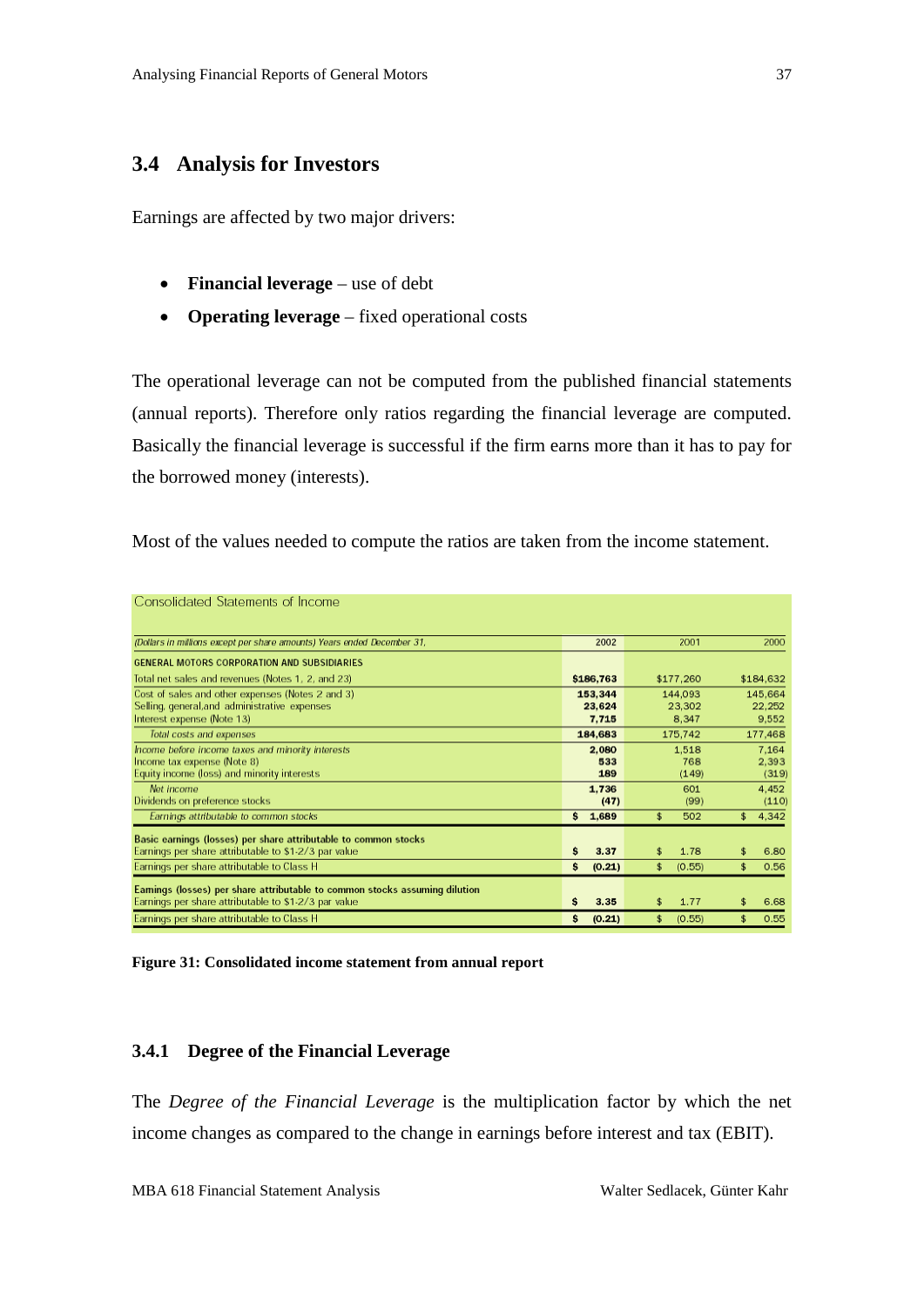- Degree of the financial leverage  $=$ Earnings before interest and taxes / Earnings before taxes *or*
- Degree of the financial leverage = Income before interest and taxes / (Net income + Income tax expense)

The calculation for 2002 – 2001 is shown in the following figure:

|                    | 2002             | 2001             |
|--------------------|------------------|------------------|
| Degree of the      | 0.9              | 1.1              |
| financial leverage |                  |                  |
| Income before      |                  |                  |
| income taxes and   | $$2,080$ million | $$1,518$ million |
| minority interests |                  |                  |
| Income tax expense | \$533 million    | \$768 million    |
| Net income         | $$1,736$ million | \$601 million    |

<span id="page-37-2"></span>**Figure 32: Degree of the financial leverage calculated from the consolidated statement of income**

### <span id="page-37-0"></span>**3.4.2 Diluted Earnings per Common Share**

Here only a self-explaining copy taken from the annual report is shown.

| Diluted earnings (losses) per share attributable to common stocks |  |  |                         |  |  |
|-------------------------------------------------------------------|--|--|-------------------------|--|--|
| Earnings per share attributable to \$1-2/3 par value              |  |  | \$ 3.35 \$ 1.77 \$ 6.68 |  |  |

<span id="page-37-3"></span>**Figure 33: Diluted earnings per share from the annual report**

### <span id="page-37-1"></span>**3.4.3 Book Value per Share**

Again here only a self-explaining copy taken from the annual report is shown.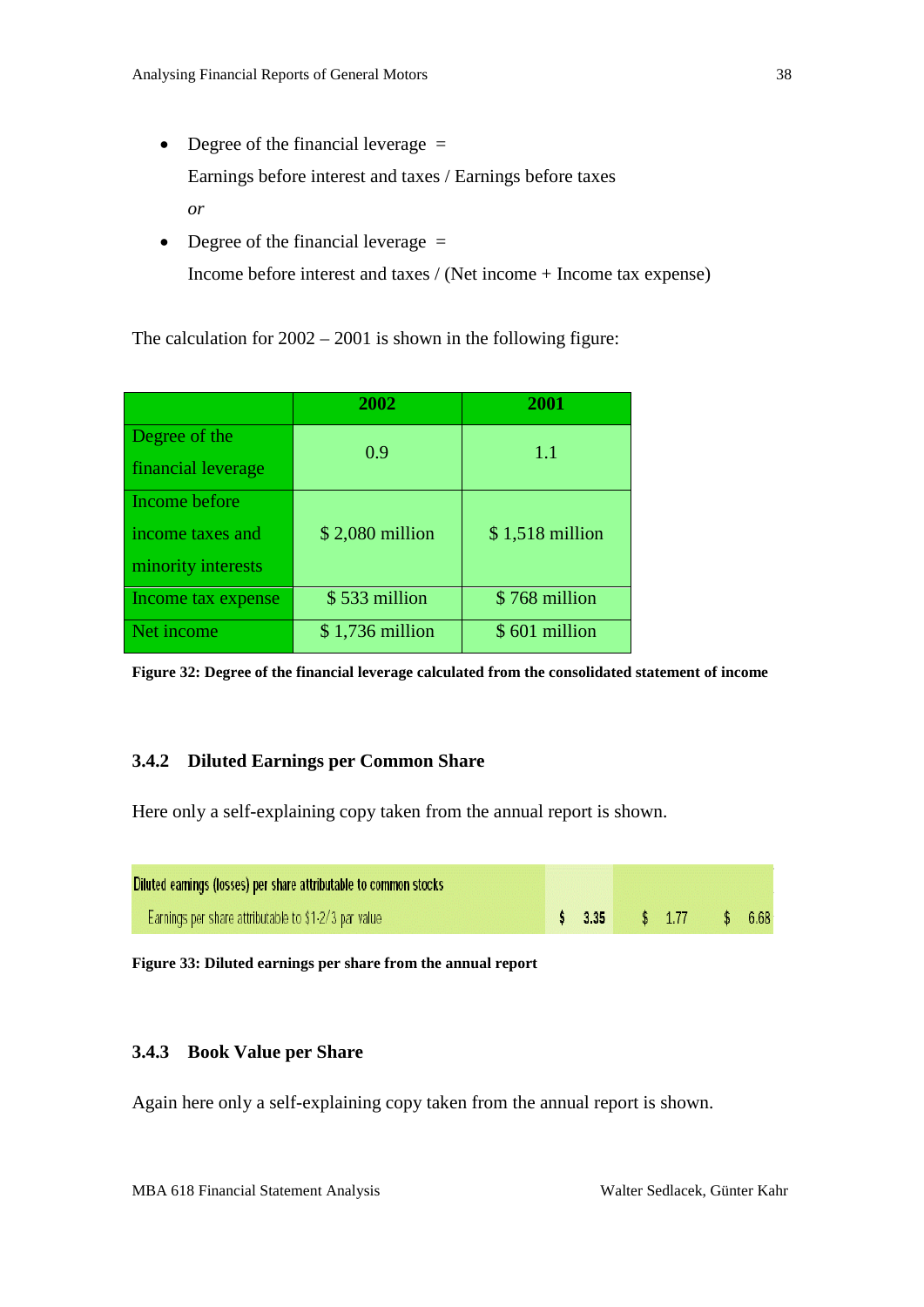| Book value per share of common stocks |              |        |         |         |
|---------------------------------------|--------------|--------|---------|---------|
| \$1-2/3 par value                     |              | \$9.06 | \$24.81 | \$39.52 |
| Class H                               | $\mathbf{s}$ | 1.81   | \$ 4.96 | 7.90    |

#### <span id="page-38-0"></span>**Figure 34: Book value per share from the annual report**

# Interpretation:

The amount of stockholder equity is decreasing dramatically.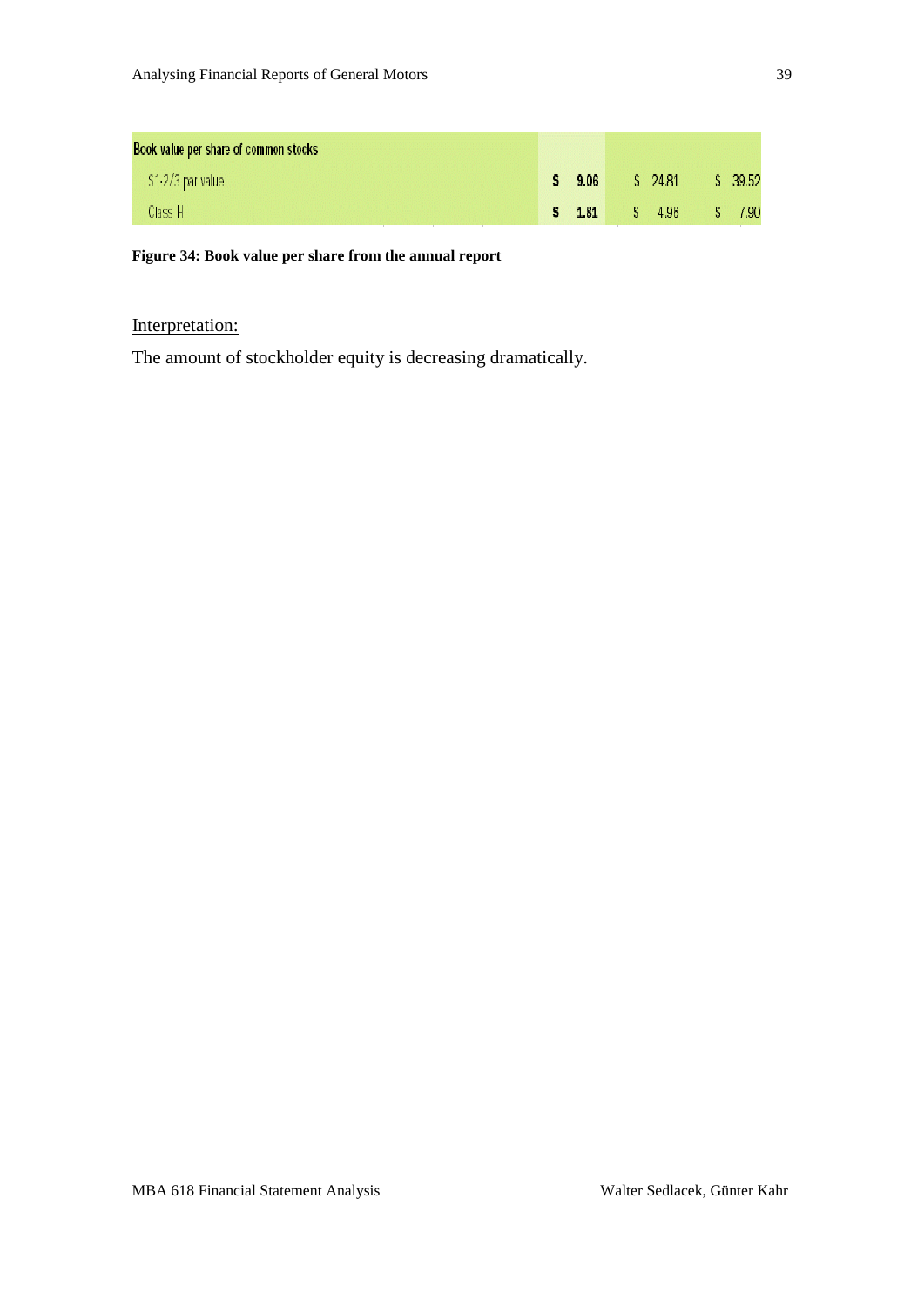## <span id="page-39-0"></span>**3.5 Statement of Cash Flow**

The statement of cash flows indicates how cash and short-term highly liquid accounts of a company change. This is done by analysing all the accounts on the balance sheet. Three basic areas are considered:

#### • **Operating activities**

Include all activities, which are not related to investing or financing activities. Typical cash inflows are: sales of goods or loans/interests/dividends Typical cash outflows are: payments to employees or interests expenses

- **Investing activities** Includes e.g. lending money
- **Financing activities**

Are related to liabilities and owners equity

The statement of cash flow presents the items mentioned above in the same order as they are listed. Within those items inflows and outflows are listed separately.

There are two ways how the operating activities can be presented: the direct method and the indirect method. The direct method presents the income statement on a cash basis, the indirect method adjusts net income for items that affect net income but did not affect cash. GM uses the indirect method of cash flow statements.

The following figure shows the consolidated statement of cash flow of General Motors from the annual report.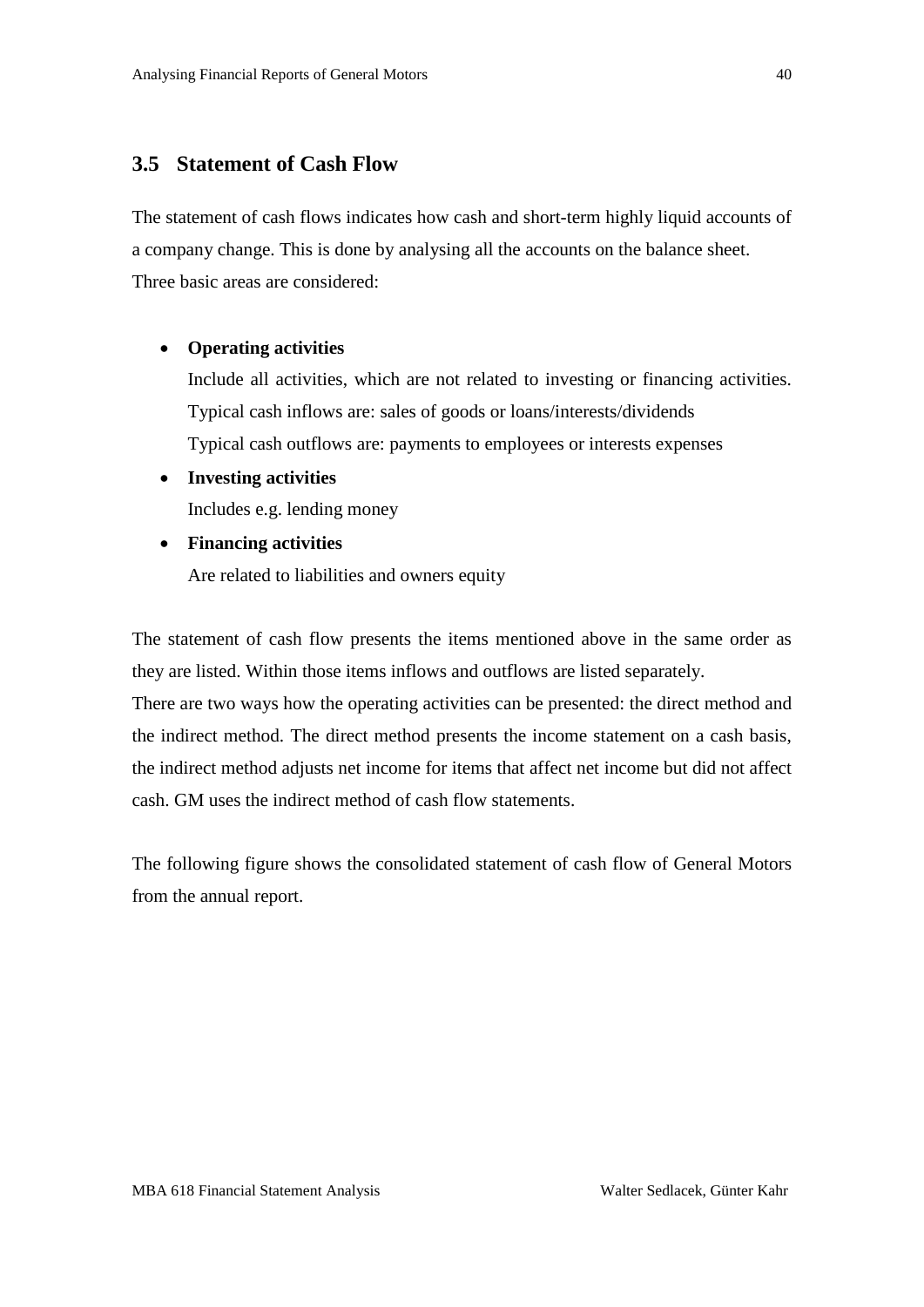| Consolidated Statements of Cash Hows                                                                       |                    |                    |                    |
|------------------------------------------------------------------------------------------------------------|--------------------|--------------------|--------------------|
| (Dollars in millions) For the years ended December 31,                                                     | 2002               | 2001               | 2000               |
| GENERAL MOTORS CORPORATION AND SUBSIDIARIES                                                                |                    |                    |                    |
| Cash flows from operating activities                                                                       |                    |                    |                    |
| Net income                                                                                                 | 1.736<br>ŝ.        | 601<br>\$          | \$4.452            |
| Adjustments to reconcile net income to net cash provided by operating activities                           |                    |                    |                    |
| Depreciation and amortization expenses                                                                     | 12,938             | 12.908             | 13.411             |
| Postretirement benefits other than pensions, net of payments                                               |                    |                    |                    |
| and VEBA contributions                                                                                     | (208)              | 1.881              | 799                |
| Pension expense net of contributions                                                                       | (3,380)            | 148                | 128                |
| Net change in mortgage loans                                                                               | (4.376)            | (4.241)            | 242                |
| Net change in mortgage securities                                                                          | (656)              | (777)              | (577)              |
| Rental fleet vehicle - acquisitions<br>Rental fleet vehicle - dispositions                                 | (5, 595)<br>4,774  | (4.997)<br>6.116   | (6,000)<br>6.008   |
| Change in other investments and miscellaneous assets                                                       | 6.195              | (1.235)            | (538)              |
| Change in other operating assets and liabilities (Note 1)                                                  | 4,600              | (101)              | 3.229              |
| Other                                                                                                      | 1.081              | 2.682              | 291                |
| Net cash provided by operating activities                                                                  | \$17.109           | \$12.985           | \$21.445           |
|                                                                                                            |                    |                    |                    |
| Cash flows from investing activities                                                                       |                    |                    |                    |
| <b>Expenditures for property</b>                                                                           | (7, 443)           | (8,631)            | (9.722)            |
| Investments in marketable securities - acquisitions<br>Investments in marketable securities - liquidations | (39.386)<br>35,688 | (35.130)<br>34.352 | (27.119)<br>27.171 |
| Net change in mortgage servicing rights                                                                    | (1.711)            | (2.075)            | (1.084)            |
| Increase in finance receivables                                                                            | (143.166)          | (107.440)          | (73, 754)          |
| Proceeds from sales of finance receivables                                                                 | 117,276            | 95.949             | 59.221             |
| Operating leases - acquisitions                                                                            | (16, 624)          | (12.938)           | (15.415)           |
| Operating leases - liquidations                                                                            | 13,994             | 11.892             | 10,085             |
| Investments in companies, net of cash acquired (Note 1)                                                    | (872)              | (1.285)            | (6.379)            |
| Other                                                                                                      | 867                | (1.184)            | 2.597              |
| Net cash used in investing activities                                                                      | (41.377)           | (26.490)           | (34, 399)          |
| <b>Cash flows from financing activities</b>                                                                |                    |                    |                    |
| Net (decrease) increase in loans payable                                                                   | (404)              | (20.044)           | 7.865              |
| Long-term debt - borrowings                                                                                | 53,144             | 64.371             | 27.760             |
| Long-term debt - repayments                                                                                | (24.889)           | (21.508)           | (22.459)           |
| Repurchases of common and preference stocks                                                                | (97)               | (264)              | (1.613)            |
| Proceeds from issuing common stocks                                                                        | 62                 | 100                | 2.792              |
| Proceeds from sales of treasury stocks                                                                     | 19                 | 418                |                    |
| Cash dividends paid to stockholders                                                                        | (1.168)            | (1.201)            | (1.294)            |
| Net cash provided by financing activities                                                                  | 26,667             | 21.872             | 13.051             |
| Effect of exchange rate changes on cash and cash equivalents                                               | 495                | (96)               | (255)              |
| Net increase (decrease) in cash and cash equivalents                                                       | 2.894              | 8.271              | (158)              |
| Cash and cash equivalents at beginning of the year                                                         | 18,555             | 10.284             | 10.442             |
| Cash and cash equivalents at end of the year                                                               | \$21.449           | \$18.555           | \$10.284           |

Reference should be made to the notes to consolidated financial statements.

#### <span id="page-40-1"></span>**Figure 35: Consolidated statement of cash flow from annual report**

There are only four ratios available for the statement of cash flow and all are related to the operating activities part.

# <span id="page-40-0"></span>**3.5.1 Operating Cash Flow / Current Maturities of Long-Term Debt and Current Notes Payable**

The *Operating Cash Flow / Current Maturities of Long-Term Debt and Current Notes Payable* indicates the ability to meet the current maturities of debt.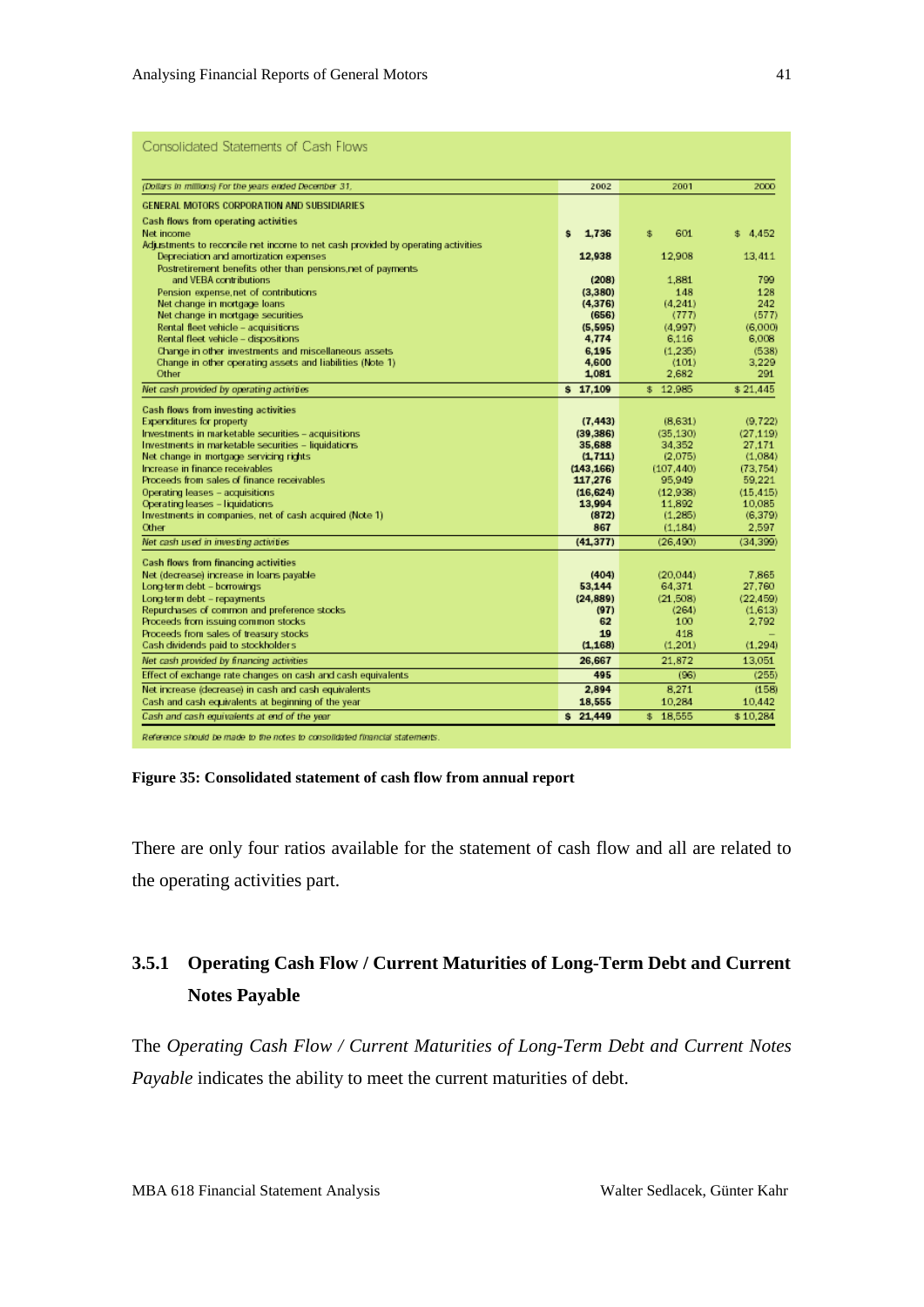The calculation for 2002 – 2001 is shown in the following figure:

|                                          | 2002             | 2001             |
|------------------------------------------|------------------|------------------|
| Operating cash flow / Current maturities |                  |                  |
| of long-term debt and current notes      | $0.94 \times$    | 0.99 times       |
| payable                                  |                  |                  |
| <b>Operating cash flow</b>               | \$17,109 million | \$12,985 million |
| Current maturities of long-term debt and | \$18,167 million | \$13,128 million |
| current notes payable                    |                  |                  |

<span id="page-41-1"></span>**Figure 36: Operating cash flow / Current maturities of long-term debt and current notes payable calculated from the consolidated statement cash flow**

#### Interpretation:

This ratio is under 1, so the liquidity of GM doesn't seem to be very good.

### <span id="page-41-0"></span>**3.5.2 Operating Cash Flow / Total Debt**

The *Operating Cash Flow / Total Debt* indicates a firm's ability to cover total debts with the yearly cash flow.

• Operating cash flow / Total debt = Operating cash flow / Total liabilities

The calculation for 2002 – 2001 is shown in the following figure:

|                            | 2002              | 2001              |
|----------------------------|-------------------|-------------------|
| Operating cash flow        | 4.71 %            | 4.30 %            |
| / Total debt               |                   |                   |
| <b>Operating cash flow</b> | \$17,109 million  | \$12,985 million  |
| <b>Total liabilities</b>   | \$363,134 million | \$301,959 million |

<span id="page-41-2"></span>**Figure 37: Operating cash flow / Total debt calculated from the consolidated statement cash flow**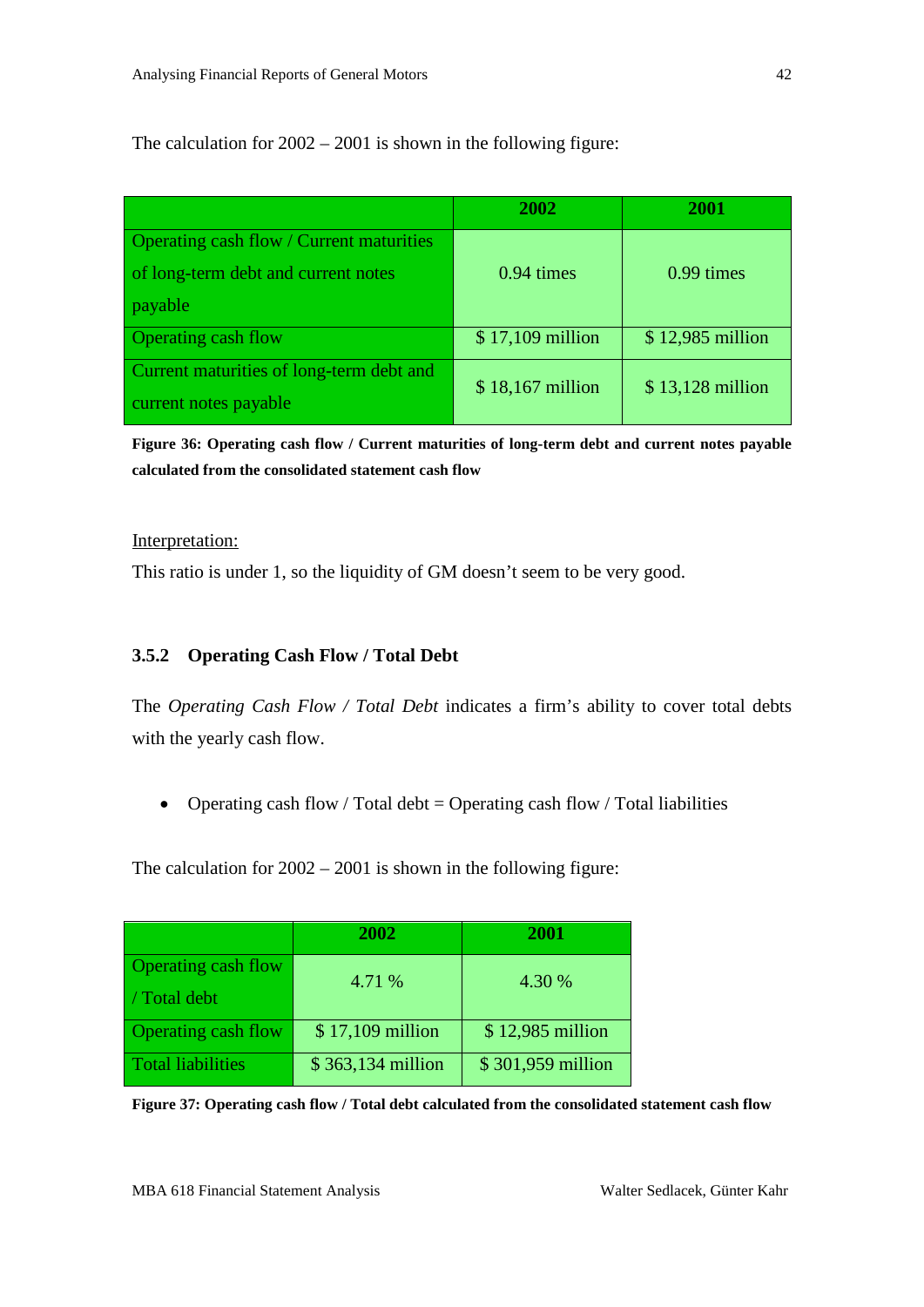#### Interpretation:

This ratio is very low, but it improved.

#### <span id="page-42-0"></span>**3.5.3 Operating Cash Flow per Share**

The *Operating Cash Flow per Share* indicated the ability to cover cash dividends with the yearly operating cash flow.

- Operating cash flow per share  $=$  (Operating cash flow Preferred dividends)/ (Number of shares \$ 1-2/3 par value + Number of class H) *equals*
- Operating cash flow per share  $=$  Operating cash flow / Cash dividends

The calculation for 2002 – 2001 is shown in the following figure:

|                            | 2002             | 2001             |
|----------------------------|------------------|------------------|
| <b>Operating cash flow</b> | \$10.50          | \$8.21           |
| per share                  |                  |                  |
| <b>Operating cash flow</b> | \$17,109 million | \$12,985 million |
| <b>Preferred dividends</b> | $$1,168$ million | $$1,201$ million |
| Number of shares \$        | 560 million      | 558 million      |
| $1-2/3$ par value          |                  |                  |
| Number of class H          | 958 million      | 877 million      |
| shares                     |                  |                  |

<span id="page-42-1"></span>**Figure 38: Operating cash flow per share calculated from the consolidated statement cash flow**

#### Interpretation:

It increased by about 20%.

43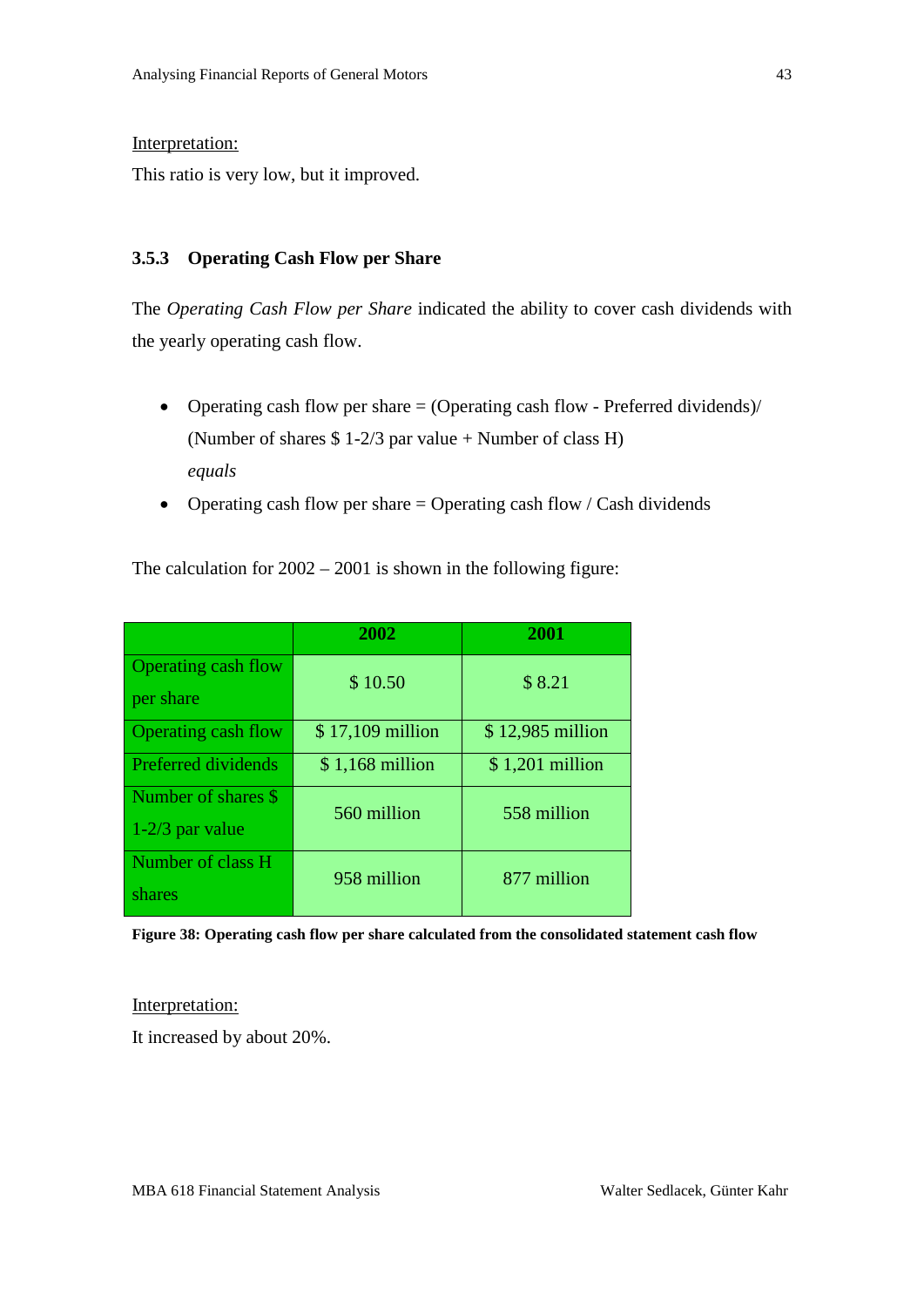#### <span id="page-43-0"></span>**3.5.4 Operating Cash Flow / Cash Dividends**

The *Operating Cash Flow / Cash Dividends* indicates the ability to cover cash dividends with the yearly operation cash flow.

• Operating Cash Flow / Cash Dividends = Operating cash flow / Cash dividends paid to stockholders

The calculation for 2002 – 2001 is shown in the following figure:

|                       | 2002                 | 2001                 |
|-----------------------|----------------------|----------------------|
| <b>Operating Cash</b> |                      |                      |
| Flow / Cash           | 14,65 times per year | 10,81 times per year |
| <b>Dividends</b>      |                      |                      |
| Operating cash flow   | \$17,109 million     | \$12,985 million     |
| Cash dividends paid   | $$1,168$ million     | $$1,201$ million     |
| to stockholders       |                      |                      |

<span id="page-43-1"></span>**Figure 39: Operating Cash Flow / Cash Dividends calculated from the consolidated statement cash flow**

The paid cash dividends to stockholders is reported in the financial part of the cash flow statement.

#### Interpretation:

Currently it seems to be easy for GM to cover cash dividends. One reason is because GM pays little dividends.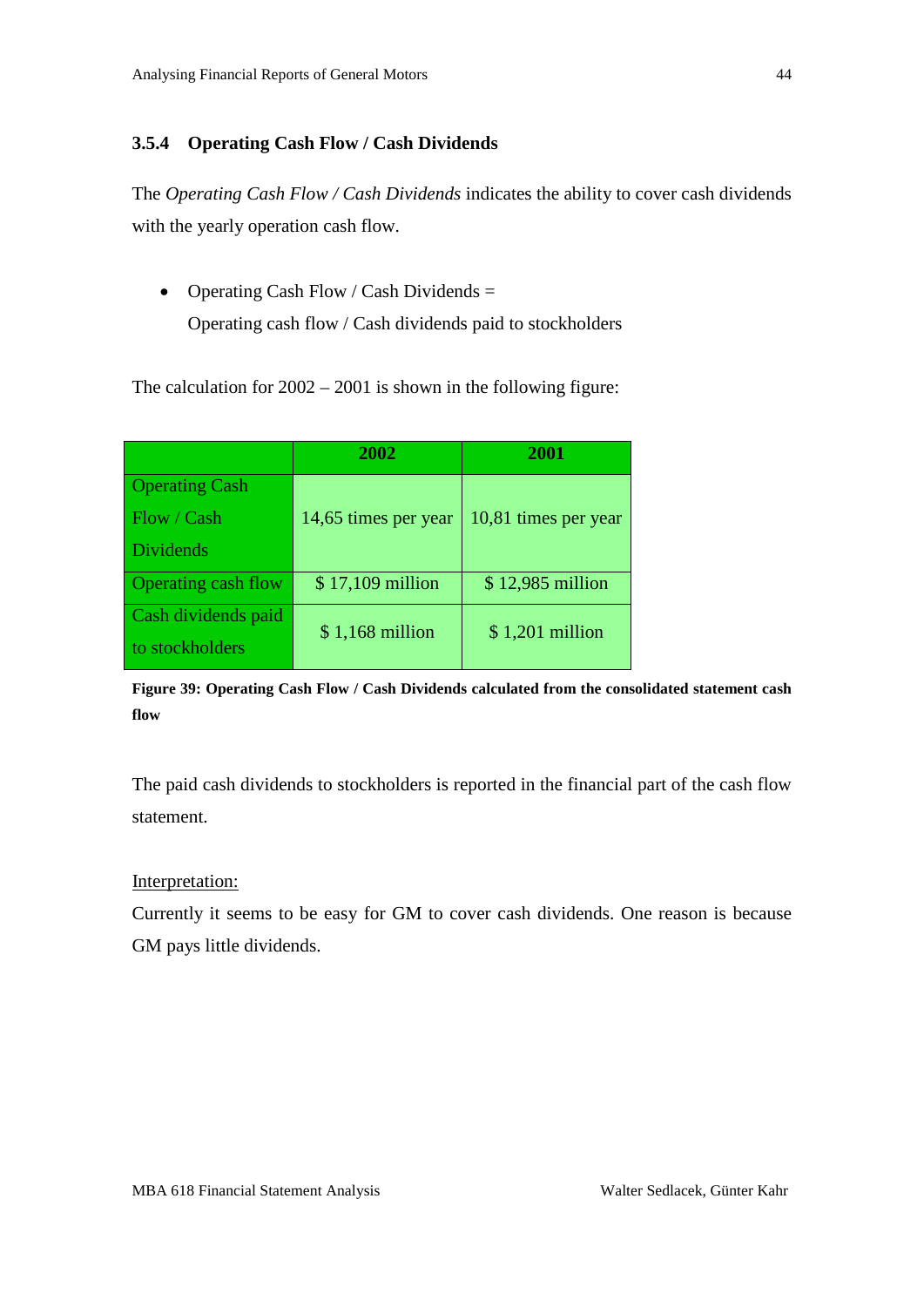# <span id="page-44-0"></span>**4 Industry Benchmark Comparison**

General Motors, Ford Motor Company and DaimlerChrysler are also called the "big three" in automotive. All of them are located in Detroit, Michigan (although Daimler Chrysler has it's headquarter in Germany) so their financial data really can be compared.

Therefore this chapter analyzes Ford and DaimlerChrysler and interprets the results in conjunction with the values outlined in the chapters before.

### <span id="page-44-1"></span>**4.1 Ford Motor Company**

The following tables show values, which are computed exactly the same way as they were computed for GM in the previous chapters.

|                     | 2002   | 2001   | 2000   | 1999   |
|---------------------|--------|--------|--------|--------|
| Current assets      | 145671 | 146958 | 165291 | 158203 |
| Long-term assets    | 143686 | 124935 | 119130 | 112046 |
| <b>Total</b> assets | 289357 | 271893 | 284421 | 270249 |
|                     | 2002   | 2001   | 2000   | 1999   |
| Current assets      | 50%    | 54%    | 58%    | 59%    |
| Long-term assets    | 50%    | 46%    | 42%    | 41%    |
| <b>Total</b> assets | 100%   | 100%   | 100%   | 100%   |
|                     | 2002   | 2001   | 2000   | 1999   |
| Current assets      | 92%    | 93%    | 104%   | 100%   |
| Long-term assets    | 128%   | 112%   | 106%   | 100%   |
| <b>Total</b> assets | 107%   | 101%   | 105%   | 100%   |

<span id="page-44-2"></span>**Figure 40: Asset values (in million \$) 1999 - 2002 (for Ford Motor Company)**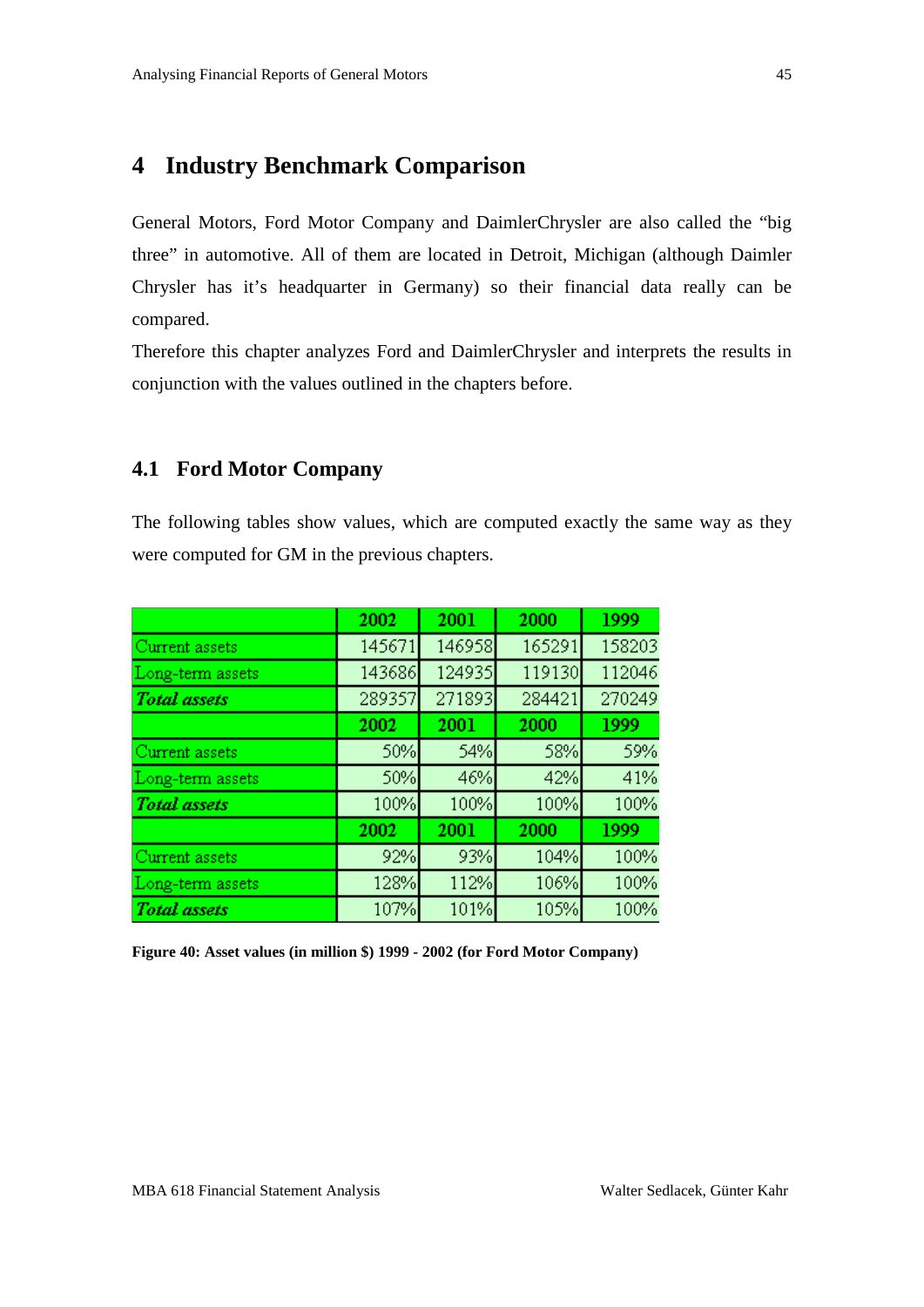

<span id="page-45-0"></span>**Figure 41: Liabilities 1999 - 2002 (for Ford Motor Company)**



<span id="page-45-1"></span>**Figure 42: Current and long term assets in absolute values (for Ford Motor Company)**

MBA 618 Financial Statement Analysis Walter Sedlacek, Günter Kahr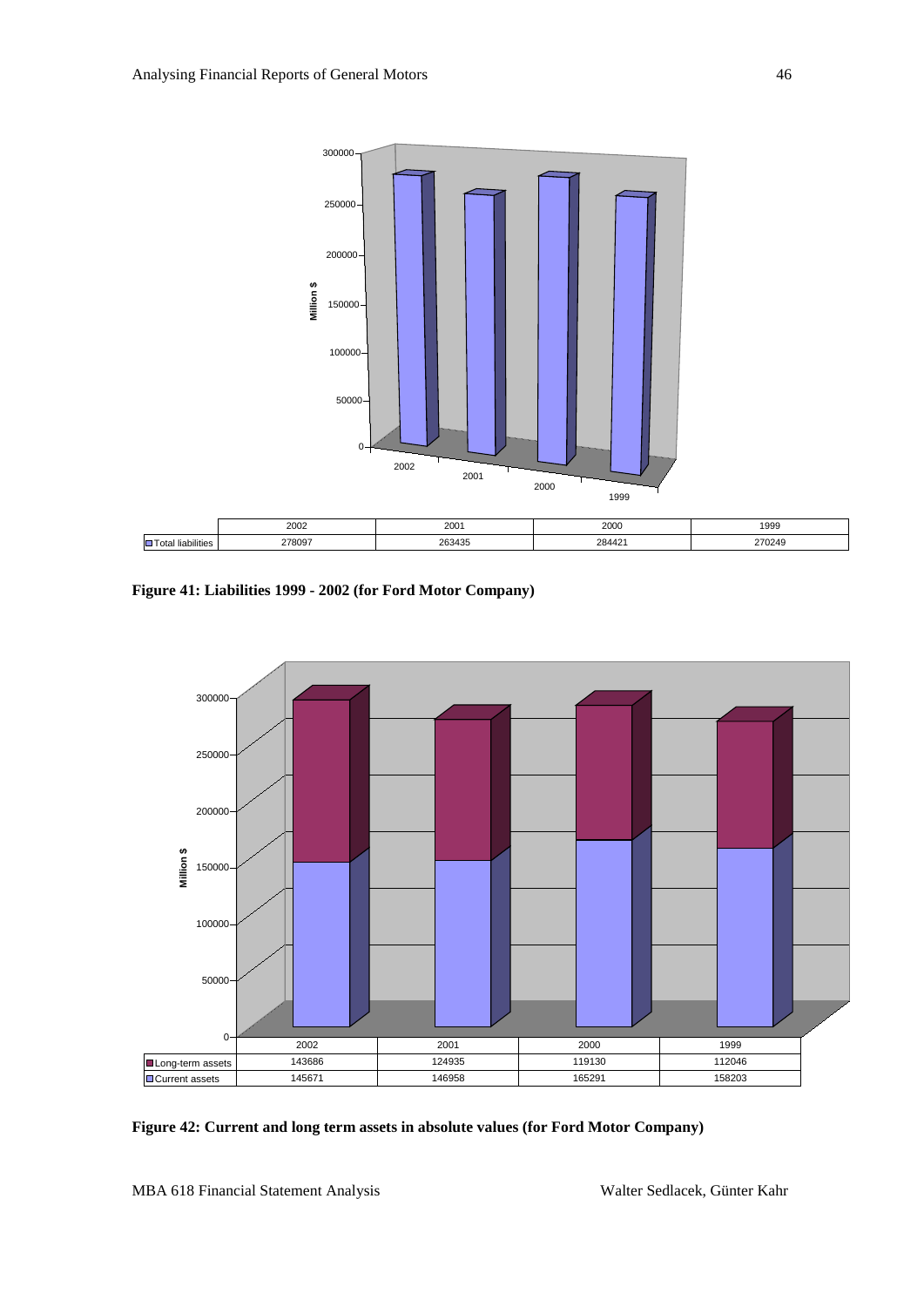

<span id="page-46-0"></span>**Figure 43: Current and long term asset values, where the total assets are always 100% (for Ford Motor Company)**



<span id="page-46-1"></span>**Figure 44: Current and long term asset values, where the values from 1999 are always 100 % (for Ford Motor Company)**

MBA 618 Financial Statement Analysis Walter Sedlacek, Günter Kahr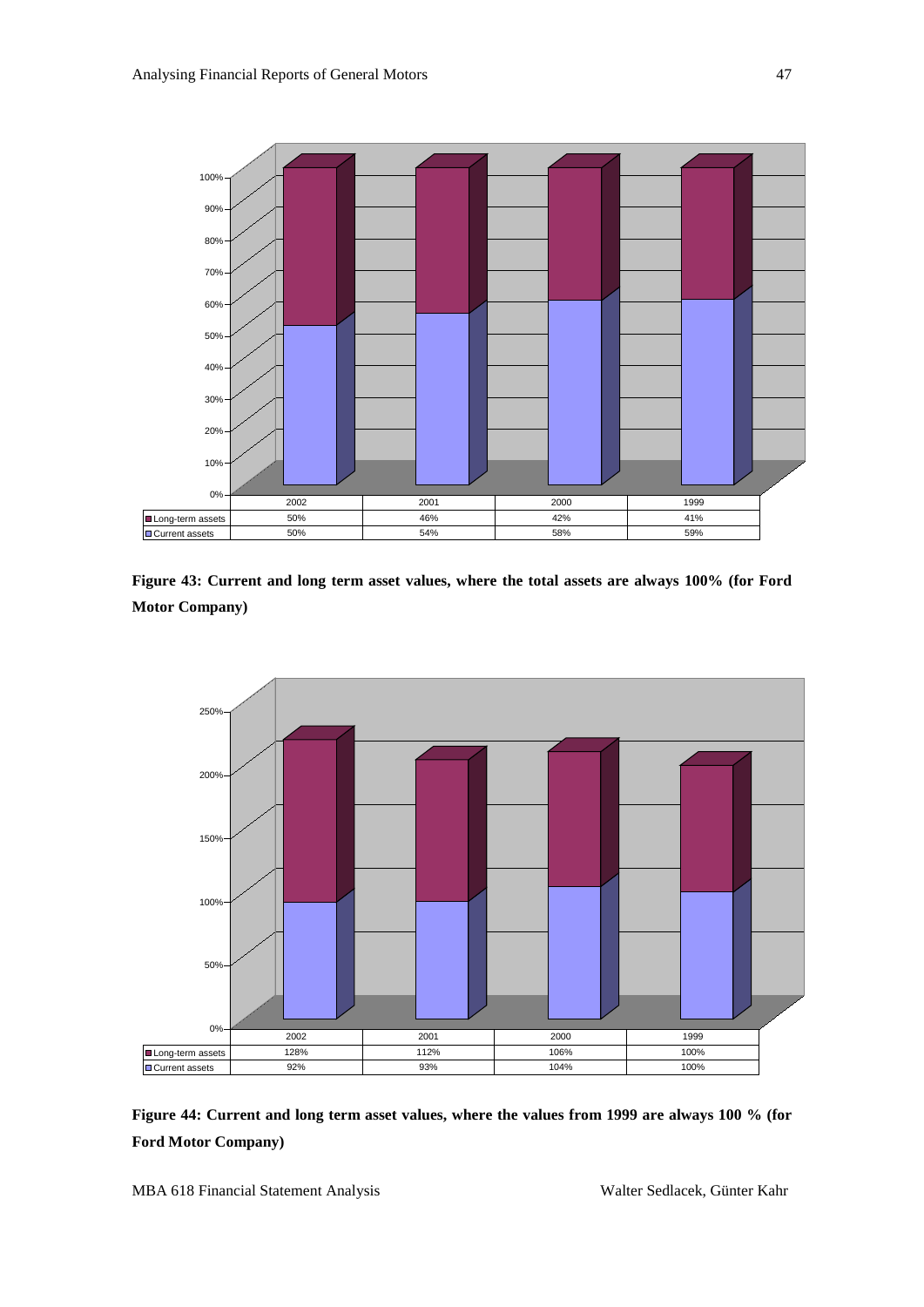### <span id="page-47-0"></span>**4.1.1 Return on Investment and Return on Total Equity**

Because those two ratios are most important to compare companies they are computed here (the same way as they were computed for GM).

|                        | 2002              | 2001              |  |
|------------------------|-------------------|-------------------|--|
| <b>Return on</b>       | 3.48 %            | N/A               |  |
| investment (ROI)       |                   |                   |  |
| Income before taxes    |                   |                   |  |
| and minority           |                   |                   |  |
| interest + Interest    | \$953 million     | N/A               |  |
| expenses               |                   |                   |  |
| $( = \text{Operating}$ |                   |                   |  |
| income)                |                   |                   |  |
| Total liabilities +    | \$289,357 million | \$271,893 million |  |
| Equity                 |                   |                   |  |
| Average (Long-         |                   |                   |  |
| Term Liabilities +     | \$280,625 million |                   |  |
| Equity)                |                   |                   |  |

<span id="page-47-1"></span>**Figure 45: Return on investment (ROI) (for Ford Motor Company)**

|                      | 2002              |
|----------------------|-------------------|
| Return on total      | $(10.29)$ %       |
| equity               |                   |
| Net income           | $$ (980)$ million |
| Total equity begin   | \$7,786 million   |
| Total equity end     | \$11,260 million  |
| Average total equity | \$9,523 million   |

<span id="page-47-2"></span>**Figure 46: Return on total equity (for Ford Motor Company)**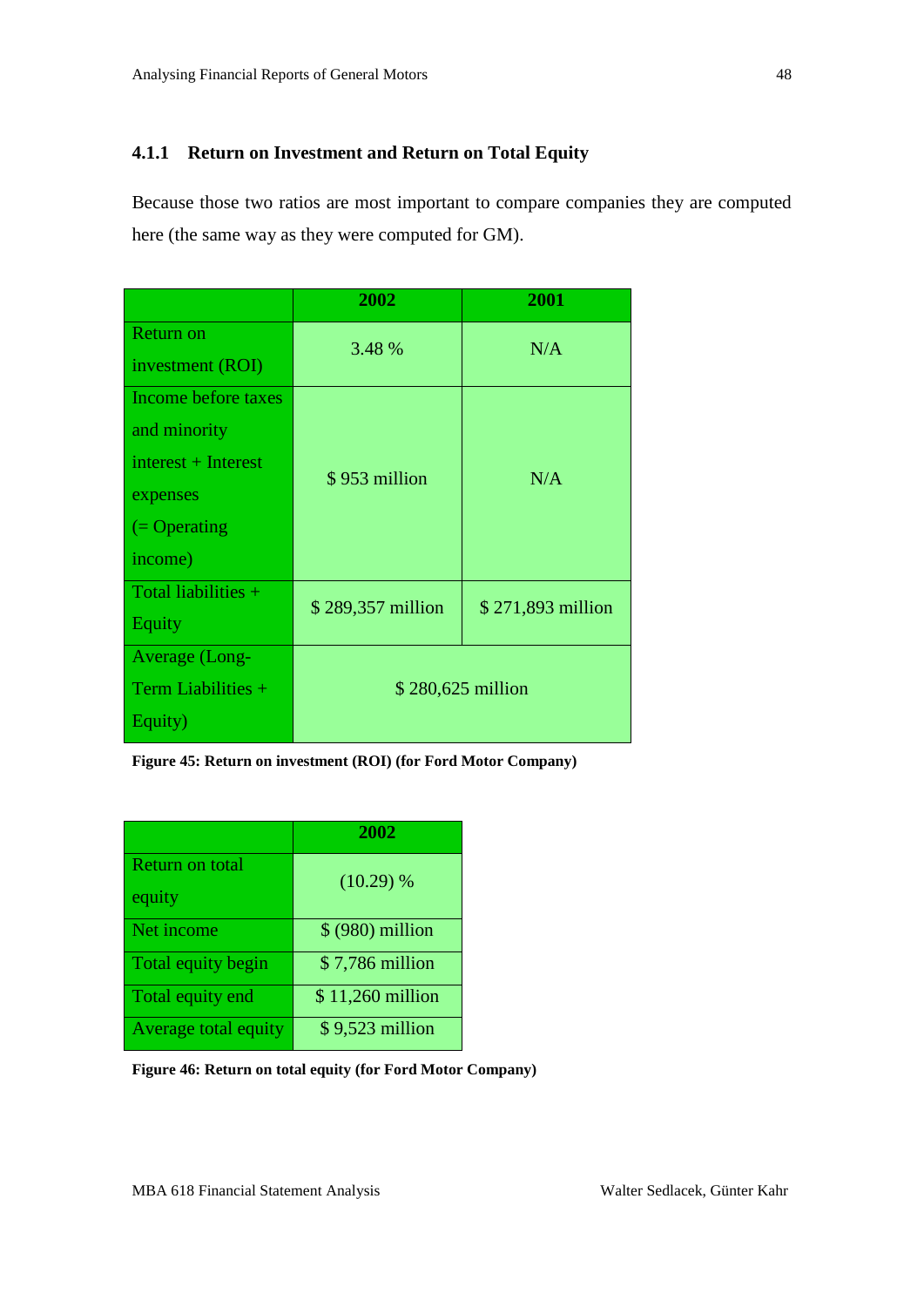# <span id="page-48-0"></span>**4.2 DaimlerChrysler**

|                     | 2002   | 2001   | 2000   | 1999   |
|---------------------|--------|--------|--------|--------|
| Current assets      | 131069 | 130270 | 125780 | 117431 |
| Long-term assets    | 104963 | 131066 | 125306 | 102650 |
| <b>Total</b> assets | 236032 | 261337 | 251085 | 220080 |
|                     | 2002   | 2001   | 2000   | 1999   |
| Current assets      | 56%    | 50%    | 50%    | 53%    |
| Long-term assets    | 44%    | 50%    | 50%    | 47%    |
| <b>Total</b> assets | 100%   | 100%   | 100%   | 100%   |
|                     | 2002   | 2001   | 2000   | 1999   |
| Current assets      | 112%   | 111%   | 107%   | 100%   |
| Long-term assets    | 102%   | 128%   | 122%   | 100%   |
| <b>Total</b> assets | 107%   | 119%   | 114%   | 100%   |

Again the values are computed exactly the same way as they were computed for GM.

<span id="page-48-1"></span>**Figure 47: Asset values (in million \$) 1999 - 2002 (for DaimlerChrysler)**



#### <span id="page-48-2"></span>**Figure 48: Liabilities 1999 - 2002 (for DaimlerChrysler)**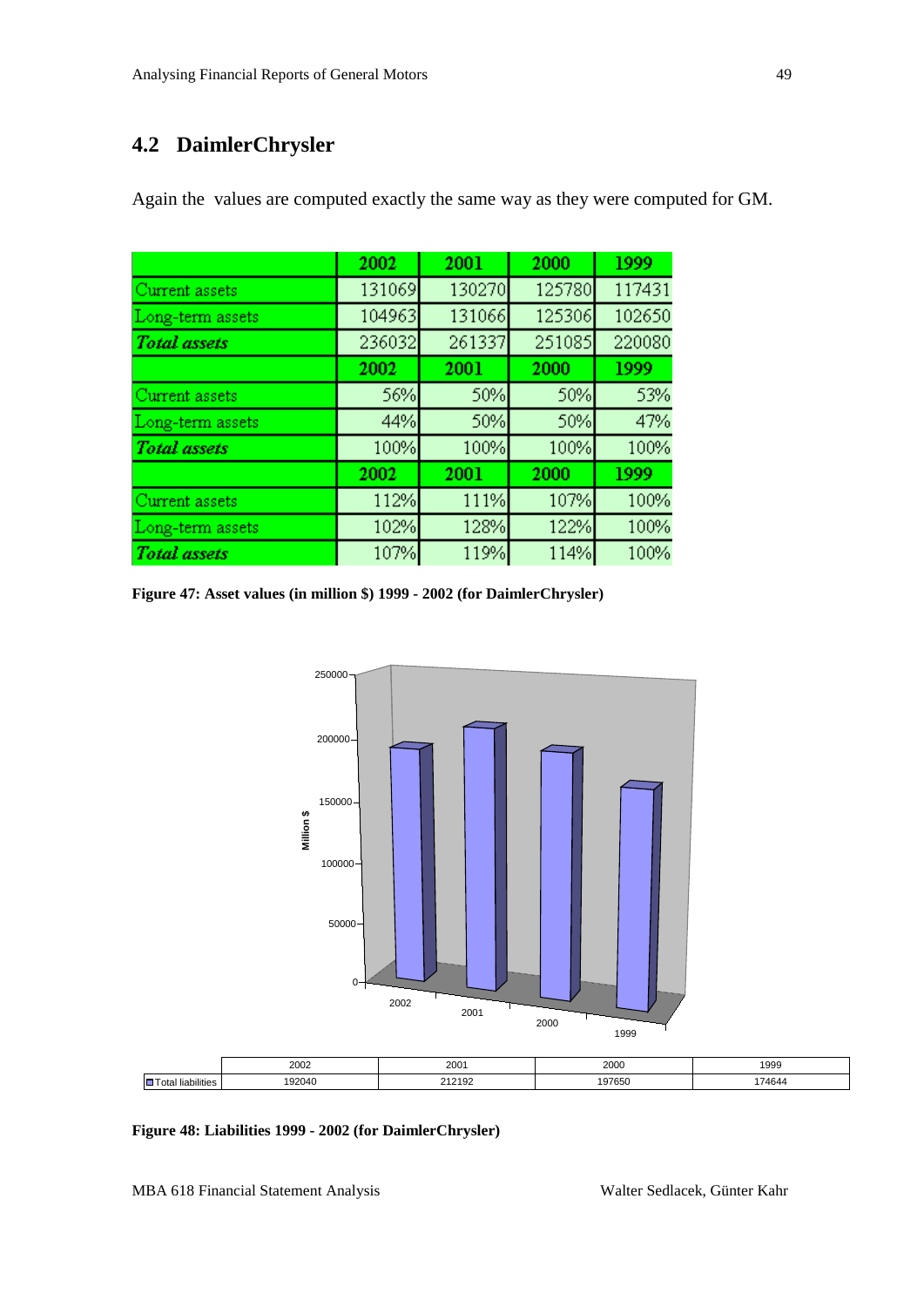

<span id="page-49-0"></span>**Figure 49: Current and long term assets in absolute values (for DaimlerChrysler)**



<span id="page-49-1"></span>**Figure 50: Current and long term asset values, where the total assets are always 100% (for DaimlerChrysler)**

MBA 618 Financial Statement Analysis Walter Sedlacek, Günter Kahr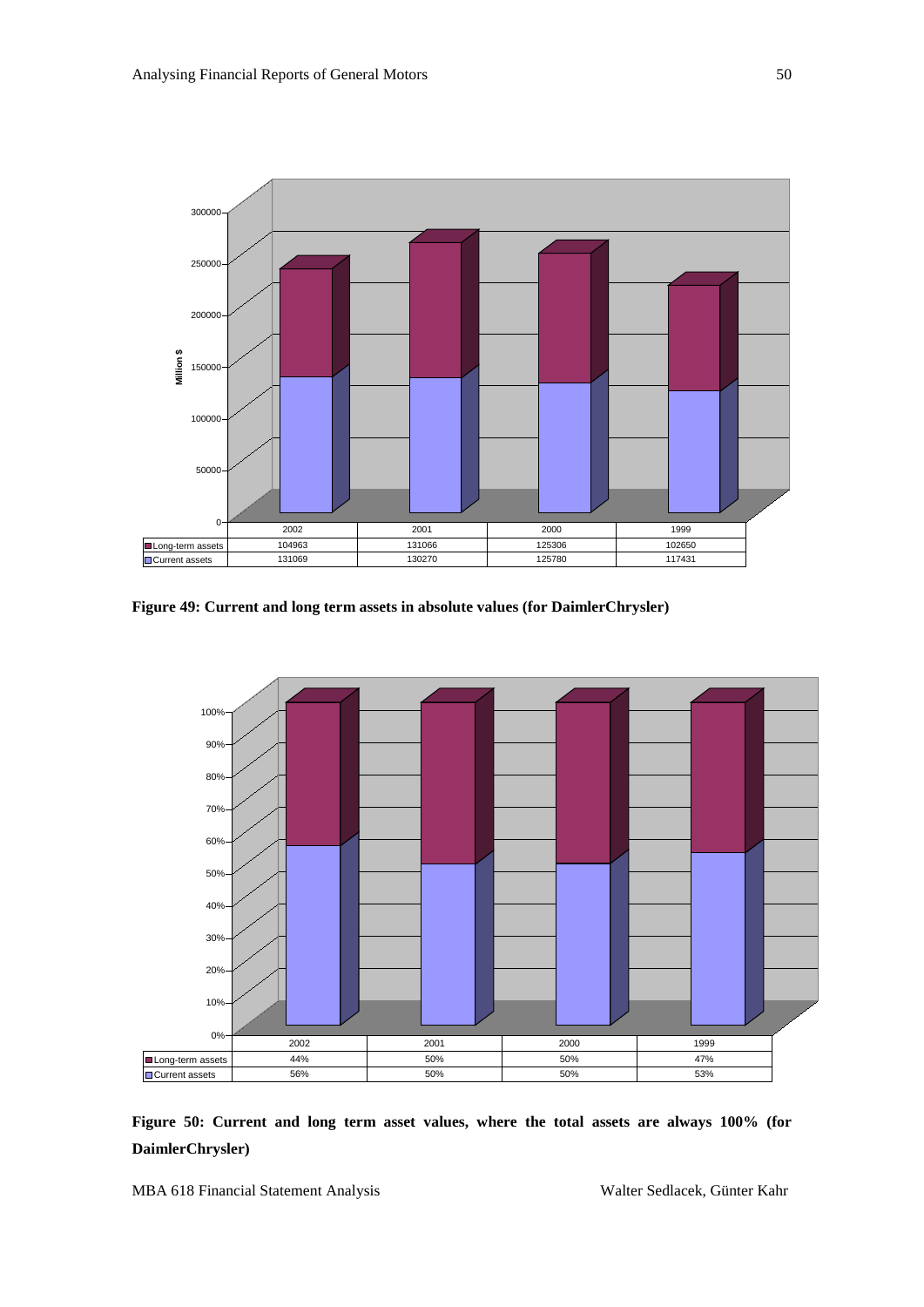

<span id="page-50-0"></span>**Figure 51: Current and long term asset values, where the values from 1999 are always 100 % (for DaimlerChrysler)**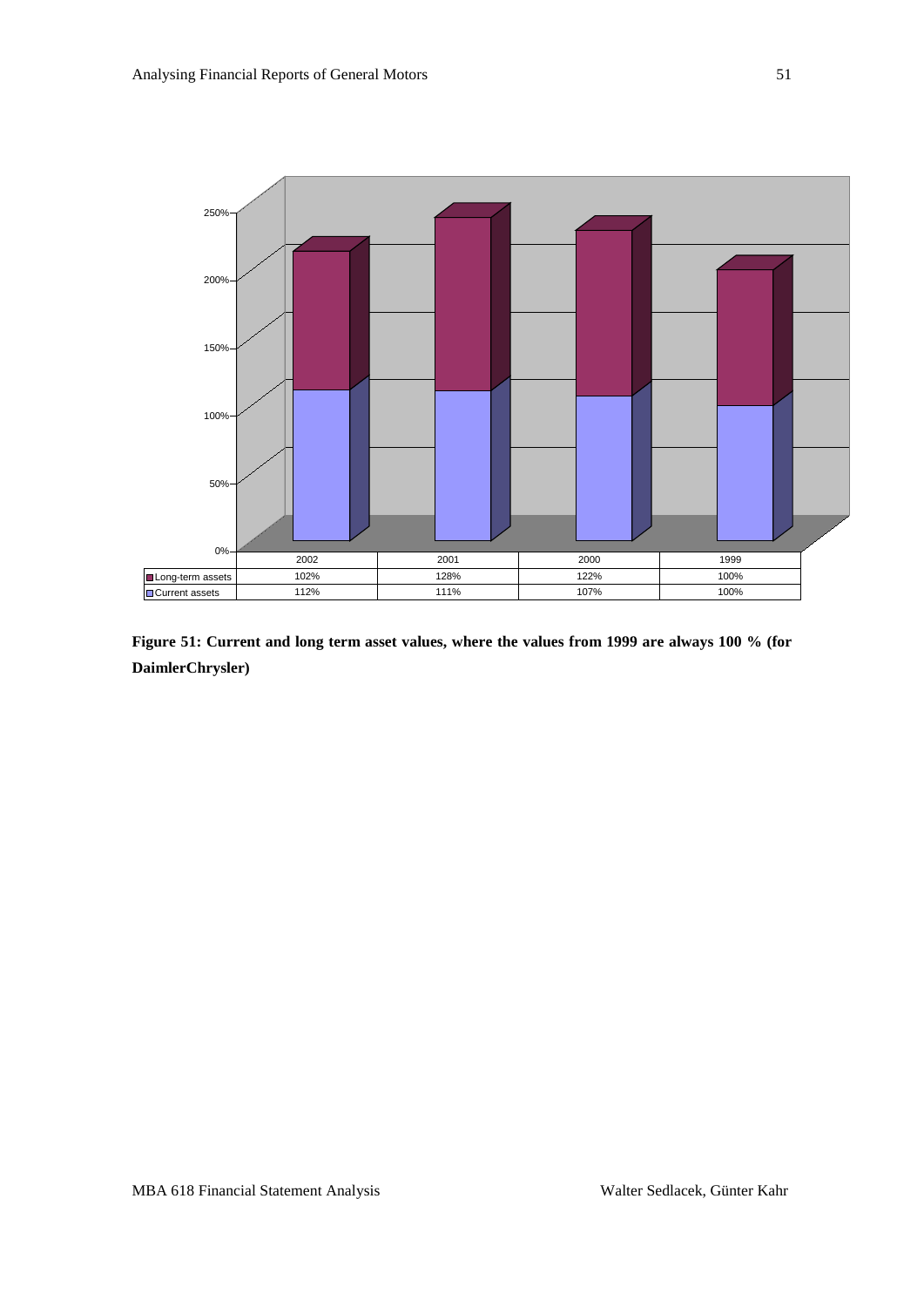## <span id="page-51-0"></span>**4.2.1 Return on Investment and Return on Total Equity**

Again those two values are computed.

|                        | 2002              | 2001              |  |
|------------------------|-------------------|-------------------|--|
| <b>Return on</b>       | 2.20 %            | N/A               |  |
| investment (ROI)       |                   |                   |  |
| Income before taxes    |                   |                   |  |
| and minority           |                   |                   |  |
| interest + Interest    | $$7,646$ million  | N/A               |  |
| expenses               |                   |                   |  |
| $( = \text{Operating}$ |                   |                   |  |
| income)                |                   |                   |  |
| Total Liabilities +    | \$236,032 million | \$261,337 million |  |
| Equity                 |                   |                   |  |
| Average (Long-         |                   |                   |  |
| Term Liabilities $+$   | \$248,684 million |                   |  |
| Equity)                |                   |                   |  |

<span id="page-51-1"></span>**Figure 52: Return on investment (ROI) (for DaimlerChrysler)**

|                      | 2002             |
|----------------------|------------------|
| Return on total      | 12.77 %          |
| equity               |                  |
| Net income           | \$5,945 million  |
| Total equity begin   | \$49,145 million |
| Total equity end     | \$43,992 million |
| Average total equity | \$46,568 million |

<span id="page-51-2"></span>**Figure 53: Return on total equity (for DaimlerChrysler)**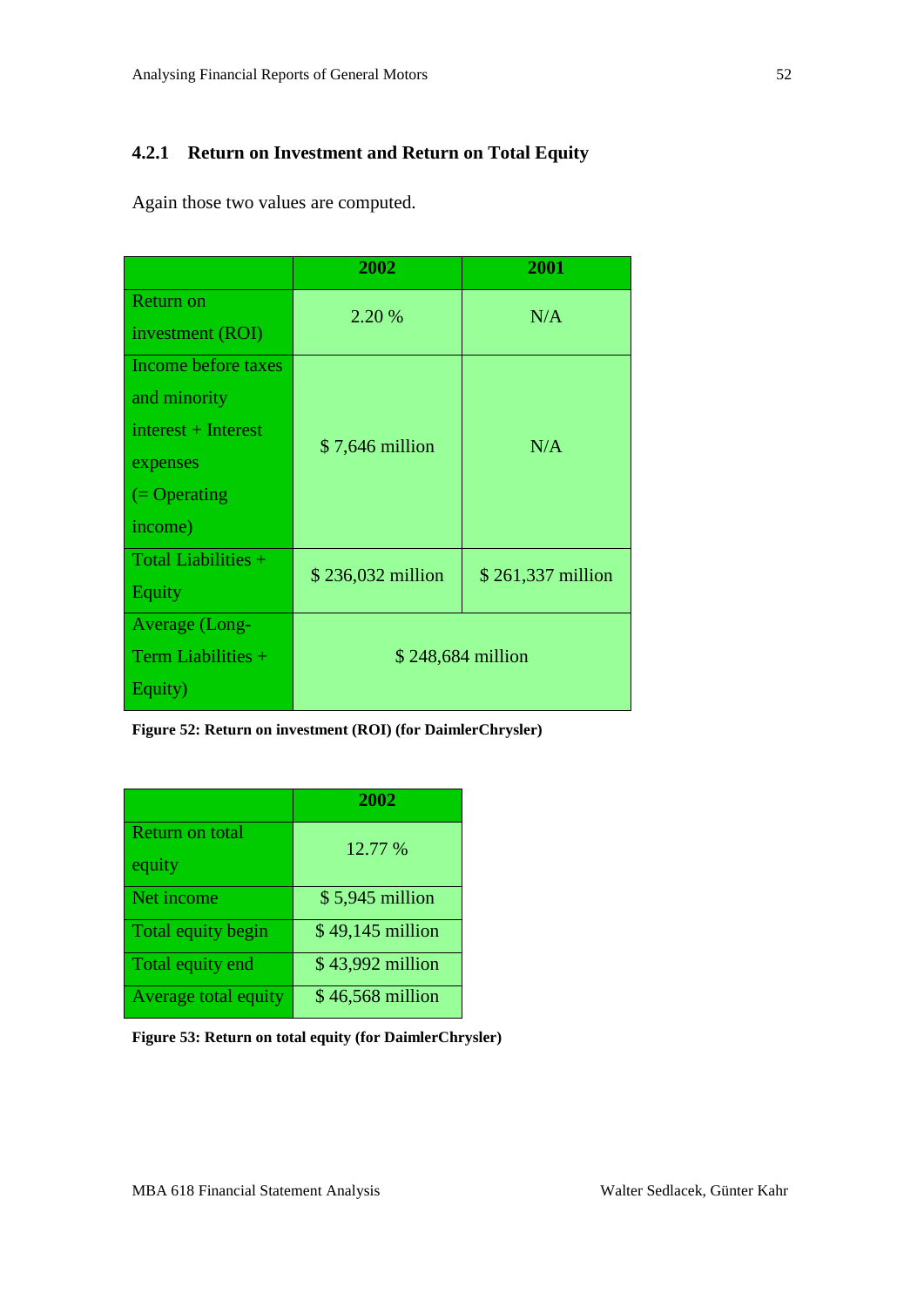### <span id="page-52-0"></span>**4.3 Comparison**

Here the return on investment and the return on total equity are the main ratios for comparison.



<span id="page-52-1"></span>**Figure 54: Return on investment and return on total equity for GM, Ford and DaimlerChrysler**

These values show that General Motors has the best ratios compared with Ford and DaimlerChrysler. Although Ford has the best ROI, investors may not be attracted, due to their negative return on equity.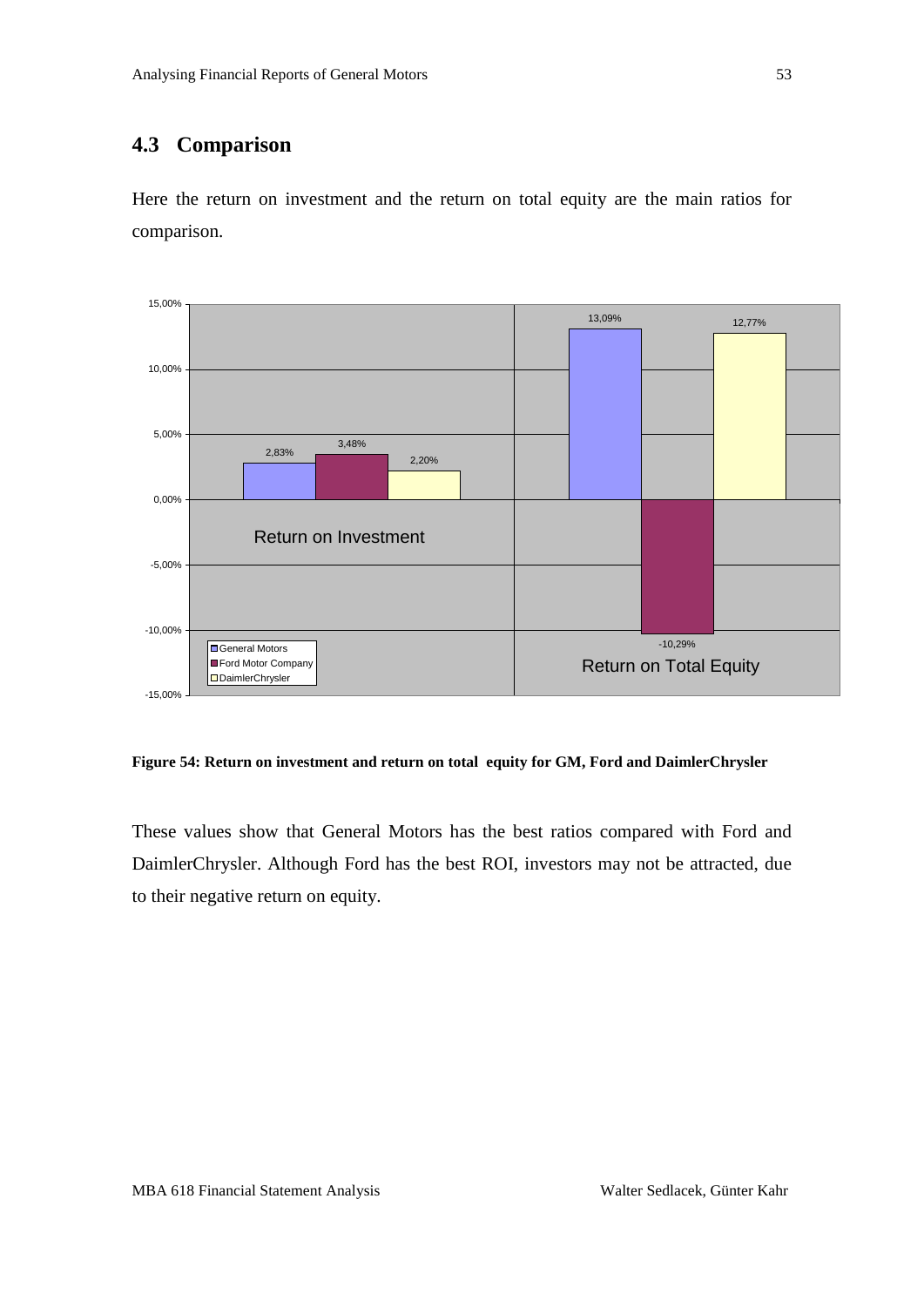In addition current and long-term assets are also compared.



<span id="page-53-0"></span>**Figure 55: Current and long-term assets for Ford Motor Company, DaimlerChrysler and GM**

GM is increasing the current assets constantly, whereas Ford reduced it's current assets. From 1999 GM and DaimlerChrysler really increased it's assets (GM by 55%), only Ford decreased it (by 5%). Both (GM and Ford) increased their long term assets in this period by 20% to 30%.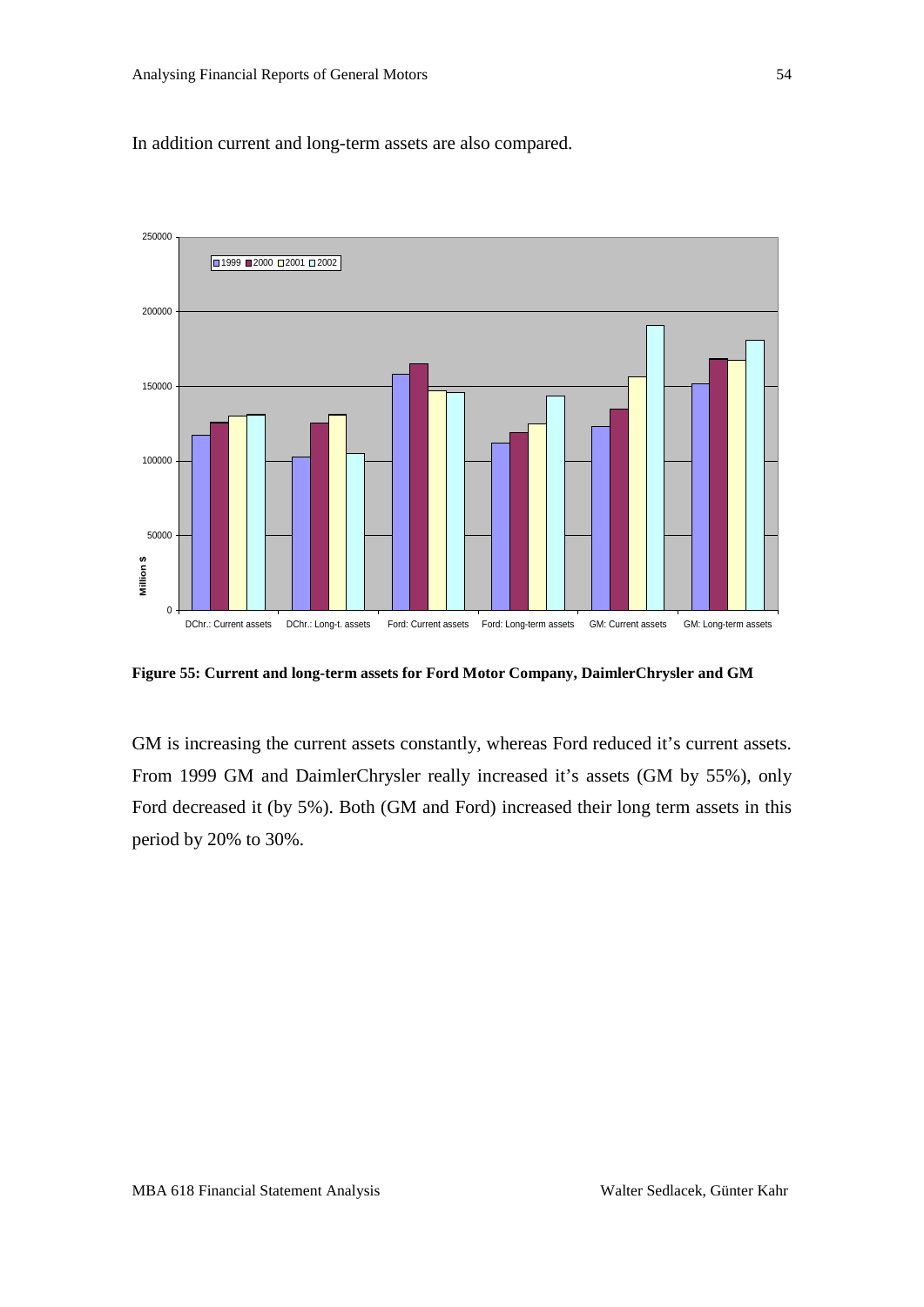# <span id="page-54-0"></span>**5 Bibliography**

### **Charles H. Gibbson: Financial Report and Analysis, 9th edition**

2001, South Western College Publishing

**DaimlerChrysler** http://www.daimlerchrysler.com September 2003 - January 2004

#### **Ford Motor Company**

http://www.ford.com/en/default.htm September 2003 - January 2004

#### **General Motors: Annual Report 2002**

www.gm.com/company/investor\_information/fin\_res/ar.htm September 2003 - January 2004

### **General Motors: History**

http://www.gm.com/company/corp\_info/history/gmhis1910.html September 2003 - January 2004

**Investor words**

www.investorwords.com September 2003 - January 2004

## **Tenkwizard**

www.tenkwizard.com/ September 2003 - January 2004

#### **Securities and Exchange Commission**

MBA 618 Financial Statement Analysis Walter Sedlacek, Günter Kahr www.sec.gov/ September 2003 - January 2004